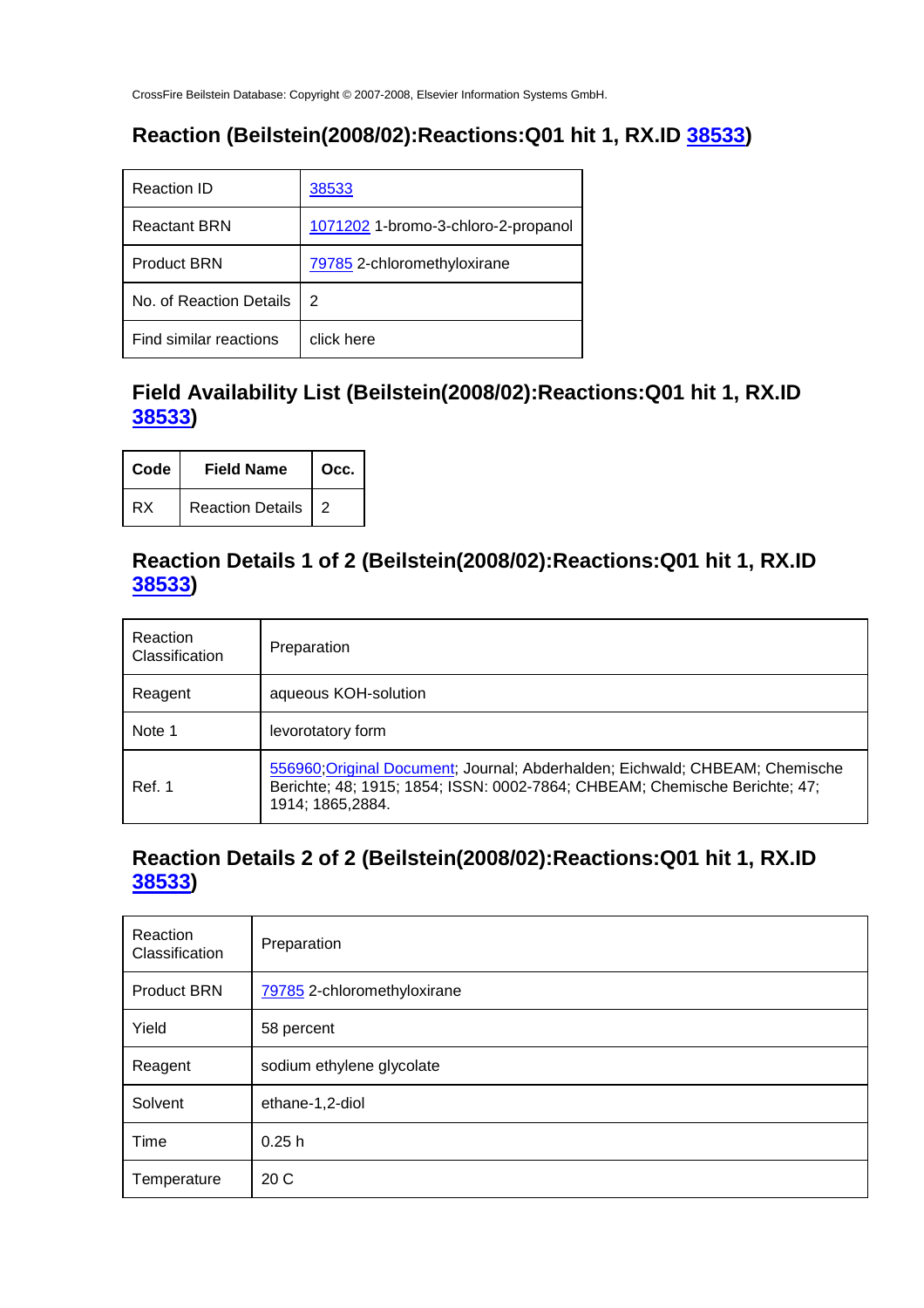| Ref. 1 | 5930559;Original Document; Journal; O'Hagan, David; White, Jeffrey; Jones, David A.;<br>  JLCRD4; Journal of Labelled Compounds and Radiopharmaceuticals; English; 34; 9;<br>1994; 871 - 880; DOI: 10.1002/jlcr.2580340908; ISSN: 0362-4803. |
|--------|----------------------------------------------------------------------------------------------------------------------------------------------------------------------------------------------------------------------------------------------|
|--------|----------------------------------------------------------------------------------------------------------------------------------------------------------------------------------------------------------------------------------------------|



# **Reaction (Beilstein(2008/02):Reactions:Q01 hit 2, RX.ID 214080)**

| Reaction ID             | 214080                          |
|-------------------------|---------------------------------|
| <b>Reactant BRN</b>     | 1732060 2,3-dichloropropan-1-ol |
| <b>Product BRN</b>      | 79785 2-chloromethyloxirane     |
| No. of Reaction Details | 1                               |
| Find similar reactions  | click here                      |

#### **Field Availability List (Beilstein(2008/02):Reactions:Q01 hit 2, RX.ID 214080)**

| Code | <b>Field Name</b> | $\overline{\phantom{a}}$ Occ. |
|------|-------------------|-------------------------------|
| RX   | Reaction Details  |                               |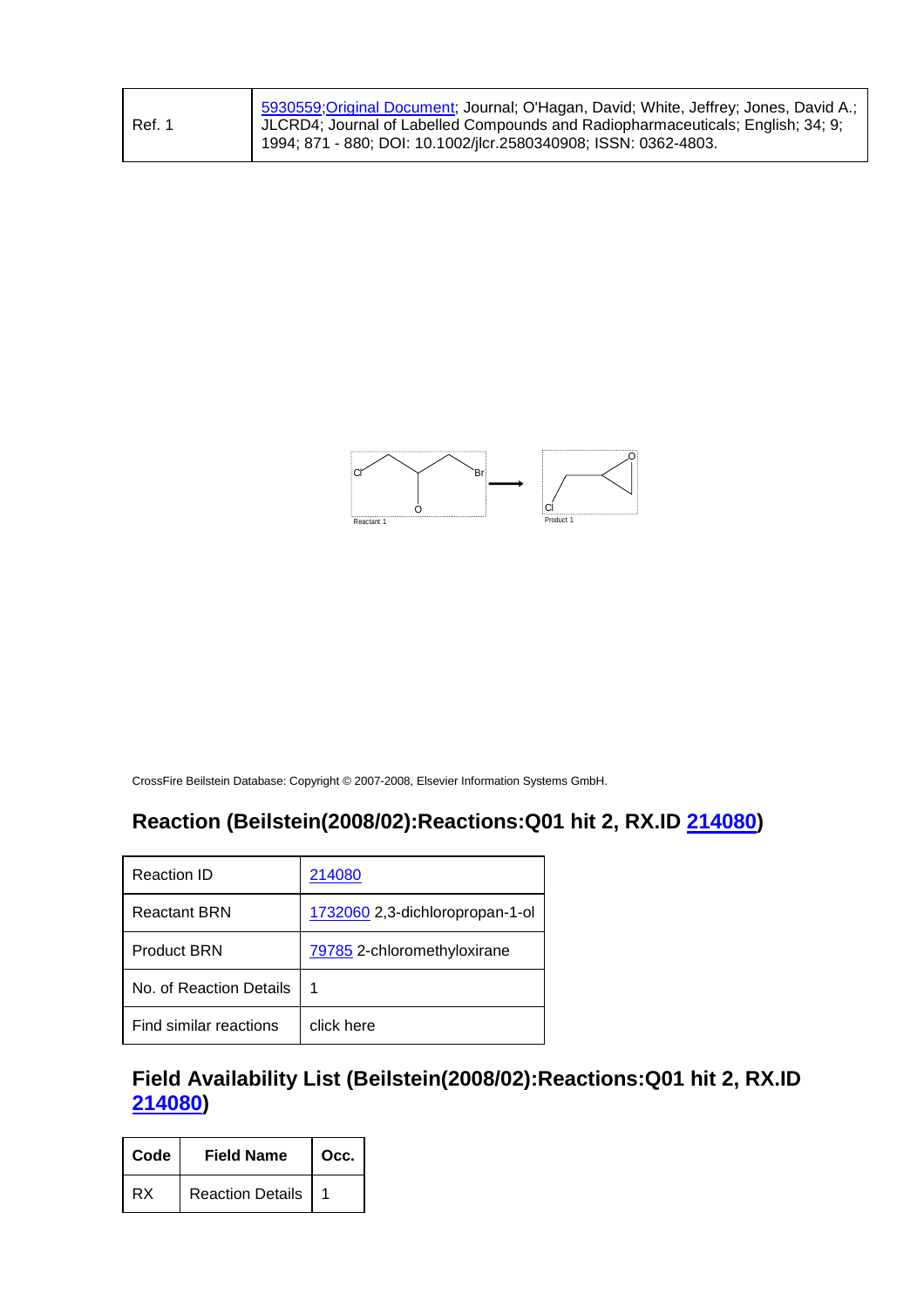# **Reaction Details (Beilstein(2008/02):Reactions:Q01 hit 2, RX.ID 214080)**

| Reaction<br>Classification | Preparation                                                                                  |
|----------------------------|----------------------------------------------------------------------------------------------|
| Reagent                    | <b>KOH</b>                                                                                   |
| Ref. 1                     | 556018; Original Document; Journal; Muender; Tollens; Zeitschrift fuer Chemie;<br>1871; 252. |



CrossFire Beilstein Database: Copyright © 2007-2008, Elsevier Information Systems GmbH.

# **Reaction (Beilstein(2008/02):Reactions:Q01 hit 3, RX.ID 214175)**

| Reaction ID             | 214175                                   |
|-------------------------|------------------------------------------|
| <b>Reactant BRN</b>     | 1732063 1,3-dichloro-1,3-dideoxyglycerol |
| <b>Product BRN</b>      | 79785 2-chloromethyloxirane              |
| No. of Reaction Details | 9                                        |
| Find similar reactions  | click here                               |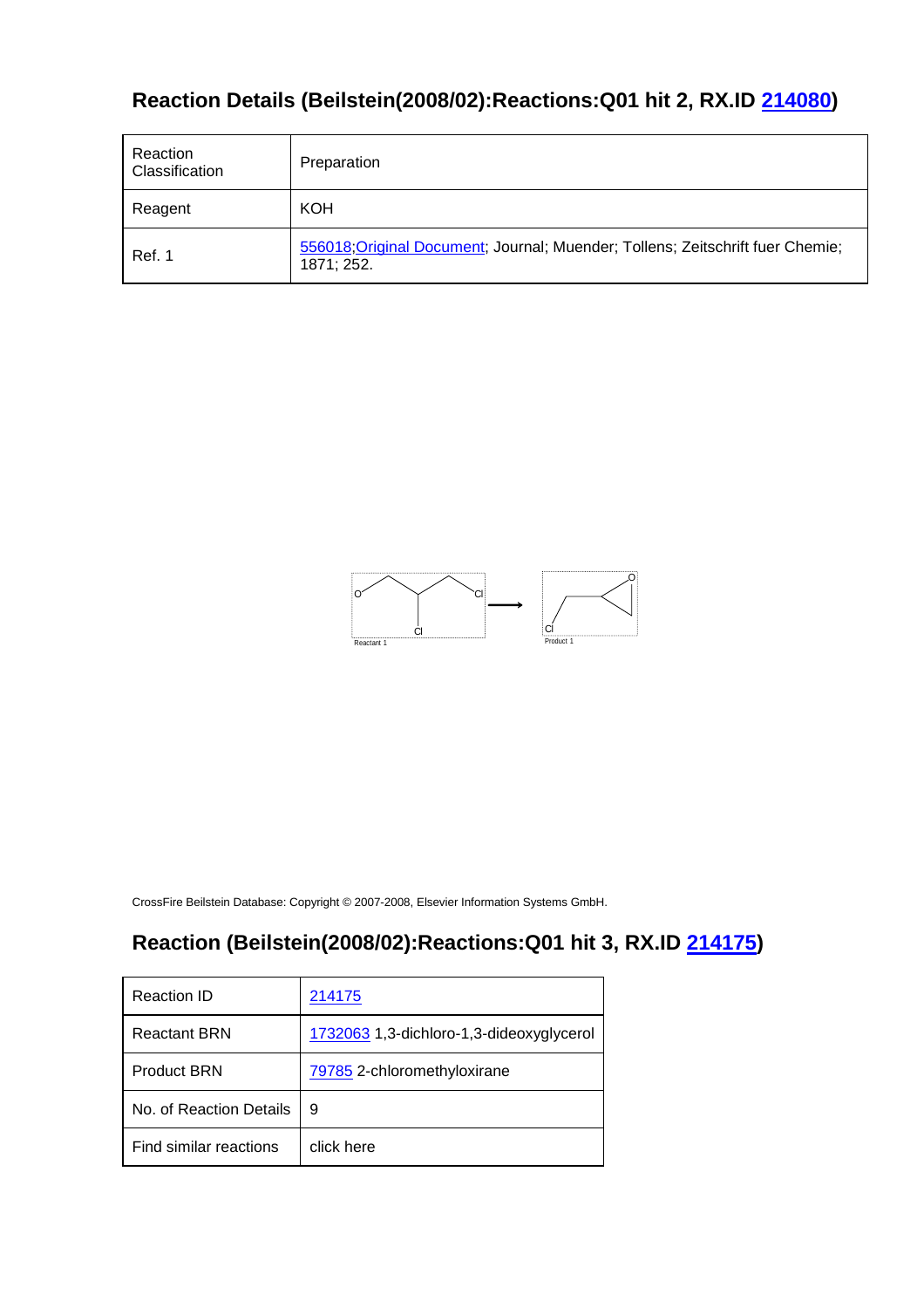#### **Field Availability List (Beilstein(2008/02):Reactions:Q01 hit 3, RX.ID 214175)**

| Code | <b>Field Name</b>       | Occ. |
|------|-------------------------|------|
| RX   | <b>Reaction Details</b> | 9    |

#### **Reaction Details 1 of 9 (Beilstein(2008/02):Reactions:Q01 hit 3, RX.ID 214175)**

| Reaction<br>Classification | Preparation                                                                                                                                                                                                                             |
|----------------------------|-----------------------------------------------------------------------------------------------------------------------------------------------------------------------------------------------------------------------------------------|
| Reagent                    | calcium hydroxide                                                                                                                                                                                                                       |
| Note 1                     | inactive form                                                                                                                                                                                                                           |
| Ref. 1                     | 556953; Original Document; Patent; Chem. Fabr. Griesheim-Elektron; DE 246242;<br>FTFVA6; Fortschr. Teerfarbenfabr. Verw. Industriezweige; DE; German; 10; 22.                                                                           |
| Ref. 2                     | 556954; Original Document; Patent; Bayer and Co.; DE 239077; FTFVA6; Fortschr.<br>Teerfarbenfabr. Verw. Industriezweige; DE; German; 10; 23.                                                                                            |
| Ref. 3                     | 556955, Original Document; Journal; Niviere; COREAF; Comptes Rendus<br>Hebdomadaires des Seances de l'Academie des Sciences; 156; 1913; 1628; ISSN:<br>0001-4036; BSCFAS; Bulletin de la Societe Chimique de France; <4> 13; 1913; 970. |

#### **Reaction Details 2 of 9 (Beilstein(2008/02):Reactions:Q01 hit 3, RX.ID 214175)**

| Reaction<br>Classification | Preparation                                                                                                                                                                                          |
|----------------------------|------------------------------------------------------------------------------------------------------------------------------------------------------------------------------------------------------|
| Reagent                    | KOH                                                                                                                                                                                                  |
| Ref. 1                     | 550020; Original Document; Journal; Reboul; ANCPAC; Annales de Chimie (Cachan,<br>France); <3> 60; 1860; 32; ISSN: 0151-9107; JLACBF; Justus Liebigs Annalen der<br>Chemie; Suppl.1; 1861/1862; 227. |
| Ref. 2                     | 555938;Original Document; Journal; Reboul; JLACBF; Justus Liebigs Annalen der<br>Chemie; Suppl.1; 1861/1862; 233; ISSN: 0075-4617.                                                                   |

#### **Reaction Details 3 of 9 (Beilstein(2008/02):Reactions:Q01 hit 3, RX.ID 214175)**

| Reaction<br>Classification | Preparation                                                                                                               |
|----------------------------|---------------------------------------------------------------------------------------------------------------------------|
| Reagent                    | sodium hydroxide                                                                                                          |
| Ref. 1                     | 555977; Original Document; Journal; Carius; JLACBF; Justus Liebigs Annalen der<br>Chemie; 134; 1865; 73; ISSN: 0075-4617. |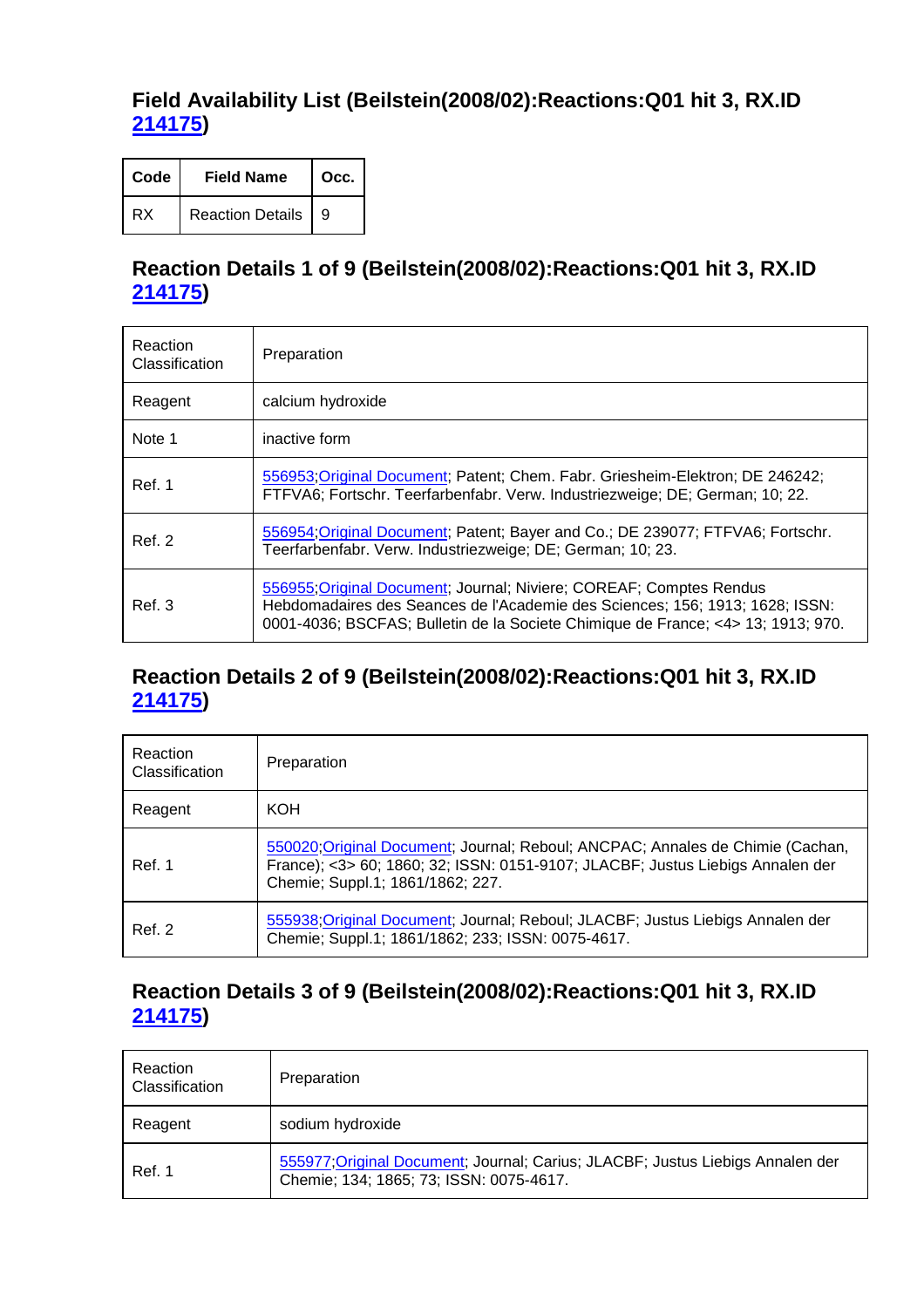| Ref. 2 | 556019; Original Document; Journal; Prevost; JPCEAO; Journal fuer Praktische<br>Chemie (Leipzig); <2> 12; 1875; 160; ISSN: 0021-8383. |
|--------|---------------------------------------------------------------------------------------------------------------------------------------|
|--------|---------------------------------------------------------------------------------------------------------------------------------------|

# **Reaction Details 4 of 9 (Beilstein(2008/02):Reactions:Q01 hit 3, RX.ID 214175)**

| Reaction<br>Classification | Preparation                                                                                                                                                 |
|----------------------------|-------------------------------------------------------------------------------------------------------------------------------------------------------------|
| Reagent                    | calcium hydroxide                                                                                                                                           |
|                            | water                                                                                                                                                       |
| Temperature                | 20C                                                                                                                                                         |
| Ref. 1                     | 559539;Original Document; Journal; Braun; ORSYAT; Organic Syntheses; 16; 1936;<br>31; ISSN: 0078-6209; ORSYAT; Organic Syntheses; Coll. Vol. II; 1943; 257. |

#### **Reaction Details 5 of 9 (Beilstein(2008/02):Reactions:Q01 hit 3, RX.ID 214175)**

| Reaction<br>Classification | Preparation                                                                                                                                     |
|----------------------------|-------------------------------------------------------------------------------------------------------------------------------------------------|
| Reagent                    | NaOH-solution                                                                                                                                   |
| Temperature                | $12 - 15C$                                                                                                                                      |
| Ref. 1                     | 1314728; Original Document; Journal; Hill; Fischer; JACSAT; Journal of the<br>American Chemical Society; 44; 1922; 2584, 2590; ISSN: 0002-7863. |

#### **Reaction Details 6 of 9 (Beilstein(2008/02):Reactions:Q01 hit 3, RX.ID 214175)**

| <b>Reaction</b><br>Classification | Preparation                                                                                                                                                                                                                             |
|-----------------------------------|-----------------------------------------------------------------------------------------------------------------------------------------------------------------------------------------------------------------------------------------|
| Reagent                           | alkaline solution                                                                                                                                                                                                                       |
| Note 1                            | inactive form                                                                                                                                                                                                                           |
| Ref. 1                            | 556953; Original Document; Patent; Chem. Fabr. Griesheim-Elektron; DE 246242;<br>FTFVA6; Fortschr. Teerfarbenfabr. Verw. Industriezweige; DE; German; 10; 22.                                                                           |
| Ref. 2                            | 556954; Original Document; Patent; Bayer and Co.; DE 239077; FTFVA6; Fortschr.<br>Teerfarbenfabr. Verw. Industriezweige; DE; German; 10; 23.                                                                                            |
| Ref. 3                            | 556955; Original Document; Journal; Niviere; COREAF; Comptes Rendus<br>Hebdomadaires des Seances de l'Academie des Sciences; 156; 1913; 1628; ISSN:<br>0001-4036; BSCFAS; Bulletin de la Societe Chimique de France; <4> 13; 1913; 970. |

**Reaction Details 7 of 9 (Beilstein(2008/02):Reactions:Q01 hit 3, RX.ID 214175)**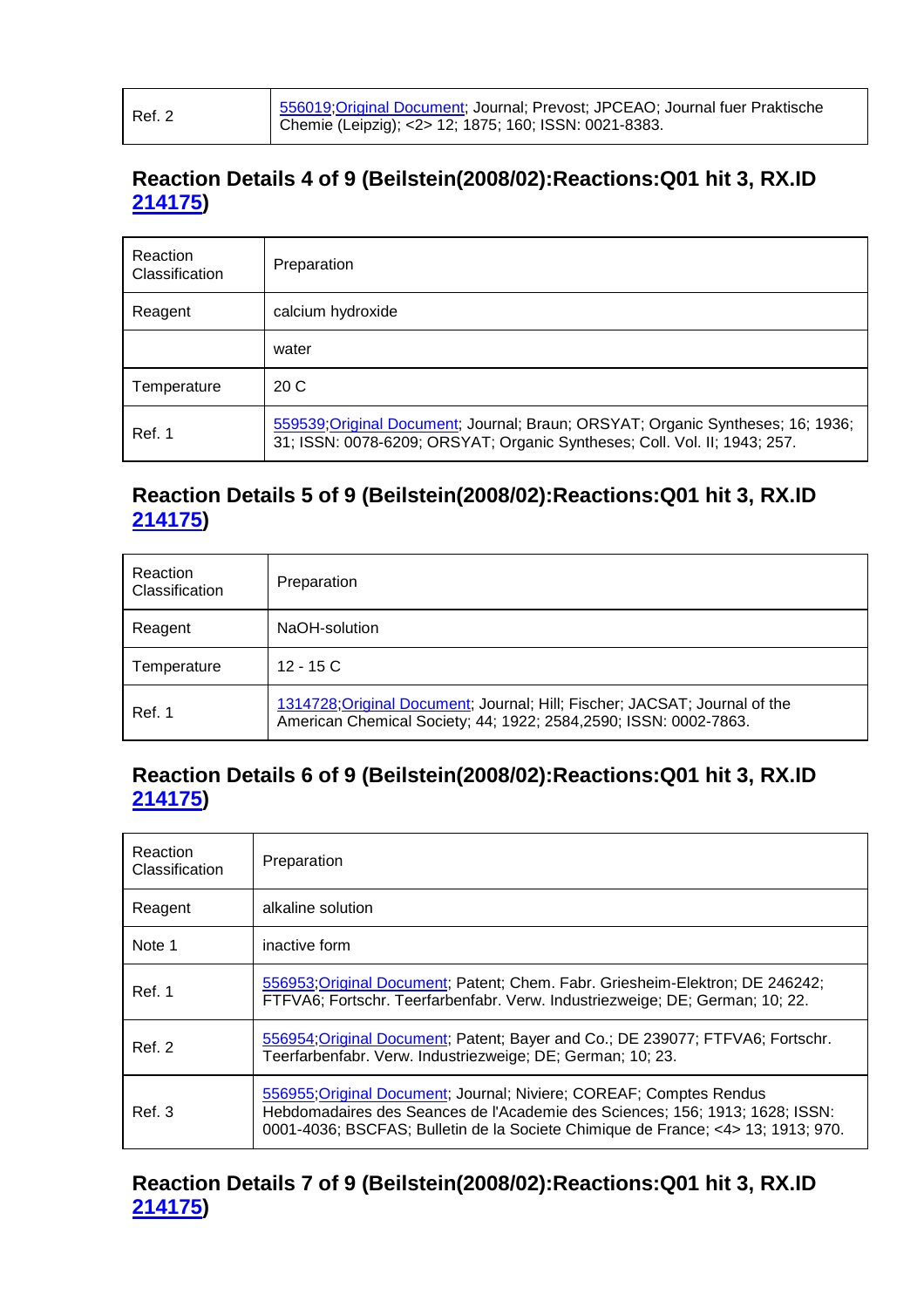| Reaction<br>Classification | Preparation                                                                                                                                                                                                                             |
|----------------------------|-----------------------------------------------------------------------------------------------------------------------------------------------------------------------------------------------------------------------------------------|
| Reagent                    | natrium carbonate                                                                                                                                                                                                                       |
| Note 1                     | inactive form                                                                                                                                                                                                                           |
| Ref. 1                     | 556953; Original Document; Patent; Chem. Fabr. Griesheim-Elektron; DE 246242;<br>FTFVA6; Fortschr. Teerfarbenfabr. Verw. Industriezweige; DE; German; 10; 22.                                                                           |
| <b>Ref. 2</b>              | 556954; Original Document; Patent; Bayer and Co.; DE 239077; FTFVA6; Fortschr.<br>Teerfarbenfabr. Verw. Industriezweige; DE; German; 10; 23.                                                                                            |
| Ref. 3                     | 556955; Original Document; Journal; Niviere; COREAF; Comptes Rendus<br>Hebdomadaires des Seances de l'Academie des Sciences; 156; 1913; 1628; ISSN:<br>0001-4036; BSCFAS; Bulletin de la Societe Chimique de France; <4> 13; 1913; 970. |

# **Reaction Details 8 of 9 (Beilstein(2008/02):Reactions:Q01 hit 3, RX.ID 214175)**

| Reaction<br>Classification | Preparation                                                                                                                                                                                            |
|----------------------------|--------------------------------------------------------------------------------------------------------------------------------------------------------------------------------------------------------|
| <b>Product BRN</b>         | 79785 2-chloromethyloxirane                                                                                                                                                                            |
| Yield                      | 98 percent                                                                                                                                                                                             |
| Reagent                    | resin IRA-440                                                                                                                                                                                          |
| Solvent                    | CH <sub>2</sub> Cl <sub>2</sub>                                                                                                                                                                        |
| Time                       | 24 h                                                                                                                                                                                                   |
| Other<br>Conditions        | Ambient temperature                                                                                                                                                                                    |
| Ref. 1                     | 5657376; Original Document; Journal; Dargelos, Marianne; Borredon, Marie Elisabeth;<br>Gaset, Antoine; AJCHAS; Australian Journal of Chemistry; English; 45; 8; 1992; 1327<br>- 1330; ISSN: 0004-9425. |

#### **Reaction Details 9 of 9 (Beilstein(2008/02):Reactions:Q01 hit 3, RX.ID 214175)**

| Reaction<br>Classification | Chemical behaviour                      |
|----------------------------|-----------------------------------------|
| <b>Product BRN</b>         | 79785 2-chloromethyloxirane             |
| Yield                      | 98 percent                              |
| Reagent                    | strong basic ion-exchange resin IRA 440 |
| Solvent                    | CH <sub>2</sub> Cl <sub>2</sub>         |
| Time                       | 24 h                                    |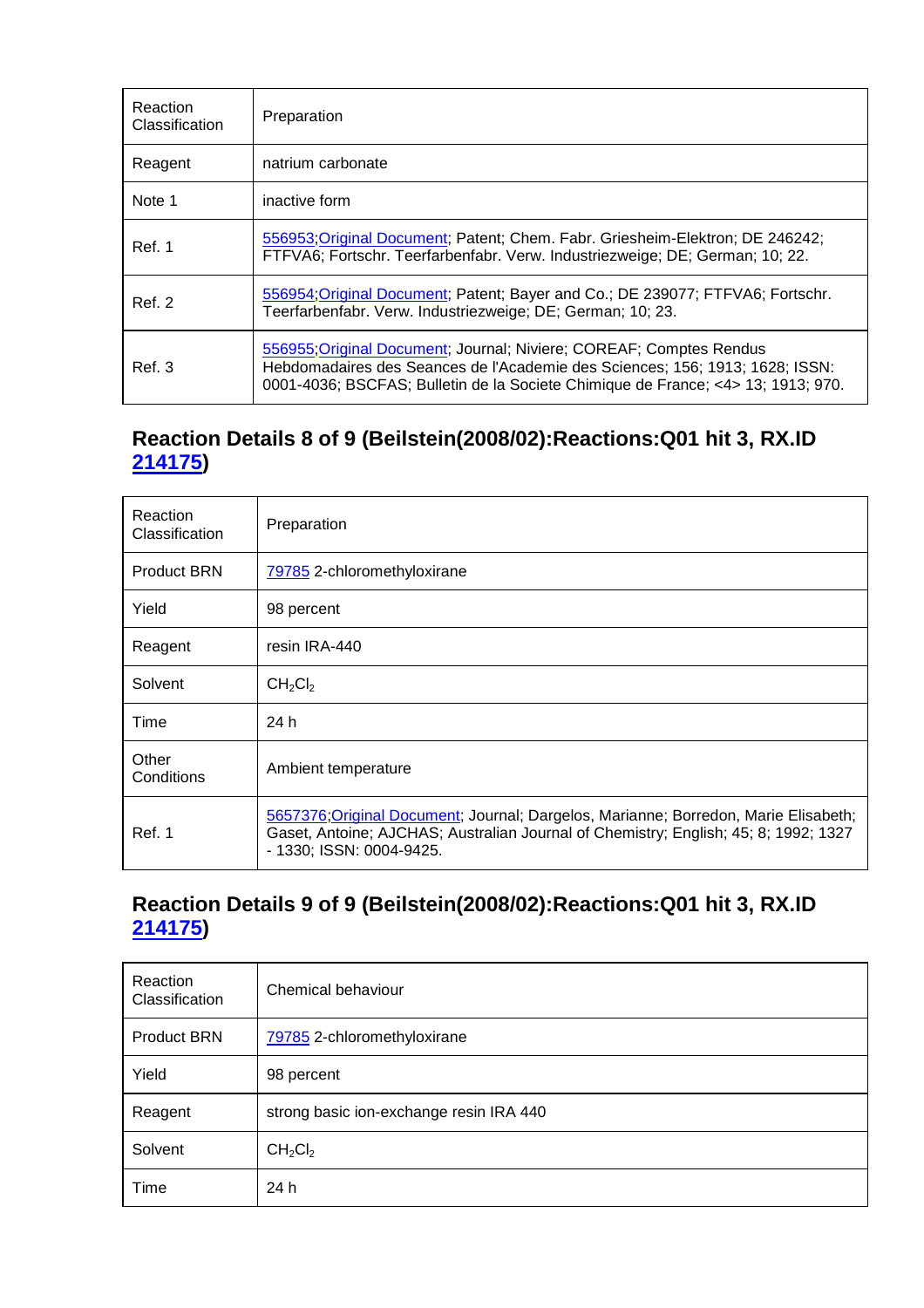| Other<br>Conditions    | Ambient temperature                                                                                                                                                                                    |
|------------------------|--------------------------------------------------------------------------------------------------------------------------------------------------------------------------------------------------------|
|                        | other basic ion-exchange resins; other glycerol dihalohydrins; other solvents and time                                                                                                                 |
| <b>Subject Studied</b> | Product distribution                                                                                                                                                                                   |
| Ref. 1                 | 5657376; Original Document; Journal; Dargelos, Marianne; Borredon, Marie Elisabeth;<br>Gaset, Antoine; AJCHAS; Australian Journal of Chemistry; English; 45; 8; 1992; 1327<br>- 1330; ISSN: 0004-9425. |



# **Reaction (Beilstein(2008/02):Reactions:Q01 hit 6, RX.ID 746530)**

| Reaction ID             | 746530                      |
|-------------------------|-----------------------------|
| Reactant BRN            | 635685 glycerine            |
| <b>Product BRN</b>      | 79785 2-chloromethyloxirane |
| No. of Reaction Details | 2                           |
| Find similar reactions  | click here                  |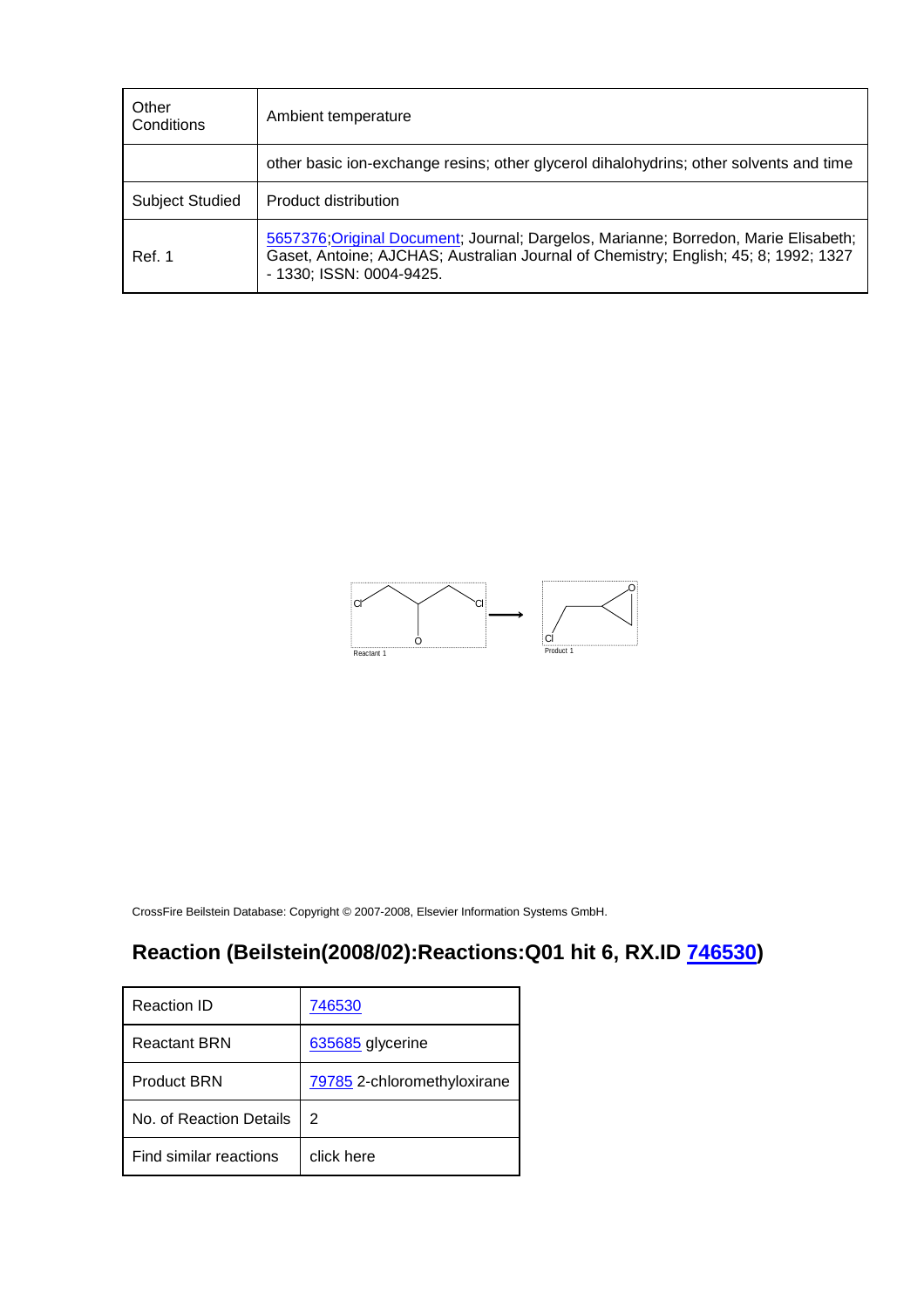# **Field Availability List (Beilstein(2008/02):Reactions:Q01 hit 6, RX.ID 746530)**

| Code | <b>Field Name</b>  | Occ. |
|------|--------------------|------|
| RX   | Reaction Details 2 |      |

# **Reaction Details 1 of 2 (Beilstein(2008/02):Reactions:Q01 hit 6, RX.ID 746530)**

| Reaction<br>Classification | Preparation                                                                                                                                                                                                 |
|----------------------------|-------------------------------------------------------------------------------------------------------------------------------------------------------------------------------------------------------------|
| Reagent                    | phosphorus trichloride                                                                                                                                                                                      |
| Ref. 1                     | 550019; Original Document; Journal; Berthelot; Luca; ANCPAC; Annales de Chimie<br>(Cachan, France); <3> 48; 1856; 306,311; ISSN: 0151-9107; JLACBF; Justus Liebigs<br>Annalen der Chemie; 101; 1857; 69,71. |
| Ref. 2                     | 556023; Original Document; Journal; Berthelot; Luca; JLACBF; Justus Liebigs Annalen<br>der Chemie; 101; 1857; 67; ISSN: 0075-4617.                                                                          |

#### **Reaction Details 2 of 2 (Beilstein(2008/02):Reactions:Q01 hit 6, RX.ID 746530)**

| Reaction<br>Classification | Preparation                                                                                                                                        |
|----------------------------|----------------------------------------------------------------------------------------------------------------------------------------------------|
| Reagent                    | HCI                                                                                                                                                |
| <b>Other Conditions</b>    | anschl. mit Aetzkali                                                                                                                               |
| Ref. 1                     | 556016, Original Document; Book Review / Secondary Ref.; Fischer, E.; Organic<br>Syntheses, Collective Vol. I <new 1932="" york=""> S. 228.</new>  |
| Ref. 2                     | 556017;Original Document; Book Review / Secondary Ref.; Fischer, E.; Darstellung<br>organischer Praeparate, 10. Aufl. < Braunschweig 1922>, S. 55. |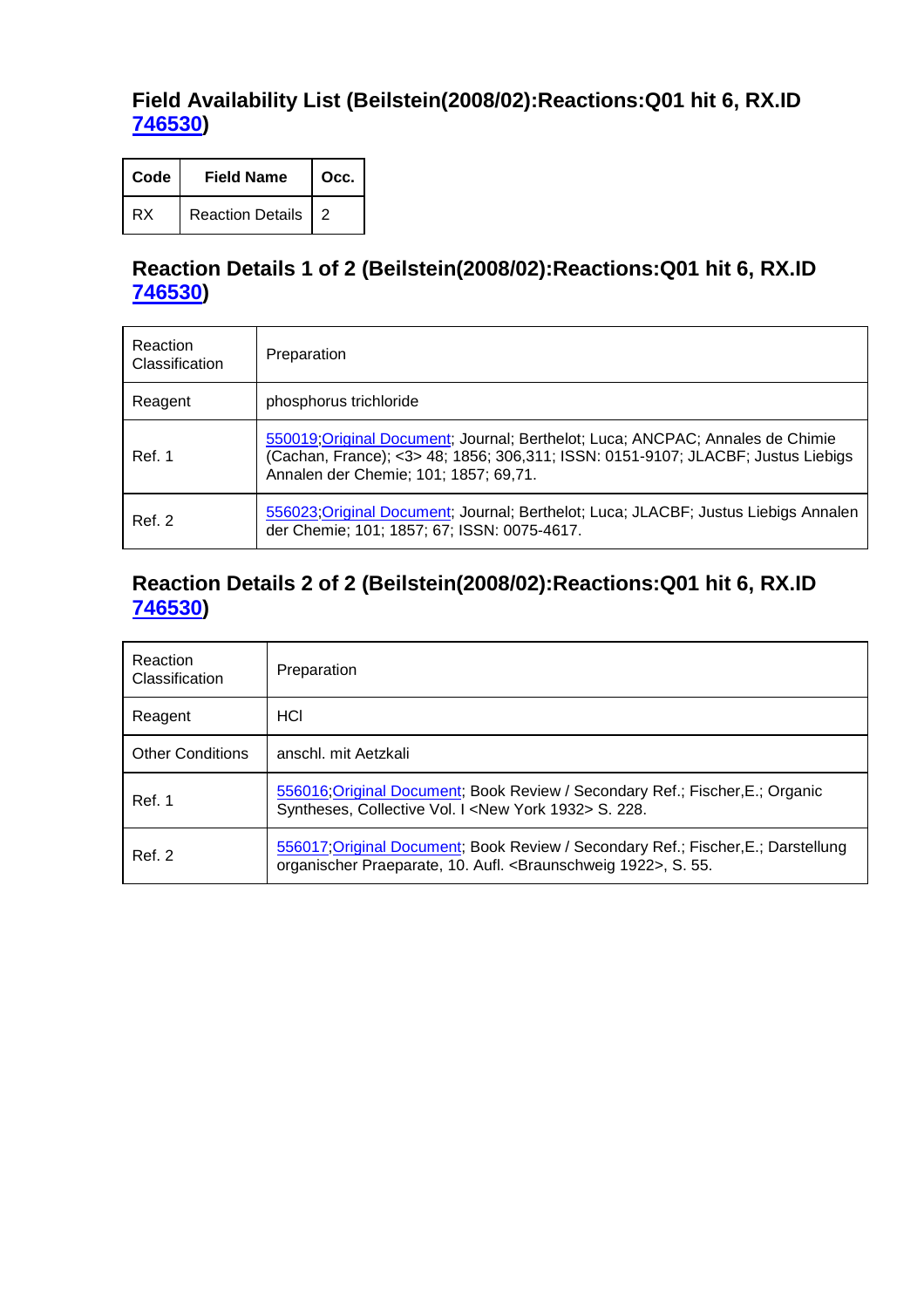

# **Reaction (Beilstein(2008/02):Reactions:Q01 hit 7, RX.ID 746863)**

| Reaction ID             | 746863                      |
|-------------------------|-----------------------------|
| <b>Reactant BRN</b>     | 1098464 peroxy acetic acid  |
|                         | 635704 3-Chloroprop-1-en    |
| <b>Product BRN</b>      | 79785 2-chloromethyloxirane |
| No. of Reaction Details | 1                           |
| Find similar reactions  | click here                  |

**Field Availability List (Beilstein(2008/02):Reactions:Q01 hit 7, RX.ID 746863)** 

| Code | <b>Field Name</b>       | Occ. |
|------|-------------------------|------|
| RX   | <b>Reaction Details</b> |      |

**Reaction Details (Beilstein(2008/02):Reactions:Q01 hit 7, RX.ID 746863)**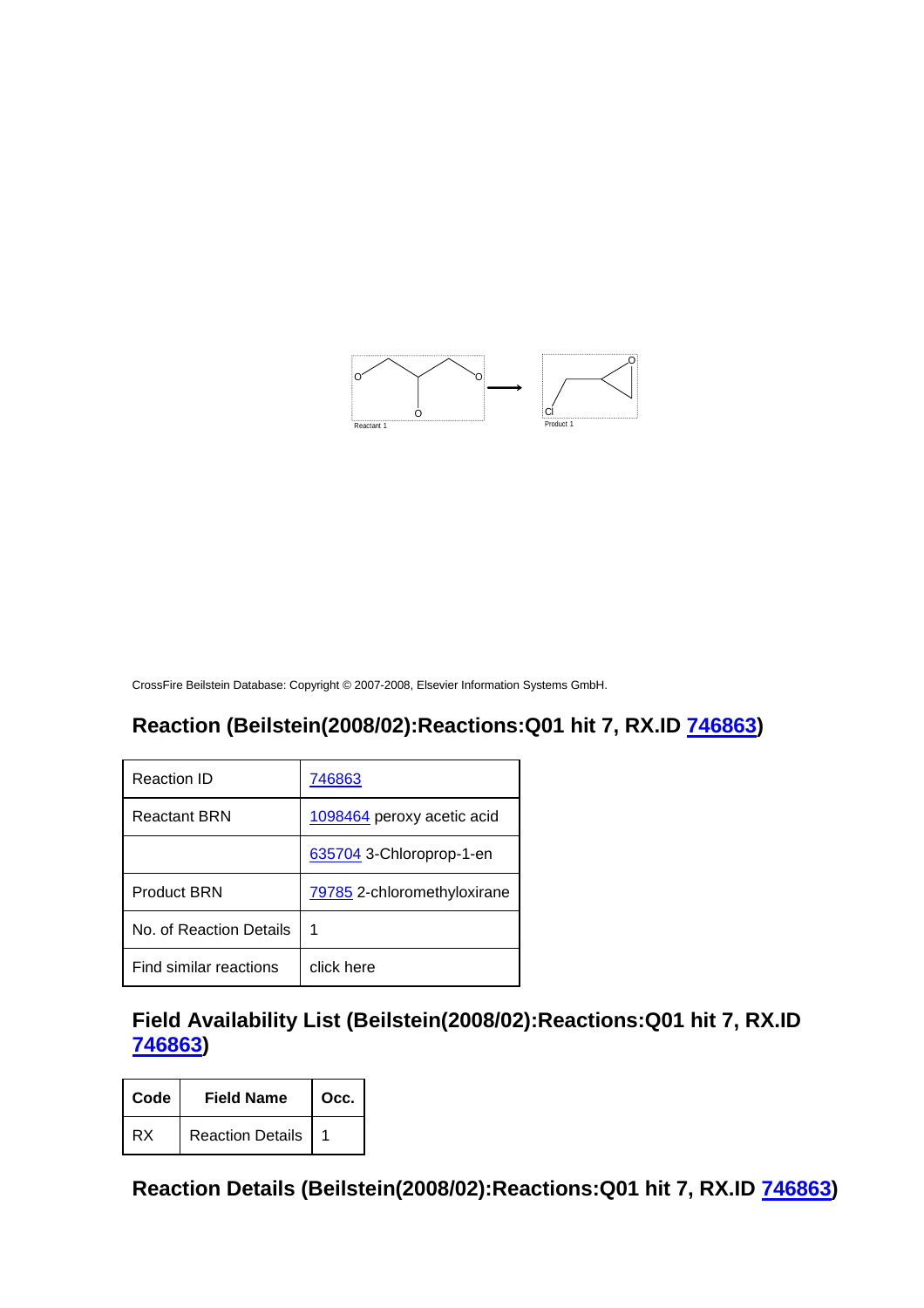| Reaction Classification | Preparation                                                              |
|-------------------------|--------------------------------------------------------------------------|
| Reagent                 | catalysts                                                                |
| Ref. 1                  | 564603; Original Document; Patent; Union Carbide Corp.; GB 784620; 1955. |





# **Reaction (Beilstein(2008/02):Reactions:Q01 hit 8, RX.ID 747112)**

| Reaction ID             | 747112                      |
|-------------------------|-----------------------------|
| Reactant BRN            | 635704 3-Chloroprop-1-en    |
| <b>Product BRN</b>      | 79785 2-chloromethyloxirane |
| No. of Reaction Details | 11                          |
| Find similar reactions  | click here                  |

### **Field Availability List (Beilstein(2008/02):Reactions:Q01 hit 8, RX.ID 747112)**

| Code | <b>Field Name</b> | $\vert$ Occ. |
|------|-------------------|--------------|
|------|-------------------|--------------|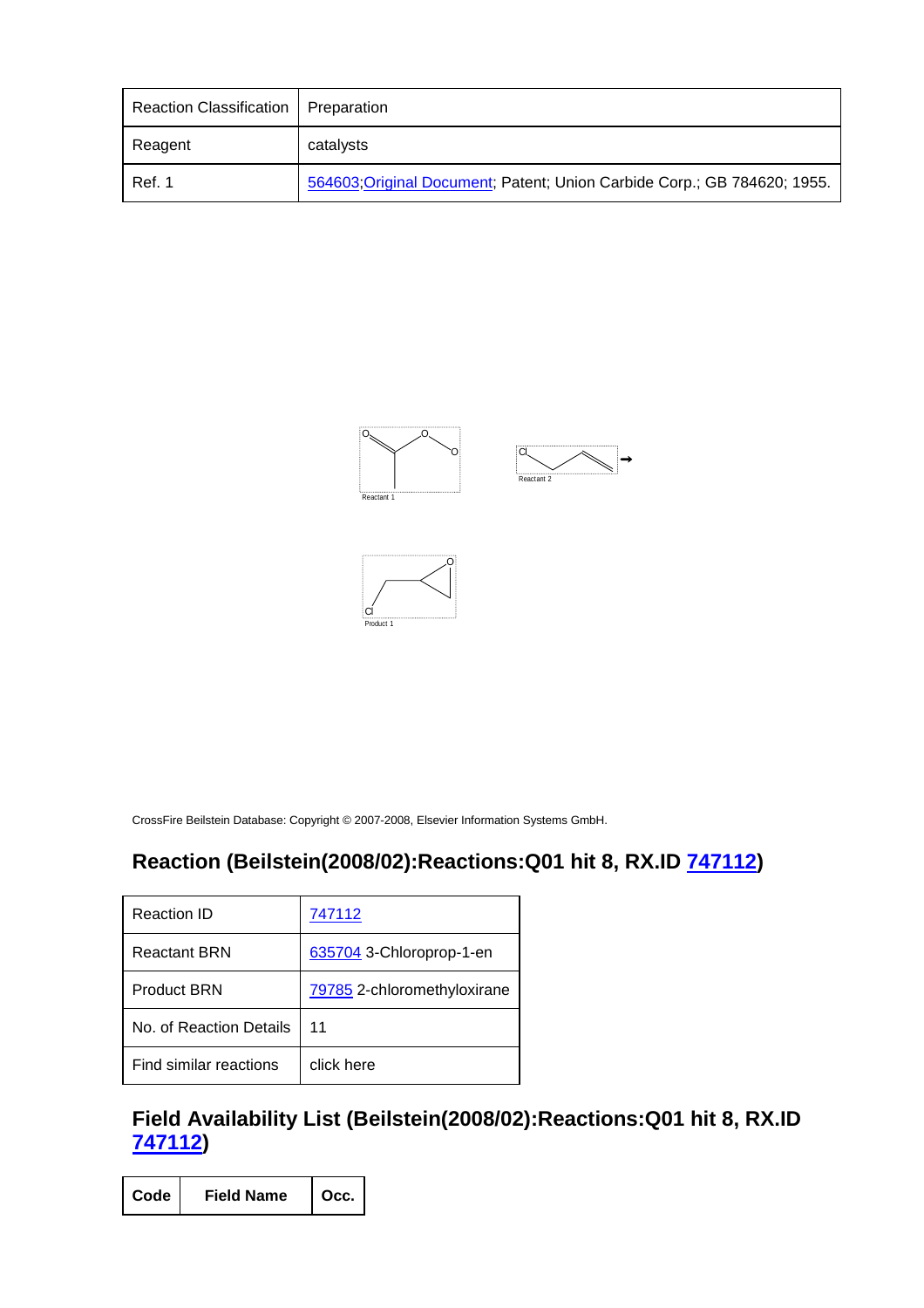# **Reaction Details 1 of 11 (Beilstein(2008/02):Reactions:Q01 hit 8, RX.ID 747112)**

| <b>Reaction Classification</b> | Preparation                                                           |
|--------------------------------|-----------------------------------------------------------------------|
| Reagent                        | tungsten (VI)-oxide                                                   |
|                                | hydrogen peroxide                                                     |
| Ref. 1                         | 607707; Original Document; Patent; Shell Devel.Co.; US 2786854; 1953. |

# **Reaction Details 2 of 11 (Beilstein(2008/02):Reactions:Q01 hit 8, RX.ID 747112)**

| Reaction<br>Classification | Preparation                                                                                                                                                                                                    |
|----------------------------|----------------------------------------------------------------------------------------------------------------------------------------------------------------------------------------------------------------|
| <b>Product BRN</b>         | 79785 2-chloromethyloxirane                                                                                                                                                                                    |
| Yield                      | 80 percent Chromat.                                                                                                                                                                                            |
| Reagent                    | $Na2WO4*2H2O$ , 40 percent w/v H <sub>3</sub> PO <sub>4</sub> , 8 percent aq. H <sub>2</sub> O <sub>2</sub> , Aliquat                                                                                          |
| Solvent                    | benzene                                                                                                                                                                                                        |
| Time                       | 2.5h                                                                                                                                                                                                           |
| Other<br>Conditions        | pH 1.6, 60 deg C bath temp.                                                                                                                                                                                    |
| Ref. 1                     | 5578973; Original Document; Journal; Venturello, Carlo; Alneri, Enzo; Ricci, Marco;<br>JOCEAH; Journal of Organic Chemistry; English; 48; 21; 1983; 3831 - 3833; DOI:<br>10.1021/jo00169a052; ISSN: 0022-3263. |

#### **Reaction Details 3 of 11 (Beilstein(2008/02):Reactions:Q01 hit 8, RX.ID 747112)**

| Reaction<br>Classification | Preparation                                                                      |
|----------------------------|----------------------------------------------------------------------------------|
| Reagent                    | 28 percent aqueous hydrogen peroxide                                             |
| Catalyst                   | molybdenum acetylacetonate, $(n-Bu_3Sn)_2O$                                      |
| Solvent                    | propan-2-ol                                                                      |
| Temperature                | 50 C                                                                             |
| Note 1                     | Yield given                                                                      |
| Ref. 1                     | E070 400 Ostation Denominate Incomedi Matematica Vantifican Income Manageri Ital |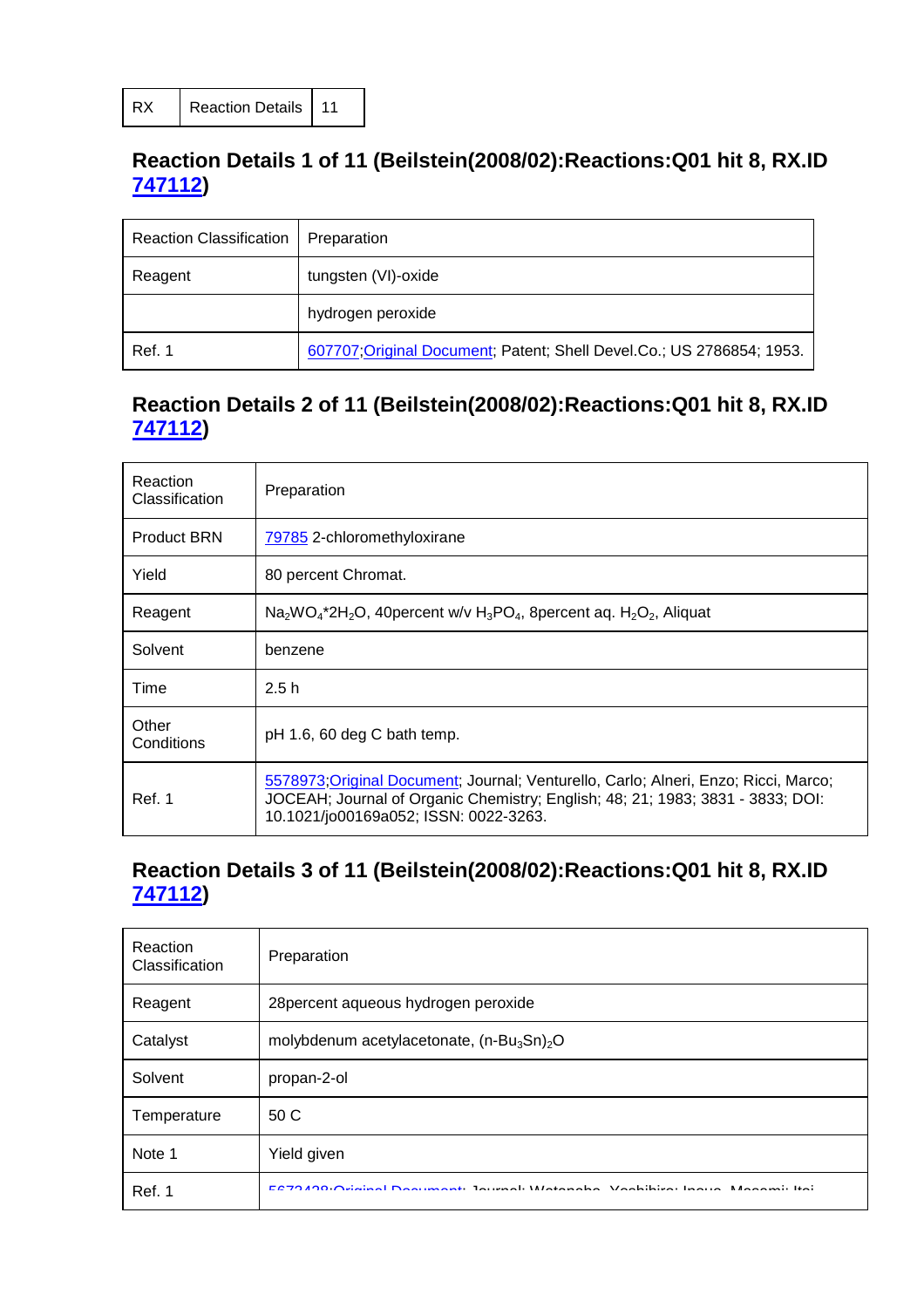| Yasushi; CPBTAL; Chemical & Pharmaceutical Bulletin; English; 31; 4; 1983; 1119 -<br>$\vert$ 1124; ISSN: 0009-2363. |
|---------------------------------------------------------------------------------------------------------------------|
|                                                                                                                     |

# **Reaction Details 4 of 11 (Beilstein(2008/02):Reactions:Q01 hit 8, RX.ID 747112)**

| Reaction<br>Classification | Preparation                                                                                                                                                                                       |
|----------------------------|---------------------------------------------------------------------------------------------------------------------------------------------------------------------------------------------------|
| <b>Product BRN</b>         | 79785 2-chloromethyloxirane                                                                                                                                                                       |
| Yield                      | 85 percent Chromat.                                                                                                                                                                               |
| Reagent                    | aq. H <sub>2</sub> O <sub>2</sub> , methyltrioctylammonium tetrakis(diperoxotungsto)phosphate                                                                                                     |
| Solvent                    | benzene                                                                                                                                                                                           |
| Time                       | 2.5h                                                                                                                                                                                              |
| Other<br>Conditions        | Heating                                                                                                                                                                                           |
| Ref. 1                     | 5700985; Original Document; Journal; Venturello, Carlo; D'Aloiso, Rino; JOCEAH;<br>Journal of Organic Chemistry; English; 53; 7; 1988; 1553 - 1557; DOI:<br>10.1021/jo00242a041; ISSN: 0022-3263. |

#### **Reaction Details 5 of 11 (Beilstein(2008/02):Reactions:Q01 hit 8, RX.ID 747112)**

| Reaction<br>Classification | Chemical behaviour                                                                                                                                                                                       |
|----------------------------|----------------------------------------------------------------------------------------------------------------------------------------------------------------------------------------------------------|
| Reagent                    | CH <sub>3</sub> CO <sub>3</sub> H                                                                                                                                                                        |
| Other<br>Conditions        | IP versus log k (rel); var. electrophiles                                                                                                                                                                |
| Ref. 1                     | 5544641; Original Document; Journal; Nelson, Donna J.; Soundararajan, Raman;<br>TELEAY; Tetrahedron Letters; English; 29; 48; 1988; 6207 - 6210; DOI:<br>10.1016/S0040-4039(00)82306-0; ISSN: 0040-4039. |

#### **Reaction Details 6 of 11 (Beilstein(2008/02):Reactions:Q01 hit 8, RX.ID 747112)**

| Reaction<br>Classification | Chemical behaviour                                                       |
|----------------------------|--------------------------------------------------------------------------|
| Reagent                    | ethylbenzene hydroperoxide, layered graphite compound, MoCl <sub>5</sub> |
| Time                       | 1.8h                                                                     |
| Temperature                | 90 C                                                                     |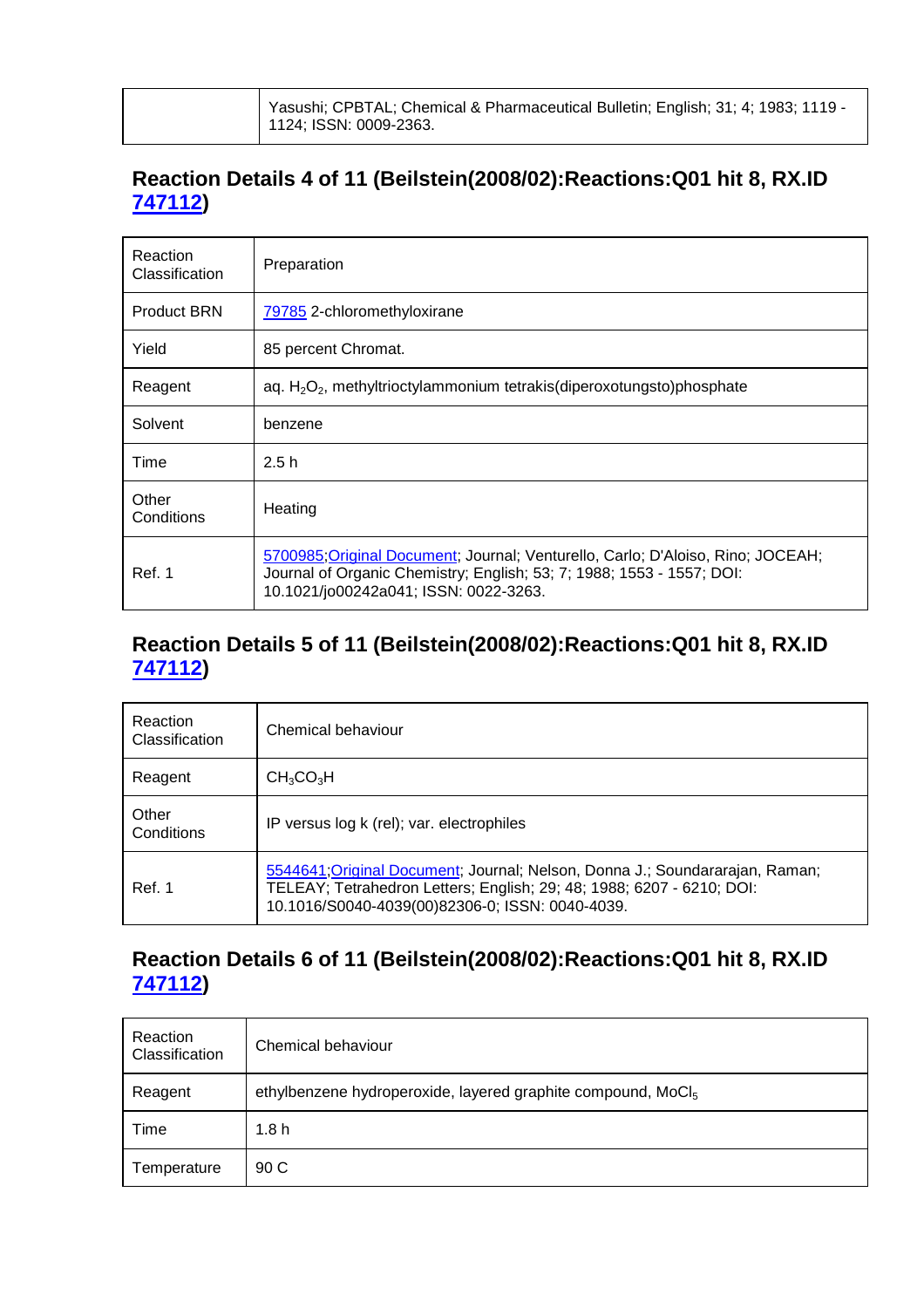| Other<br>Conditions | further catalysts; further hydroperoxides (t-BuOOH)                                                                                                                                                                                                                                                                                                                                                         |
|---------------------|-------------------------------------------------------------------------------------------------------------------------------------------------------------------------------------------------------------------------------------------------------------------------------------------------------------------------------------------------------------------------------------------------------------|
| Subject<br>Studied  | Product distribution                                                                                                                                                                                                                                                                                                                                                                                        |
| Ref. 1              | 5771901; Original Document; Journal; Kovtyukhova, N. I.; Belousov, V. M.; Novikov, Yu.<br>N.; Vol'pin, M. E.; BACCAT; Bulletin of the Academy of Sciences of the USSR, Division<br>of Chemical Science (English Translation); English; 32; 8; 1983; 1566 - 1570; DOI:<br>10.1007/BF00954271; ISSN: 0568-5230; IASKA6; Izvestiya Akademii Nauk SSSR,<br>Seriya Khimicheskaya; Russian; 8; 1983; 1728 - 1732. |

# **Reaction Details 7 of 11 (Beilstein(2008/02):Reactions:Q01 hit 8, RX.ID 747112)**

| Reaction<br>Classification | Chemical behaviour                                                                                                                                                                                                            |
|----------------------------|-------------------------------------------------------------------------------------------------------------------------------------------------------------------------------------------------------------------------------|
| <b>Product BRN</b>         | 79785 2-chloromethyloxirane                                                                                                                                                                                                   |
| Yield                      | 84.4 percent Turnov.                                                                                                                                                                                                          |
| Reagent                    | $H_2O_2$                                                                                                                                                                                                                      |
| Catalyst                   | titanium silicalite-1                                                                                                                                                                                                         |
| Solvent                    | methanol                                                                                                                                                                                                                      |
| Time                       | 1 <sub>h</sub>                                                                                                                                                                                                                |
| Temperature                | 45 C                                                                                                                                                                                                                          |
| Other<br>Conditions        | var. of catalyst                                                                                                                                                                                                              |
| <b>Subject Studied</b>     | Product distribution                                                                                                                                                                                                          |
| Ref. 1                     | 5944130; Original Document; Journal; Gao, Huanxin; Suo, Jishuan; Li, Shuben;<br>JCCCAT; Journal of the Chemical Society, Chemical Communications; English; 8;<br>1995; 835 - 836; DOI: 10.1039/c39950000835; ISSN: 0022-4936. |

# **Reaction Details 8 of 11 (Beilstein(2008/02):Reactions:Q01 hit 8, RX.ID 747112)**

| Reaction<br>Classification | Preparation                                                                                                                                                                                                                                                                                                                           |
|----------------------------|---------------------------------------------------------------------------------------------------------------------------------------------------------------------------------------------------------------------------------------------------------------------------------------------------------------------------------------|
| Reagent                    | hydroperoxide                                                                                                                                                                                                                                                                                                                         |
| Ref. 1                     | 6446192; Original Document; Journal; Rybina, G. V.; Srednev, S. S.; Bobyleva, L. I.;<br>RJACEO; Russian Journal of Applied Chemistry; English; 76; 5; 2003; 842 - 843; DOI:<br>10.1023/A:1026054529816; ISSN: 1070-4272; ZPKHAB; Zhurnal Prikladnoi Khimii<br>(Sankt-Peterburg, Russian Federation); Russian; 76; 5; 2003; 870 - 871. |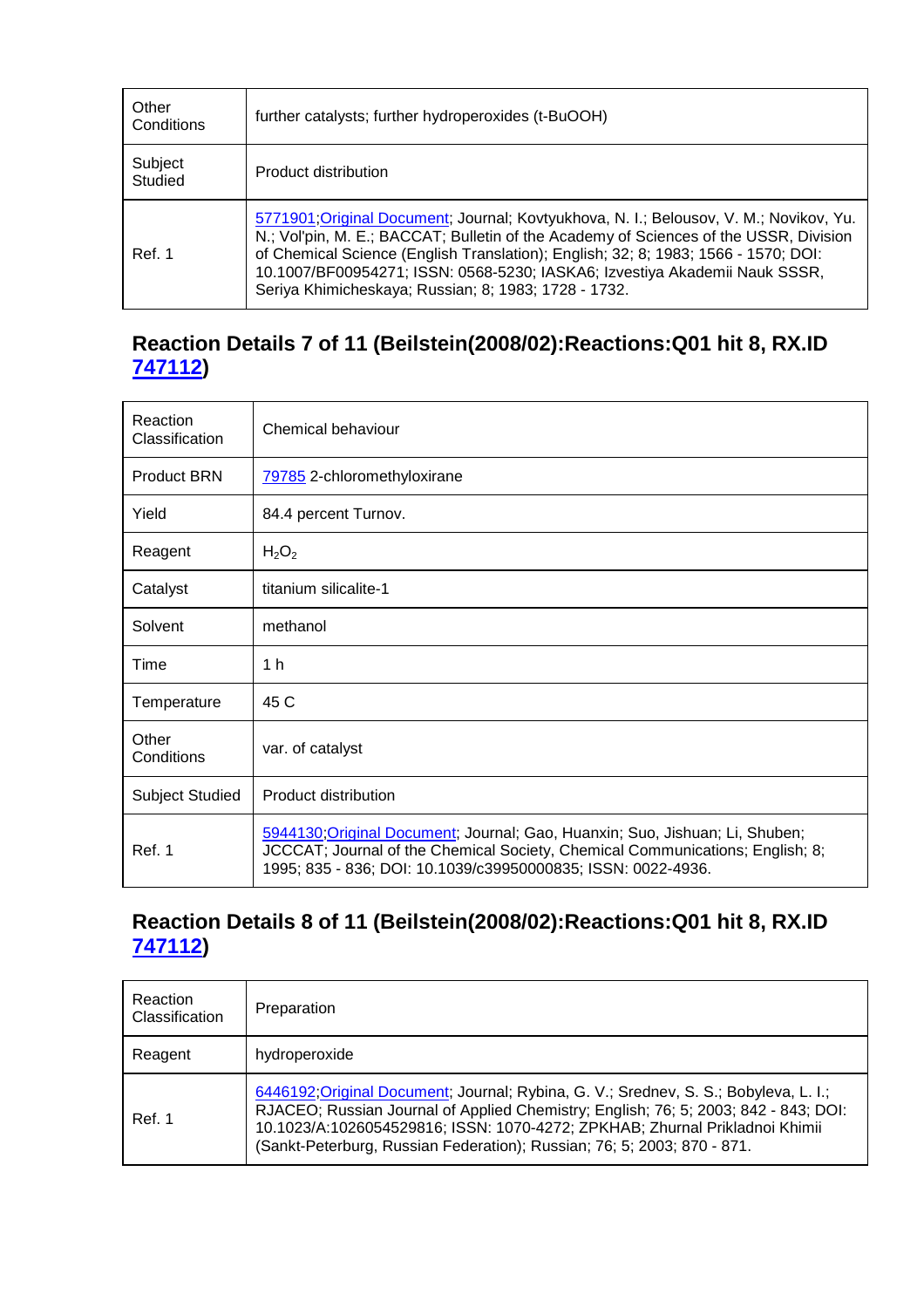# **Reaction Details 9 of 11 (Beilstein(2008/02):Reactions:Q01 hit 8, RX.ID 747112)**

| Reaction<br>Classification | Preparation                                                                                                                                                                                   |
|----------------------------|-----------------------------------------------------------------------------------------------------------------------------------------------------------------------------------------------|
| <b>Product BRN</b>         | 79785 2-chloromethyloxirane                                                                                                                                                                   |
| Yield                      | 35 percent                                                                                                                                                                                    |
| Reagent                    | hydrogen peroxide                                                                                                                                                                             |
|                            | phosphoric acid                                                                                                                                                                               |
|                            | sulfuric acid                                                                                                                                                                                 |
| Catalyst                   | Aliquat(R) 336                                                                                                                                                                                |
|                            | sodium tungstate dihydrate                                                                                                                                                                    |
| Solvent                    | H <sub>2</sub> O                                                                                                                                                                              |
|                            | 1,2-dichloro-ethane                                                                                                                                                                           |
| Time                       | 1 <sub>h</sub>                                                                                                                                                                                |
| Temperature                | 70 C                                                                                                                                                                                          |
| pH-Value                   | 1.6                                                                                                                                                                                           |
| <b>Other Conditions</b>    | microwave irradiation                                                                                                                                                                         |
| Ref. 1                     | 6526579; Original Document; Journal; Bogdal, D.; Lukasiewicz, M.; Pielichowski, J.;<br>Bednarz, S.; SYNCAV; Synthetic Communications; English; 35; 23; 2005; 2973 -<br>2983; ISSN: 0039-7911. |

# **Reaction Details 10 of 11 (Beilstein(2008/02):Reactions:Q01 hit 8, RX.ID 747112)**

| Reaction<br>Classification | Preparation                 |
|----------------------------|-----------------------------|
| <b>Product BRN</b>         | 79785 2-chloromethyloxirane |
| Yield                      | 38 percent                  |
| Reagent                    | O <sub>2</sub>              |
|                            | <b>AcOH</b>                 |
| Catalyst                   | vanadyl porphyrin complex   |
| Solvent                    | dimethylformamide           |
| Temperature                | $60 - 70C$                  |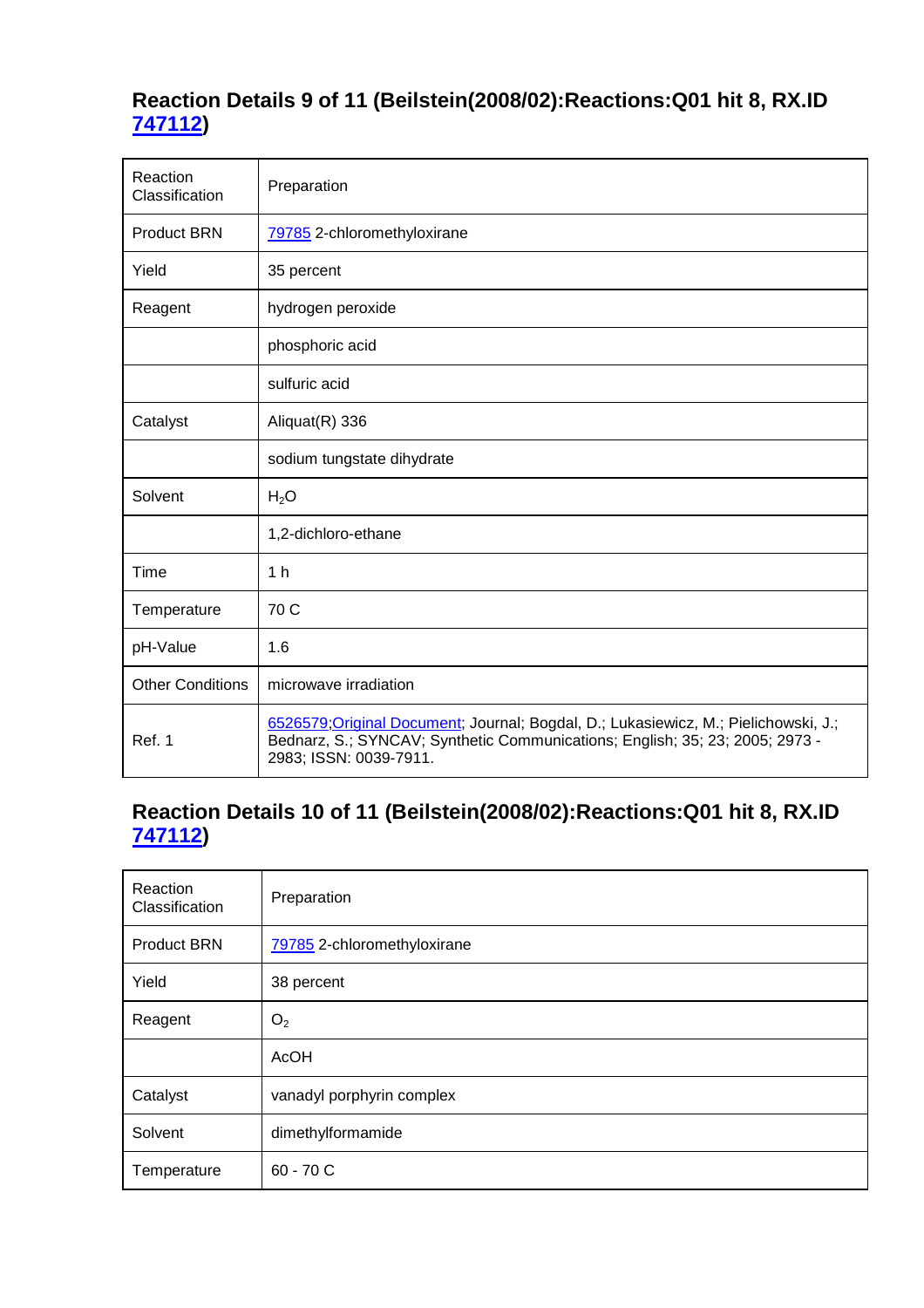| Pressure | 2280 Torr                                                                                                                                                              |
|----------|------------------------------------------------------------------------------------------------------------------------------------------------------------------------|
| Ref. 1   | 7000423; Original Document; Journal; Miralamov, G. F.; Mamedov, Ch. I.; PECHAM;<br>English; 46; 1; 2006; 25 - 27; NEFTAH; Neftekhimiya; Russian; 46; 1; 2006; 28 - 30. |

# **Reaction Details 11 of 11 (Beilstein(2008/02):Reactions:Q01 hit 8, RX.ID 747112)**

| Reaction<br>Classification | Chemical behaviour                                                                                                                                                                                                                                                           |
|----------------------------|------------------------------------------------------------------------------------------------------------------------------------------------------------------------------------------------------------------------------------------------------------------------------|
| Reagent                    | aq. $H_2O_2$                                                                                                                                                                                                                                                                 |
| Catalyst                   | Ti-MWW                                                                                                                                                                                                                                                                       |
| Solvent                    | acetonitrile                                                                                                                                                                                                                                                                 |
| Time                       | 2 <sub>h</sub>                                                                                                                                                                                                                                                               |
| Temperature                | 59.84 C                                                                                                                                                                                                                                                                      |
| Subject<br><b>Studied</b>  | <b>Product distribution</b>                                                                                                                                                                                                                                                  |
| Prototype<br>Reaction      | <b>Further Variations:</b>                                                                                                                                                                                                                                                   |
|                            | Solvents                                                                                                                                                                                                                                                                     |
|                            | Catalysts                                                                                                                                                                                                                                                                    |
|                            | Temperatures                                                                                                                                                                                                                                                                 |
| Ref. 1                     | 7067024; Original Document; Journal; Wang, Lingling; Liu, Yueming; Xie, Wei; Zhang,<br>Haijiao; Wu, Haihong; Jiang, Yongwen; He, Mingyuan; Wu, Peng; JCTLA5; Journal of<br>Catalysis; English; 246; 1; 2007; 205 - 214; DOI: 10.1016/j.jcat.2006.12.003; ISSN:<br>0021-9517. |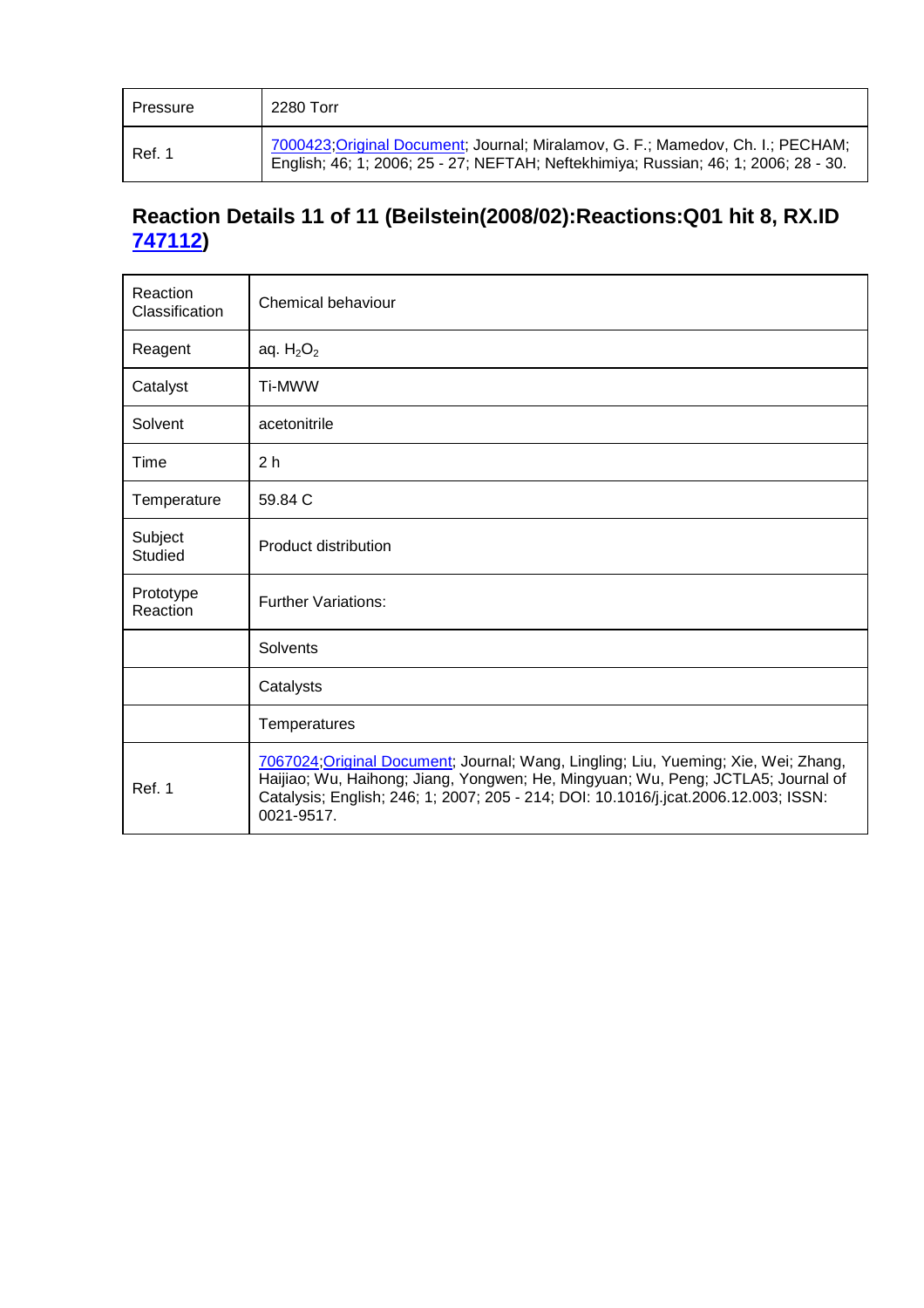

#### **Reaction (Beilstein(2008/02):Reactions:Q01 hit 17, RX.ID 2521682)**

| Reaction ID             | 2521682                                                            |
|-------------------------|--------------------------------------------------------------------|
| <b>Reactant BRN</b>     | 4349861 (S)-2-Acetoxy-1-bromo-3-chloropropane                      |
| <b>Product BRN</b>      | 1420785 $(R)$ - <sup><math>(-)</math></sup> -2-chloromethyloxirane |
| No. of Reaction Details | 1                                                                  |
| Find similar reactions  | click here                                                         |

#### **Field Availability List (Beilstein(2008/02):Reactions:Q01 hit 17, RX.ID 2521682)**

| Code | <b>Field Name</b>       | Occ. |
|------|-------------------------|------|
| RX   | <b>Reaction Details</b> |      |

#### **Reaction Details (Beilstein(2008/02):Reactions:Q01 hit 17, RX.ID 2521682)**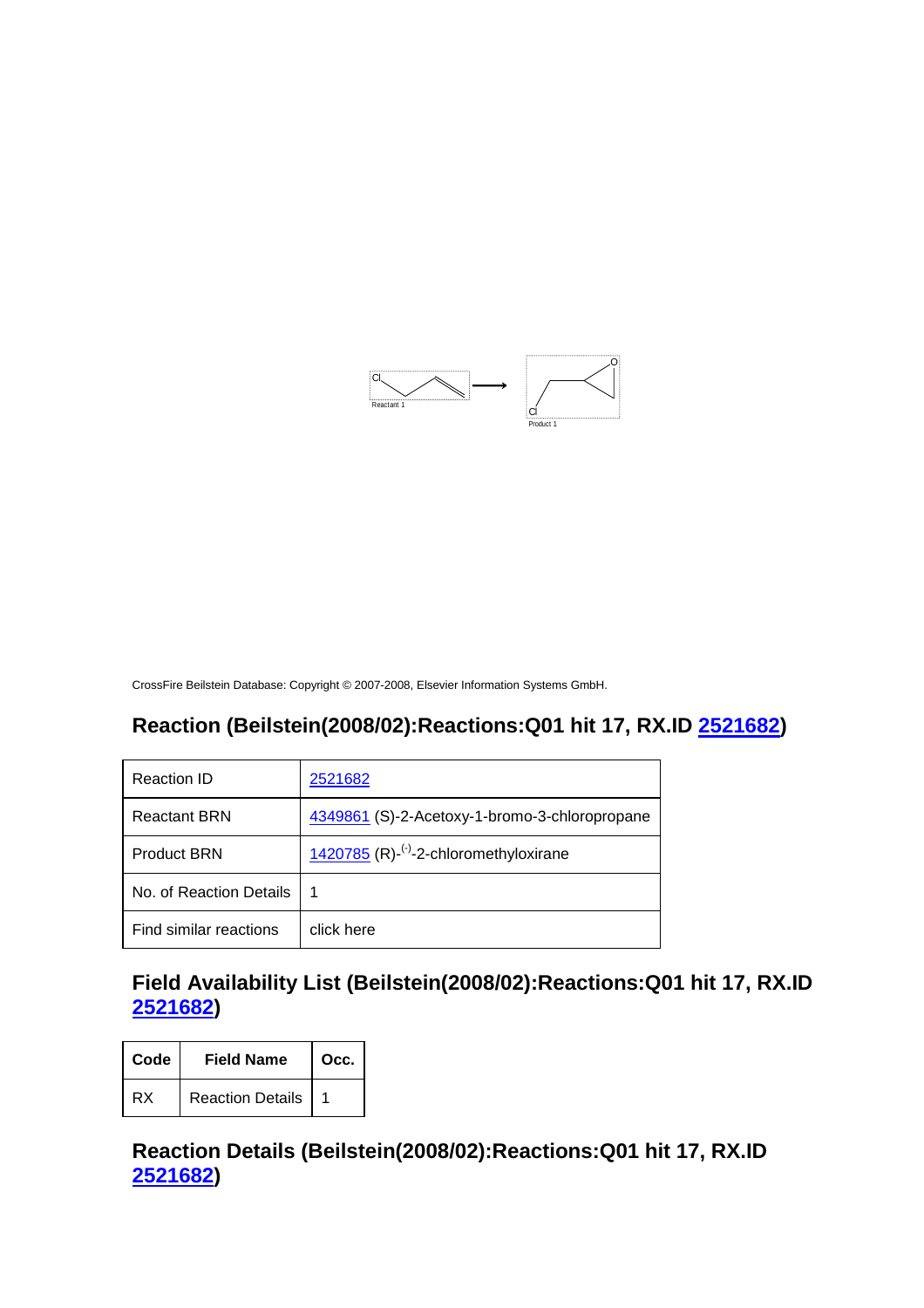| Reaction<br>Classification | Preparation                                                                                                                                                                                                                                                                             |
|----------------------------|-----------------------------------------------------------------------------------------------------------------------------------------------------------------------------------------------------------------------------------------------------------------------------------------|
| Reagent                    | Na-ethane-1,2-diolate                                                                                                                                                                                                                                                                   |
| Solvent                    | ethane-1,2-diol                                                                                                                                                                                                                                                                         |
| Time                       | 0.25h                                                                                                                                                                                                                                                                                   |
| Note 1                     | Yield given                                                                                                                                                                                                                                                                             |
| Ref. 1                     | 5540098; Original Document; Journal; Ellis, Martin K.; Golding, Bernard T.; Maude,<br>Antony B.; Watson, William P.; JCPRB4; Journal of the Chemical Society, Perkin<br>Transactions 1: Organic and Bio-Organic Chemistry (1972-1999); English; 4; 1991;<br>747 - 755; ISSN: 0300-922X. |



# **Reaction (Beilstein(2008/02):Reactions:Q01 hit 18, RX.ID 2522961)**

| Reaction ID         | 2522961                                                                                                           |
|---------------------|-------------------------------------------------------------------------------------------------------------------|
| <b>Reactant BRN</b> | 4353320 (1S,2R,4R,4'R)-4'-Chloromethyl-4,7,7-trimethylbicyclo<2.2.1>heptane-2-<br>spiro-2'-(1',3'-dioxolan)-3-one |
| <b>Product BRN</b>  | 1420785 $(R)$ - <sup>(-)</sup> -2-chloromethyloxirane                                                             |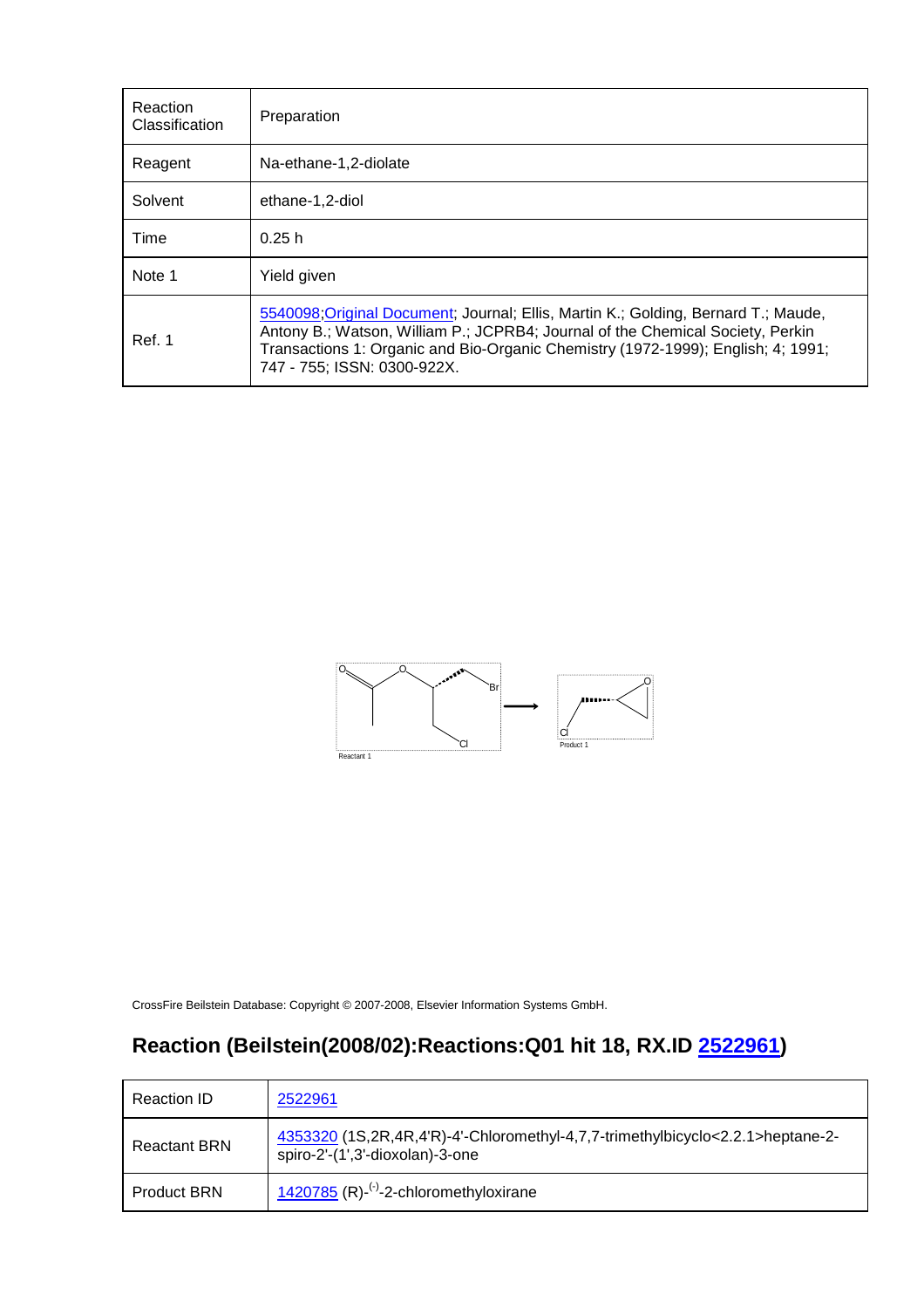| No. of Reaction<br>Details |            |
|----------------------------|------------|
| Find similar<br>reactions  | click here |

# **Field Availability List (Beilstein(2008/02):Reactions:Q01 hit 18, RX.ID 2522961)**

| Code | <b>Field Name</b>       | Occ. |
|------|-------------------------|------|
| RX   | <b>Reaction Details</b> |      |

# **Reaction Details (Beilstein(2008/02):Reactions:Q01 hit 18, RX.ID 2522961)**

| Reaction<br>Classification | Preparation                                                                                                                                                                                                                                         |
|----------------------------|-----------------------------------------------------------------------------------------------------------------------------------------------------------------------------------------------------------------------------------------------------|
| Reagent                    | 1.) 48 percent HBr, 2.) $NaOC2H4OH$                                                                                                                                                                                                                 |
| Other<br>Conditions        | 1.) AcOH, 60 deg C, 5 h,                                                                                                                                                                                                                            |
| Note 1                     | Yield given. Multistep reaction                                                                                                                                                                                                                     |
| Ref. 1                     | 5887710; Original Document; Journal; Ellis, Martin K.; Golding, Bernard T.; Watson,<br>William P.; JCCCAT; Journal of the Chemical Society, Chemical Communications;<br>English; 23; 1984; 1600 - 1602; DOI: 10.1039/c39840001600; ISSN: 0022-4936. |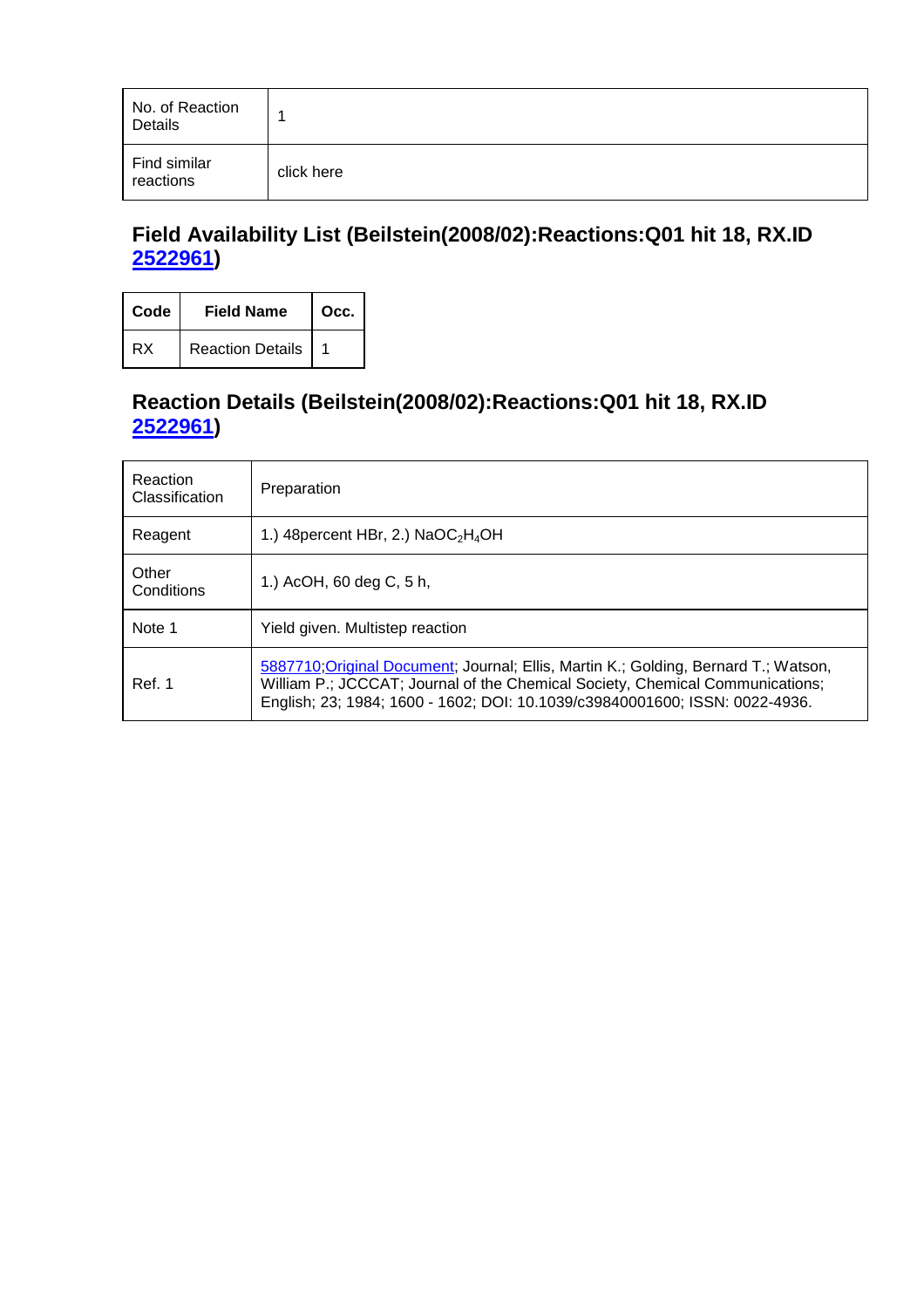

# **Reaction (Beilstein(2008/02):Reactions:Q02 hit 7, RX.ID 59061)**

| Reaction ID             | 59061                  |
|-------------------------|------------------------|
| Reactant BRN            | 1098262 ethyl ethylene |
| <b>Product BRN</b>      | 773645 2-methylpropene |
| No. of Reaction Details | 11                     |
| Find similar reactions  | click here             |

#### **Field Availability List (Beilstein(2008/02):Reactions:Q02 hit 7, RX.ID 59061)**

| Code | <b>Field Name</b>     | Occ. |
|------|-----------------------|------|
| RX   | Reaction Details   11 |      |

### **Reaction Details 1 of 11 (Beilstein(2008/02):Reactions:Q02 hit 7, RX.ID 59061)**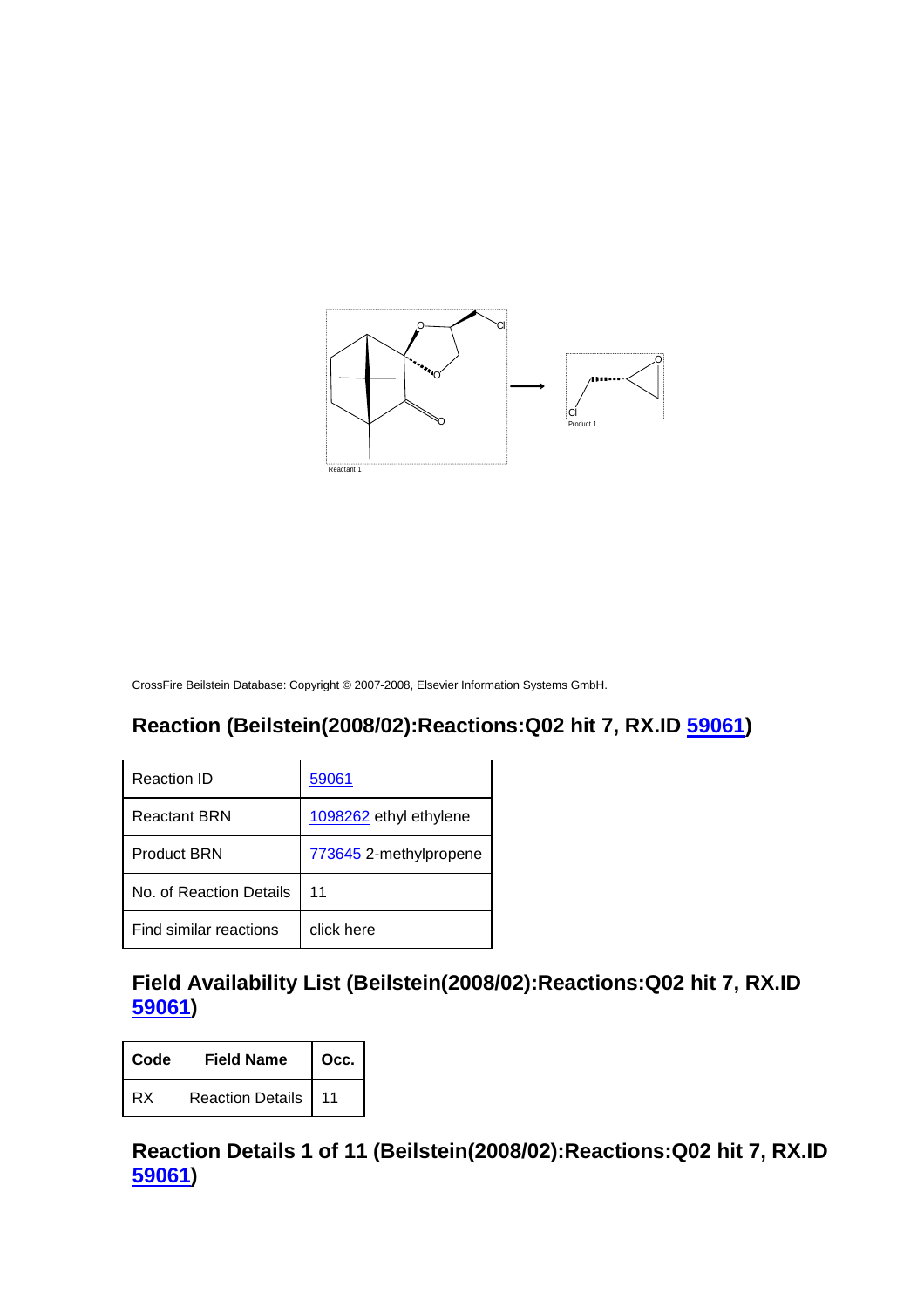| <b>Reaction Classification</b> | Preparation                                                              |
|--------------------------------|--------------------------------------------------------------------------|
| Reagent                        | HCI                                                                      |
|                                | AICI <sub>3</sub>                                                        |
| Temperature                    | 350 C                                                                    |
| Ref. 1                         | 1388977; Original Document; Journal; Weizmann; Chem. Abstr.; 1943; 2392. |
| <b>Ref. 2</b>                  | 1388978; Original Document; Patent; Weizmann; US 2303362; 1939.          |

# **Reaction Details 2 of 11 (Beilstein(2008/02):Reactions:Q02 hit 7, RX.ID 59061)**

| Reaction<br>Classification | Preparation                                                                                                                                             |
|----------------------------|---------------------------------------------------------------------------------------------------------------------------------------------------------|
| Temperature                | $200 - 380C$                                                                                                                                            |
| <b>Other Conditions</b>    | Umlagerung in Gegenwart verschiedener Katalysatoren                                                                                                     |
| Ref. 1                     | 1345114; Original Document; Journal; Sharkowa; Moldawski; ZOKHA4; Zhurnal<br>Obshchei Khimii; 17; 1947; 1270; ISSN: 0044-460X; Chem.Abstr.; 1948; 1869. |

#### **Reaction Details 3 of 11 (Beilstein(2008/02):Reactions:Q02 hit 7, RX.ID 59061)**

| Reaction<br><b>Classification</b> | Preparation                                                                                                                                                                                          |
|-----------------------------------|------------------------------------------------------------------------------------------------------------------------------------------------------------------------------------------------------|
| Catalyst                          | silicated $Al_2O_3$                                                                                                                                                                                  |
| Temperature                       | 400 C                                                                                                                                                                                                |
| Ref. 1                            | 5533249; Original Document; Journal; Basini, L.; Aragno, A.; Raffaelli, A.; JPCHAX;<br>Journal of Physical Chemistry; English; 95; 1; 1991; 211 - 218; DOI:<br>10.1021/j100154a042; ISSN: 0022-3654. |

#### **Reaction Details 4 of 11 (Beilstein(2008/02):Reactions:Q02 hit 7, RX.ID 59061)**

| Reaction<br>Classification | Chemical behaviour                                                                                                                                                                  |
|----------------------------|-------------------------------------------------------------------------------------------------------------------------------------------------------------------------------------|
| Ref. 1                     | 1344604; Original Document; Book Review / Secondary Ref.; Egloff, G.; Hulla, G.;<br>Komarewsky, V.I.; Isomerization of Pure Hydrocarbons <new 1942="" york=""> S.246-252.</new>     |
| Ref. 2                     | 1693445; Original Document; Journal; Voge; Good; Greensfelder; IECHAD; Industrial<br>and Engineering Chemistry; 38; 1946; 1033, 1039; DOI: 10.1021/ie50442a018; ISSN:<br>0019-7866. |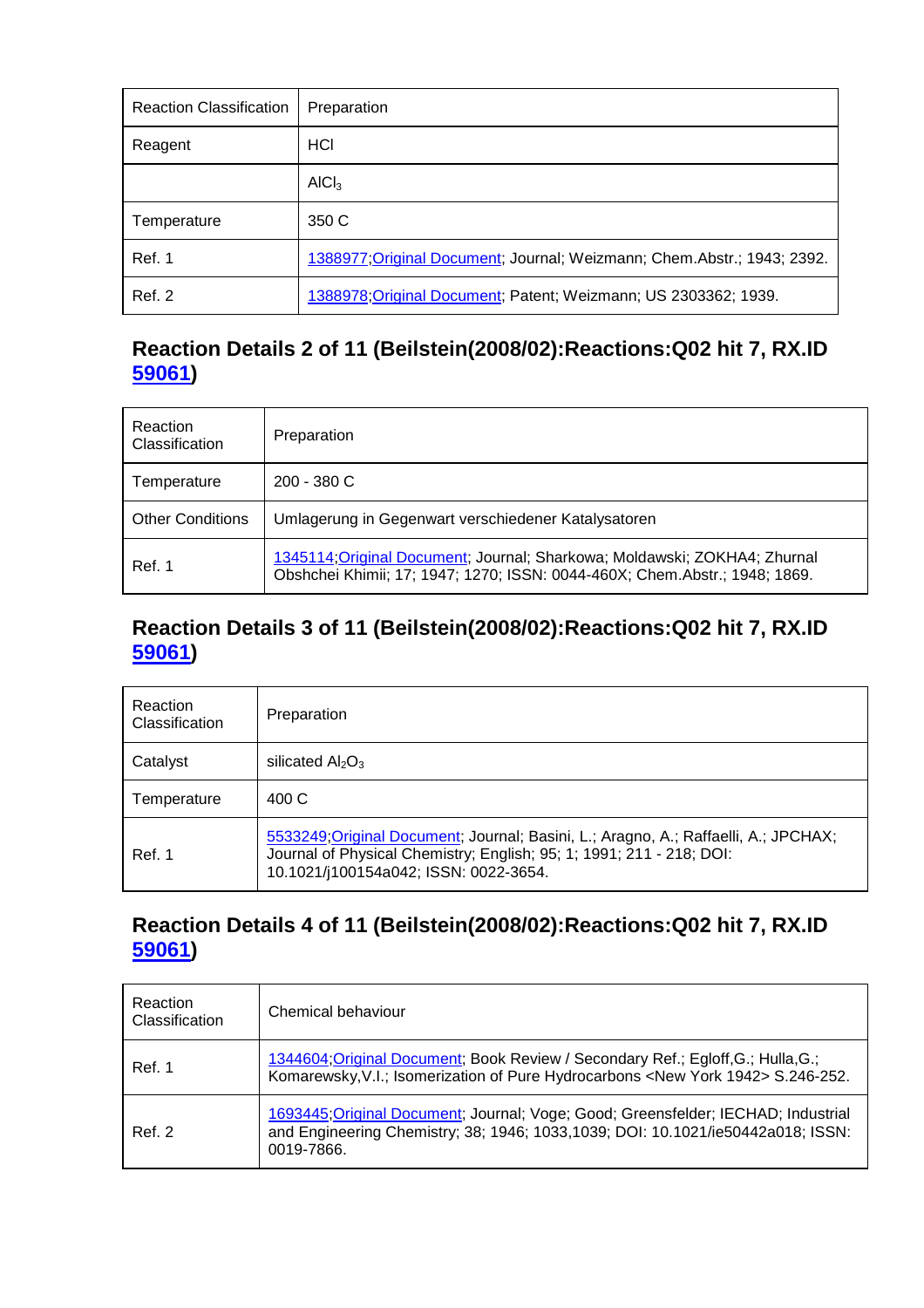#### **Reaction Details 5 of 11 (Beilstein(2008/02):Reactions:Q02 hit 7, RX.ID 59061)**

| Reaction<br>Classification | Chemical behaviour                                                                                                                                                                                   |
|----------------------------|------------------------------------------------------------------------------------------------------------------------------------------------------------------------------------------------------|
| Catalyst                   | silicated $Al_2O_3$                                                                                                                                                                                  |
| Temperature                | 400C                                                                                                                                                                                                 |
| <b>Subject Studied</b>     | Mechanism                                                                                                                                                                                            |
| Ref. 1                     | 5533249; Original Document; Journal; Basini, L.; Aragno, A.; Raffaelli, A.; JPCHAX;<br>Journal of Physical Chemistry; English; 95; 1; 1991; 211 - 218; DOI:<br>10.1021/j100154a042; ISSN: 0022-3654. |

#### **Reaction Details 6 of 11 (Beilstein(2008/02):Reactions:Q02 hit 7, RX.ID 59061)**

| Reaction<br>Classification | Chemical behaviour                                                                                                                                                                                                         |
|----------------------------|----------------------------------------------------------------------------------------------------------------------------------------------------------------------------------------------------------------------------|
| Reagent                    | magnesium-containing aluminium phosphate (DAF-1)                                                                                                                                                                           |
| Temperature                | $275 - 300 C$                                                                                                                                                                                                              |
| Other<br>Conditions        | other magnesium-containing aluminophosphates and aluminosilicates                                                                                                                                                          |
| Ref. 1                     | 5900223; Original Document; Journal; Natarayan, Srinivasan; Wright, Paul A.;<br>Thomas, John Meurig; JCCCAT; Journal of the Chemical Society, Chemical<br>Communications; English; 24; 1993; 1861 - 1863; ISSN: 0022-4936. |

#### **Reaction Details 7 of 11 (Beilstein(2008/02):Reactions:Q02 hit 7, RX.ID 59061)**

| Reaction<br>Classification | Chemical behaviour   |
|----------------------------|----------------------|
| Reagent                    | ferrierite           |
| Time                       | 16h                  |
| Temperature                | 399.9 C              |
| Pressure                   | 195.02 Torr          |
| Other<br>Conditions        | other alkenes        |
| <b>Subject Studied</b>     | Product distribution |
|                            | Mechanism            |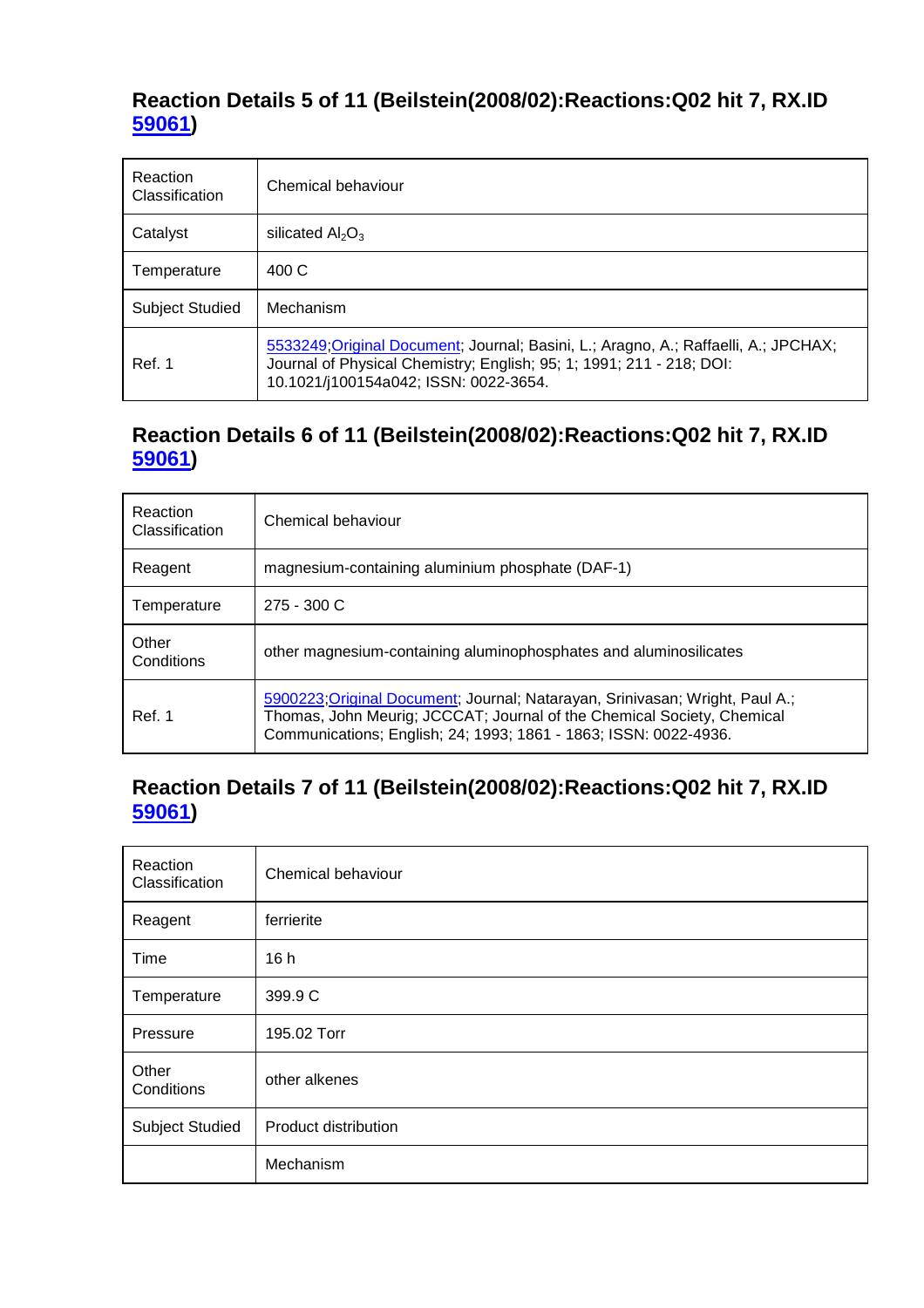| Ref. 1 | 6081089; Original Document; Journal; Meriaudeau, P.; Tuan, V. A.; Le, N. H.; Szabo,<br>G.; JCTLA5; Journal of Catalysis; English; 169; 1; 1997; 397 - 399; DOI:<br>10.1006/jcat.1997.1656; ISSN: 0021-9517. |
|--------|-------------------------------------------------------------------------------------------------------------------------------------------------------------------------------------------------------------|
|--------|-------------------------------------------------------------------------------------------------------------------------------------------------------------------------------------------------------------|

# **Reaction Details 8 of 11 (Beilstein(2008/02):Reactions:Q02 hit 7, RX.ID 59061)**

| Reaction<br>Classification | Chemical behaviour                                                                                                                                                                                                          |
|----------------------------|-----------------------------------------------------------------------------------------------------------------------------------------------------------------------------------------------------------------------------|
| Reagent                    | ferrierite catalyst (H-FER)                                                                                                                                                                                                 |
| Temperature                | 399.9 C                                                                                                                                                                                                                     |
| Other<br>Conditions        | selective isomerization; var. ferrierite catalysts                                                                                                                                                                          |
| Ref. 1                     | 6091928; Original Document; Journal; Meriaudeau, P.; Tuan, Vu A.; Hung, Le N.;<br>Naccache, C.; Szabo, G.; JCTLA5; Journal of Catalysis; English; 171; 1; 1997; 329 -<br>332; DOI: 10.1006/jcat.1997.1773; ISSN: 0021-9517. |

#### **Reaction Details 9 of 11 (Beilstein(2008/02):Reactions:Q02 hit 7, RX.ID 59061)**

| Reaction<br>Classification | Preparation                                                                                                                                                                                                                                                                                                     |
|----------------------------|-----------------------------------------------------------------------------------------------------------------------------------------------------------------------------------------------------------------------------------------------------------------------------------------------------------------|
| Reagent                    | H-ferrierite                                                                                                                                                                                                                                                                                                    |
| Temperature                | 249.85 C                                                                                                                                                                                                                                                                                                        |
| <b>Reaction Type</b>       | Isomerization                                                                                                                                                                                                                                                                                                   |
| Ref. 1                     | 6230341; Original Document; Journal; Paze, Costanza; Sazak, Birsel; Zecchina,<br>Adriano; Dwyer, John; JPCBFK; Journal of Physical Chemistry B: Condensed Matter,<br>Materials, Surfaces, Interfaces, & Biophysical Chemistry; English; 103; 45; 1999; 9978<br>- 9986; DOI: 10.1021/jp992117j; ISSN: 1520-6106. |

#### **Reaction Details 10 of 11 (Beilstein(2008/02):Reactions:Q02 hit 7, RX.ID 59061)**

| Reaction<br>Classification | Chemical behaviour         |
|----------------------------|----------------------------|
| Catalyst                   | zeolite H-IM-5             |
| Temperature                | 400 C                      |
| Pressure                   | 75.7561 Torr               |
| Subject Studied            | Product distribution       |
| $D$ <i>xatati ma</i>       | <b>Further Variations:</b> |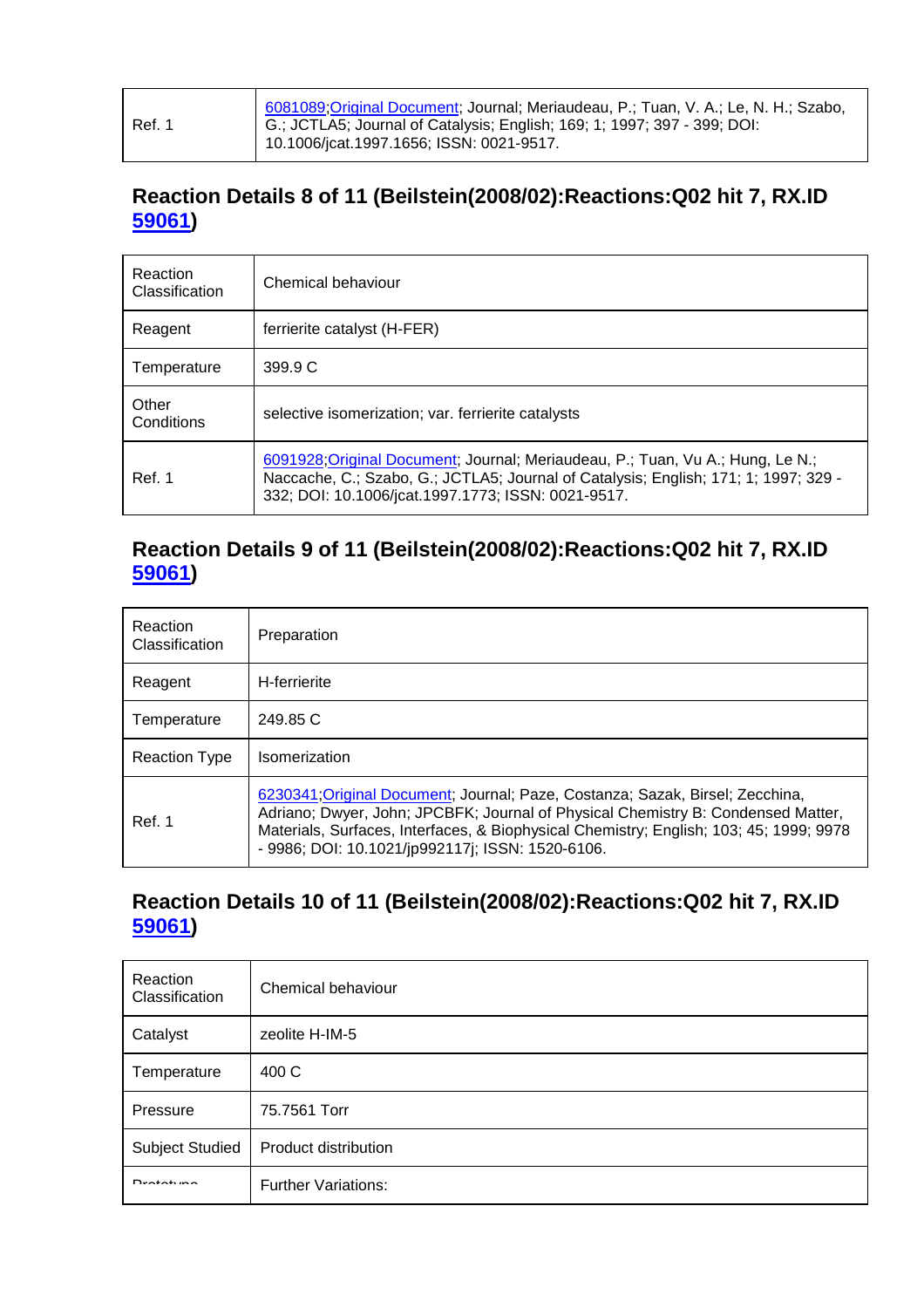| Reaction |                                                                                                                                                                                                                                                                              |
|----------|------------------------------------------------------------------------------------------------------------------------------------------------------------------------------------------------------------------------------------------------------------------------------|
|          | Catalysts                                                                                                                                                                                                                                                                    |
| Ref. 1   | 6400279;Original Document; Journal; Lee, Song-Ho; Lee, Dong-Koo; Shin, Chae-Ho;<br>Park, Yong-Ki; Wright, Paul A.; Lee, Won Mook; Hong, Suk Bong; JCTLA5; Journal of<br>Catalysis; English; 215; 1; 2003; 151 - 170; DOI: 10.1016/S0021-9517(02)00178-1;<br>ISSN: 0021-9517. |

# **Reaction Details 11 of 11 (Beilstein(2008/02):Reactions:Q02 hit 7, RX.ID 59061)**

| Reaction<br>Classification | Chemical behaviour                                                                                                                                                                                        |
|----------------------------|-----------------------------------------------------------------------------------------------------------------------------------------------------------------------------------------------------------|
| Reagent                    | H <sub>2</sub>                                                                                                                                                                                            |
| Catalyst                   | H-ferrierite zeolite                                                                                                                                                                                      |
| Temperature                | 400 C                                                                                                                                                                                                     |
| <b>Subject Studied</b>     | Product distribution                                                                                                                                                                                      |
| Prototype<br>Reaction      | <b>Further Variations:</b>                                                                                                                                                                                |
|                            | Catalysts                                                                                                                                                                                                 |
| Ref. 1                     | 6436372; Original Document; Journal; Lee, Song-Ho; Shin, Chae-Ho; Hong, Suk Bong;<br>JCTLA5; Journal of Catalysis; English; 223; 1; 2004; 200 - 211; DOI:<br>10.1016/j.jcat.2004.01.029; ISSN: 0021-9517. |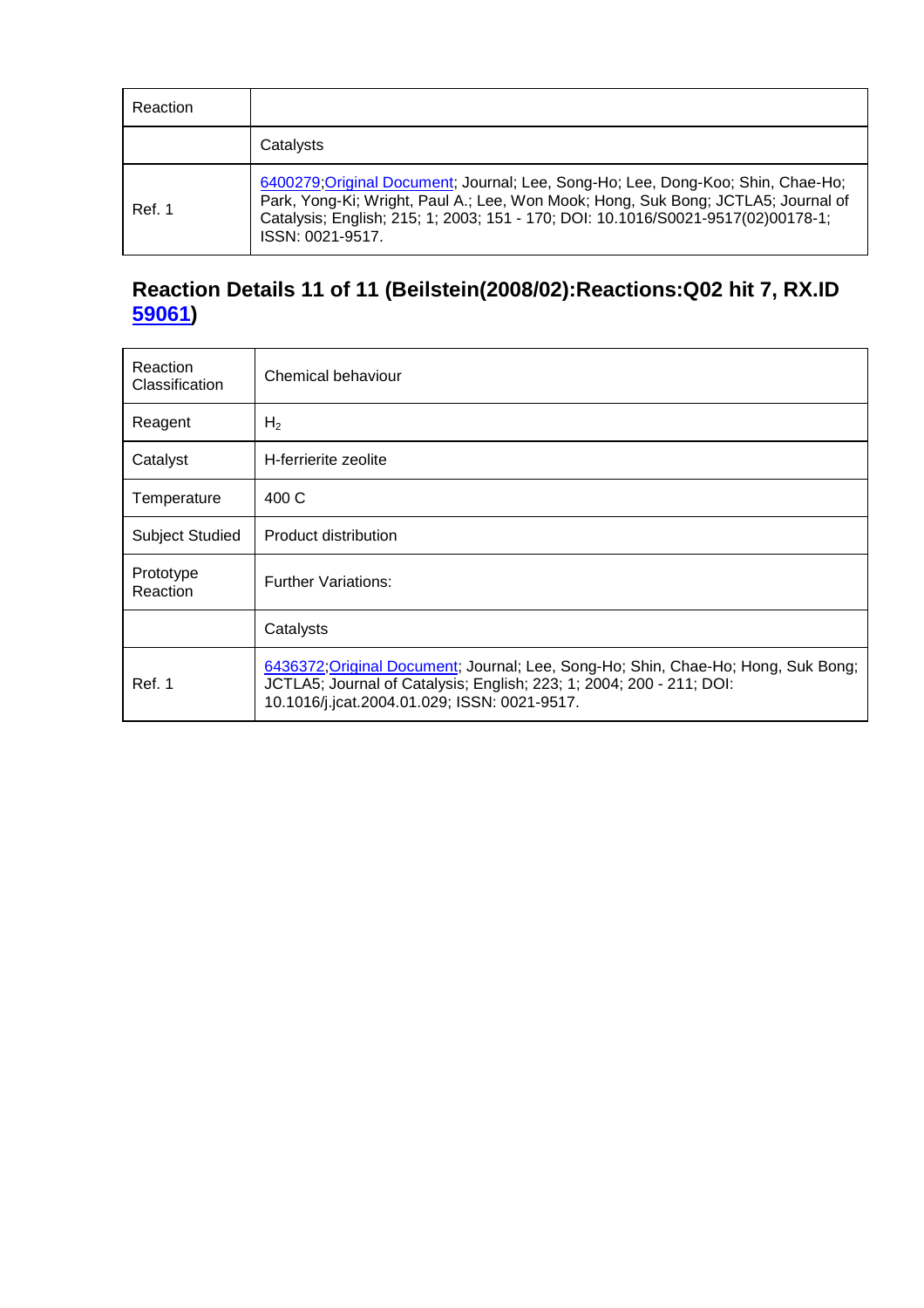

# **Reaction (Beilstein(2008/02):Reactions:Q02 hit 10, RX.ID 61397)**

| Reaction ID             | 61397                   |
|-------------------------|-------------------------|
| <b>Reactant BRN</b>     | 1098298 hexylene glycol |
| <b>Product BRN</b>      | 505984 acetic aldehyde  |
|                         | 773645 2-methylpropene  |
| No. of Reaction Details | 1                       |
| Find similar reactions  | click here              |

**Field Availability List (Beilstein(2008/02):Reactions:Q02 hit 10, RX.ID 61397)** 

| Code | <b>Field Name</b>       | Occ. |
|------|-------------------------|------|
| RX   | <b>Reaction Details</b> |      |

**Reaction Details (Beilstein(2008/02):Reactions:Q02 hit 10, RX.ID 61397)**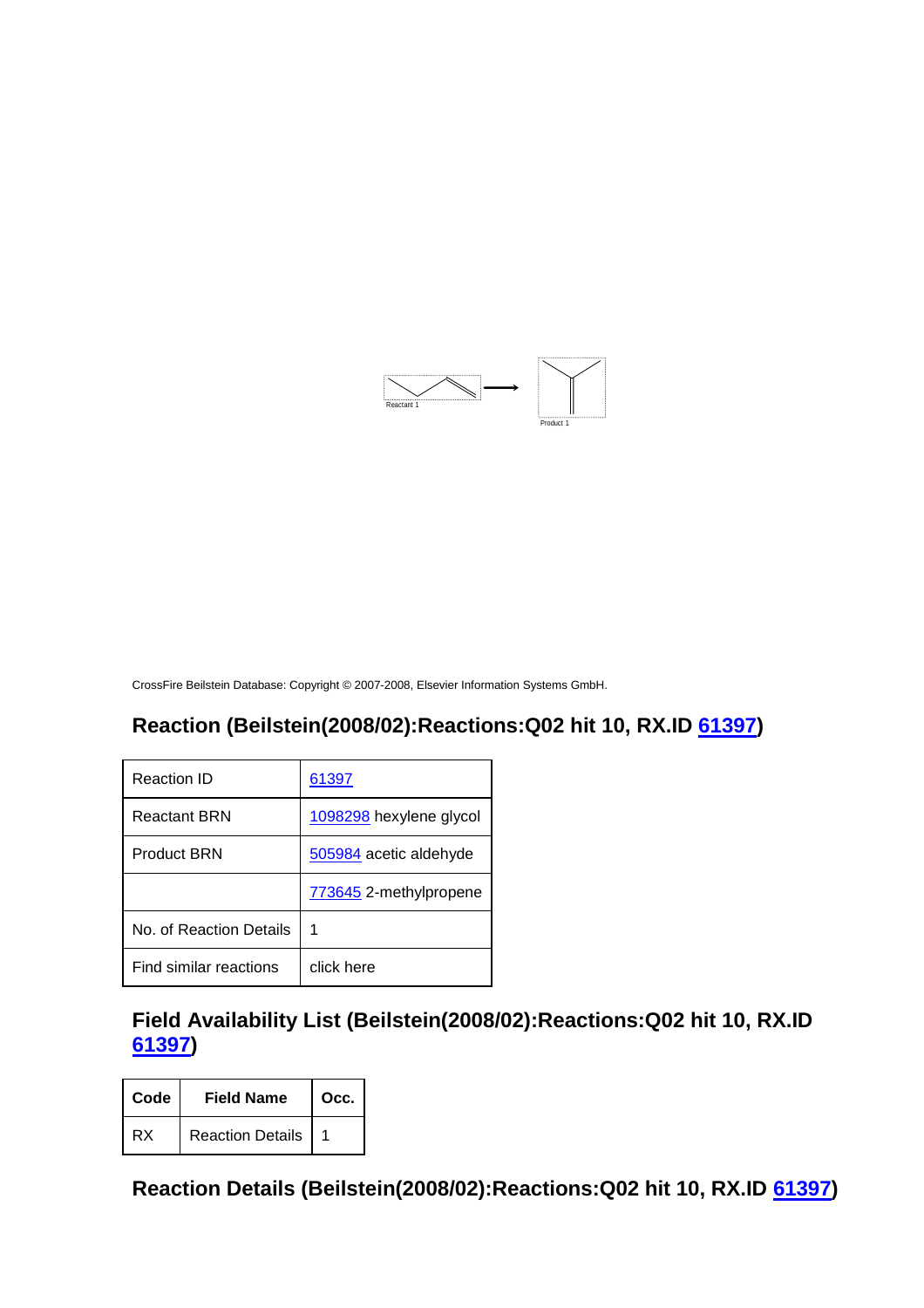| Reaction<br>Classification | Preparation                                                                                                                                                |
|----------------------------|------------------------------------------------------------------------------------------------------------------------------------------------------------|
| Reagent                    | active $Al_2O_3$                                                                                                                                           |
| Temperature                | 427 C                                                                                                                                                      |
| Ref. 1                     | 1338295; Original Document; Journal; Schmerling; Friedman; Ipatieff; JACSAT;<br>Journal of the American Chemical Society; 62; 1940; 2448; ISSN: 0002-7863. |





# **Reaction (Beilstein(2008/02):Reactions:Q02 hit 12, RX.ID 63983)**

| Reaction ID             | 63983                   |
|-------------------------|-------------------------|
| Reactant BRN            | 1098522 isovaleric acid |
| <b>Product BRN</b>      | 773645 2-methylpropene  |
| No. of Reaction Details | З                       |
| Find similar reactions  | click here              |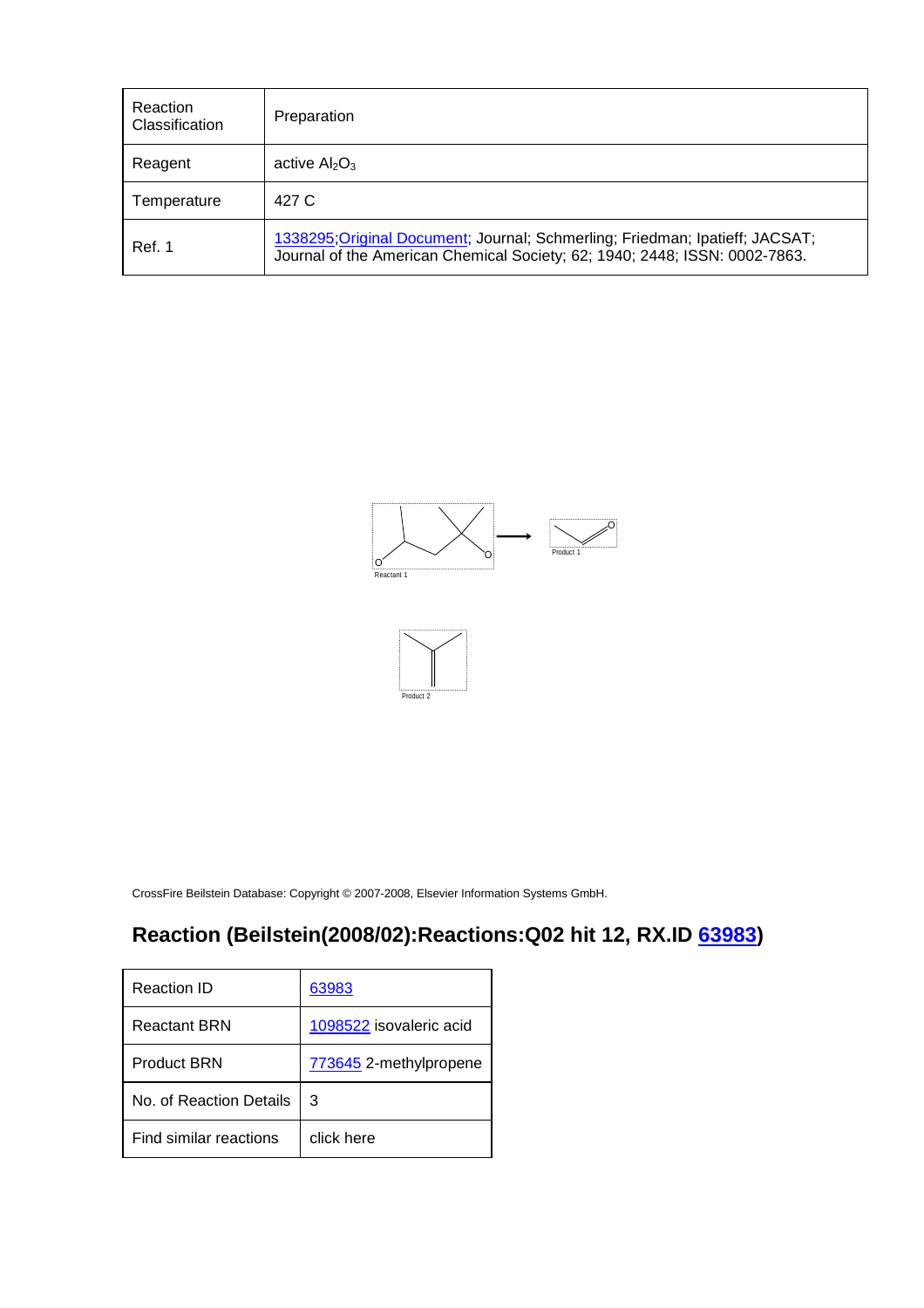#### **Field Availability List (Beilstein(2008/02):Reactions:Q02 hit 12, RX.ID 63983)**

| Code | <b>Field Name</b>       | Occ. |
|------|-------------------------|------|
| RX   | <b>Reaction Details</b> | 3    |

#### **Reaction Details 1 of 3 (Beilstein(2008/02):Reactions:Q02 hit 12, RX.ID 63983)**

| Reaction<br>Classification | Preparation                                                                                                                                                                                                                                                    |
|----------------------------|----------------------------------------------------------------------------------------------------------------------------------------------------------------------------------------------------------------------------------------------------------------|
| Reagent                    | aluminium oxide                                                                                                                                                                                                                                                |
|                            | copper                                                                                                                                                                                                                                                         |
| Temperature                | 600 - 630 C                                                                                                                                                                                                                                                    |
| Ref. 1                     | 1323355; Original Document; Journal; Mailhe; BSCFAS; Bulletin de la Societe<br>Chimique de France; <4>31; 1922; 684; ISSN: 0037-8968; ANCPAC; Annales de<br>Chimie (Cachan, France); <9>17; 1922; 323; CHZEA6; Chem. Zentralbl.; German; 94;<br>III; 1923; 38. |

#### **Reaction Details 2 of 3 (Beilstein(2008/02):Reactions:Q02 hit 12, RX.ID 63983)**

| Reaction<br>Classification | Preparation                                                                                                                           |
|----------------------------|---------------------------------------------------------------------------------------------------------------------------------------|
| Reagent                    | barium chloride                                                                                                                       |
|                            | copper                                                                                                                                |
| Temperature                | $580 - 600 C$                                                                                                                         |
| <b>Ref. 1</b>              | 1133407; Original Document; Journal; Mailhe; BSCFAS; Bulletin de la Societe<br>Chimique de France; <4>37; 1925; 307; ISSN: 0037-8968. |

#### **Reaction Details 3 of 3 (Beilstein(2008/02):Reactions:Q02 hit 12, RX.ID 63983)**

| Reaction<br>Classification | Preparation                                                                              |
|----------------------------|------------------------------------------------------------------------------------------|
| Reagent                    | calcium chloride                                                                         |
|                            | iron                                                                                     |
| Temperature                | 570 C                                                                                    |
| Ref. 1                     | <b>ALOO ANTI Original Dominant International Mailbox DOOFAO, Dullatin als Lo Ossista</b> |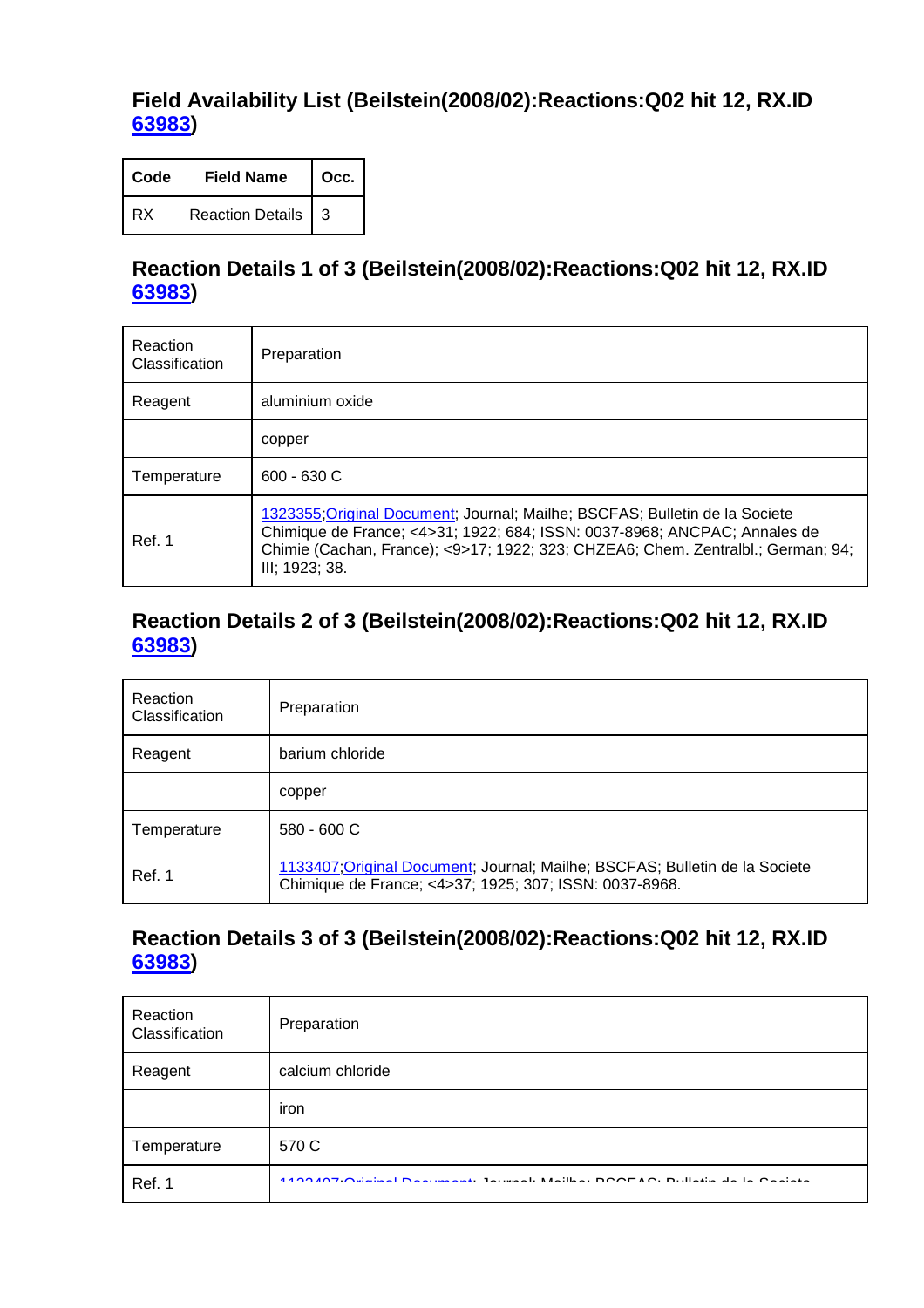| Chimique de France; <4>37; 1925; 307; ISSN: 0037-8968. |  |
|--------------------------------------------------------|--|
|--------------------------------------------------------|--|



# **Reaction (Beilstein(2008/02):Reactions:Q02 hit 13, RX.ID 66664)**

| Reaction ID             | 66664                           |
|-------------------------|---------------------------------|
| <b>Reactant BRN</b>     | 1100063 di-tert-butyl phosphite |
| <b>Product BRN</b>      | 773645 2-methylpropene          |
| No. of Reaction Details | 1                               |
| Find similar reactions  | click here                      |

**Field Availability List (Beilstein(2008/02):Reactions:Q02 hit 13, RX.ID 66664)** 

| Code | <b>Field Name</b>       | Occ. |
|------|-------------------------|------|
| RX   | <b>Reaction Details</b> |      |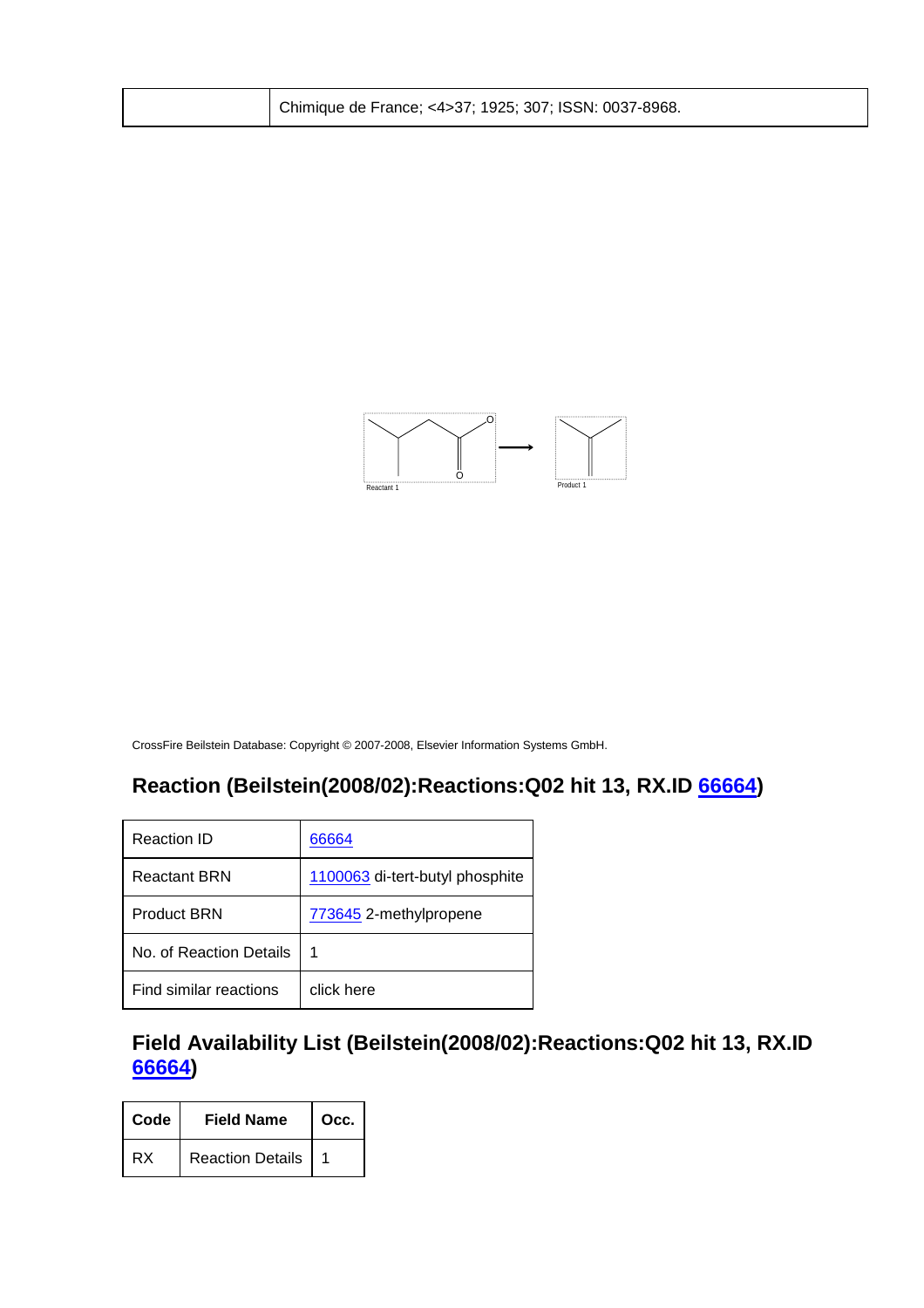# **Reaction Details (Beilstein(2008/02):Reactions:Q02 hit 13, RX.ID 66664)**

| Reaction<br>Classification | Chemical behaviour                                                                                                                                          |
|----------------------------|-------------------------------------------------------------------------------------------------------------------------------------------------------------|
| Temperature                | 70 C                                                                                                                                                        |
| Ref. 1                     | 1416780; Original Document; Journal; Young; JACSAT; Journal of the American<br>Chemical Society; 75; 1953; 4620; DOI: 10.1021/ja01114a534; ISSN: 0002-7863. |



CrossFire Beilstein Database: Copyright © 2007-2008, Elsevier Information Systems GmbH.

#### **Reaction (Beilstein(2008/02):Reactions:Q02 hit 15, RX.ID 93697)**

| Reaction ID             | 93697                           |
|-------------------------|---------------------------------|
| <b>Reactant BRN</b>     | 1209226 methyl magnesium iodide |
|                         | 1730892 2-bromo-2-methylpropane |
| <b>Product BRN</b>      | 773645 2-methylpropene          |
| No. of Reaction Details | 1                               |
| Find similar reactions  | click here                      |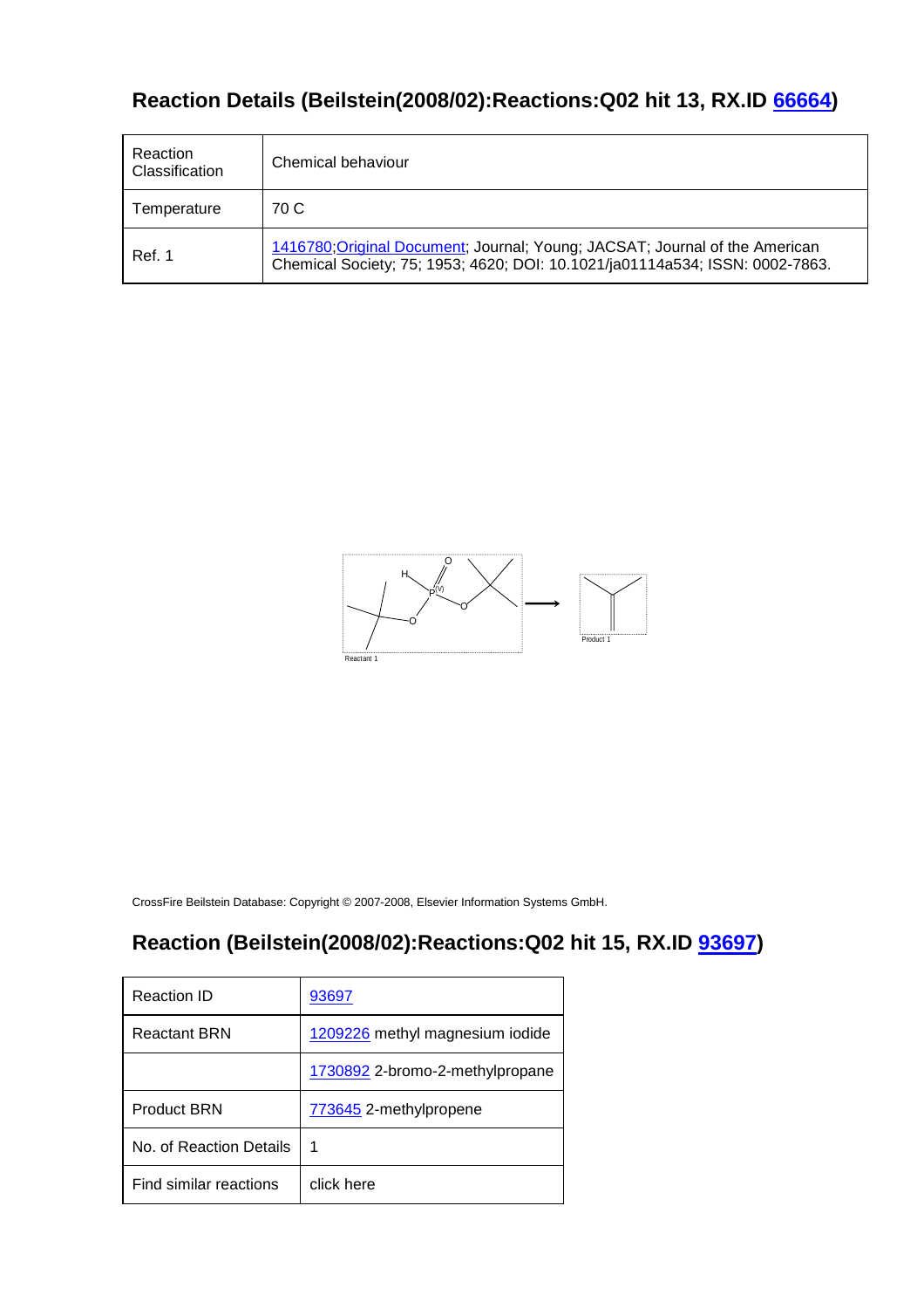# **Field Availability List (Beilstein(2008/02):Reactions:Q02 hit 15, RX.ID 93697)**

| Code | <b>Field Name</b>       | Occ. |
|------|-------------------------|------|
| RX   | <b>Reaction Details</b> |      |

# **Reaction Details (Beilstein(2008/02):Reactions:Q02 hit 15, RX.ID 93697)**

| Reaction<br>Classification | Chemical behaviour                                                                                                |
|----------------------------|-------------------------------------------------------------------------------------------------------------------|
| Ref. 1                     | 1223221; Original Document; Journal; Spaeth; MOCMB7; Monatshefte fuer<br>Chemie; 34; 1913; 1998; ISSN: 0026-9247. |







CrossFire Beilstein Database: Copyright © 2007-2008, Elsevier Information Systems GmbH.

### **Reaction (Beilstein(2008/02):Reactions:Q02 hit 16, RX.ID 99679)**

| Reaction ID         | 99679               |
|---------------------|---------------------|
| <b>Reactant BRN</b> | 1209246 Formic acid |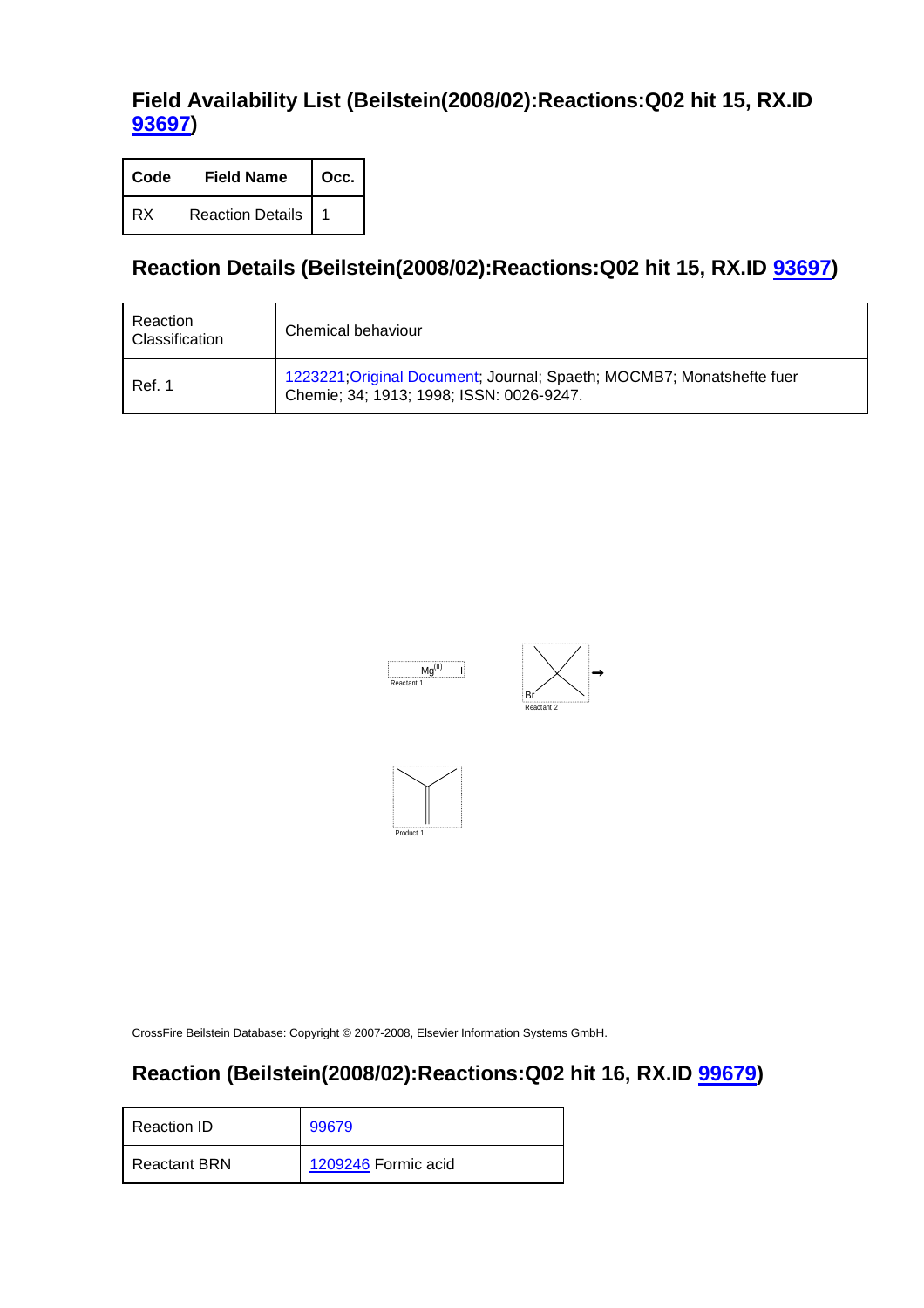|                         | 1730892 2-bromo-2-methylpropane |
|-------------------------|---------------------------------|
| <b>Product BRN</b>      | 773645 2-methylpropene          |
| No. of Reaction Details | 1                               |
| Find similar reactions  | click here                      |

# **Field Availability List (Beilstein(2008/02):Reactions:Q02 hit 16, RX.ID 99679)**

| Code | <b>Field Name</b>       | Occ. |
|------|-------------------------|------|
| RX   | <b>Reaction Details</b> |      |

# **Reaction Details (Beilstein(2008/02):Reactions:Q02 hit 16, RX.ID 99679)**

| Reaction<br>Classification | Chemical behaviour                                                                                                            |
|----------------------------|-------------------------------------------------------------------------------------------------------------------------------|
| Temperature                | 100C                                                                                                                          |
| <b>Other Conditions</b>    | Geschwindigkeit.Hydrolysis                                                                                                    |
| Ref. 1                     | 1328921; Original Document; Journal; Bateman; Hughes; JCSOA9; Journal of the<br>Chemical Society; 1940; 948; ISSN: 0368-1769. |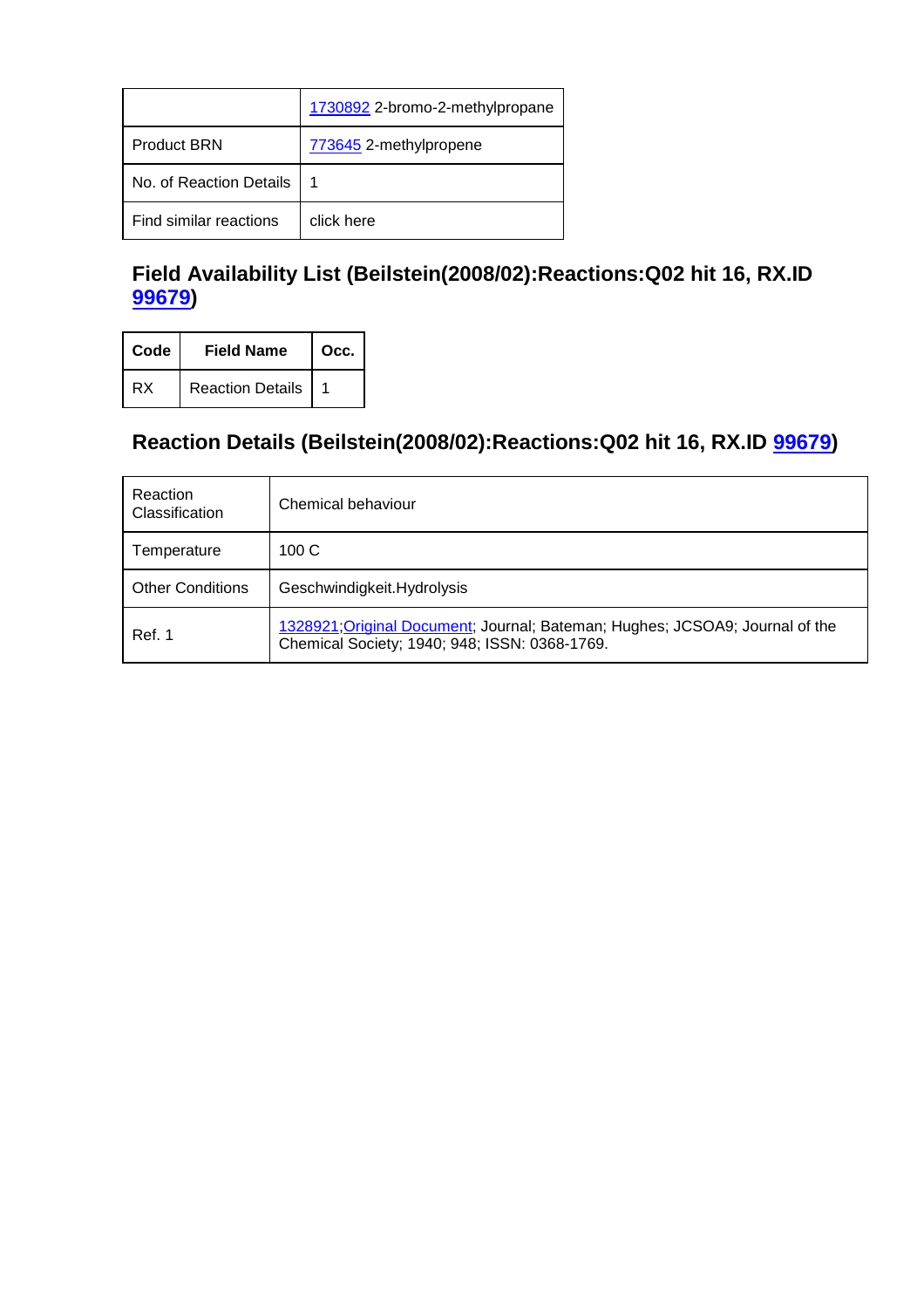

Product 1

#### **Reaction (Beilstein(2008/02):Reactions:Q02 hit 17, RX.ID 130754)**

| Reaction ID             | 130754                 |
|-------------------------|------------------------|
| <b>Reactant BRN</b>     | 1361550 mesityl oxide  |
| <b>Product BRN</b>      | 773645 2-methylpropene |
| No. of Reaction Details | 1                      |
| Find similar reactions  | click here             |

# **Field Availability List (Beilstein(2008/02):Reactions:Q02 hit 17, RX.ID 130754)**

| Code | <b>Field Name</b>       | Occ. |
|------|-------------------------|------|
| RX   | <b>Reaction Details</b> |      |

**Reaction Details (Beilstein(2008/02):Reactions:Q02 hit 17, RX.ID 130754)**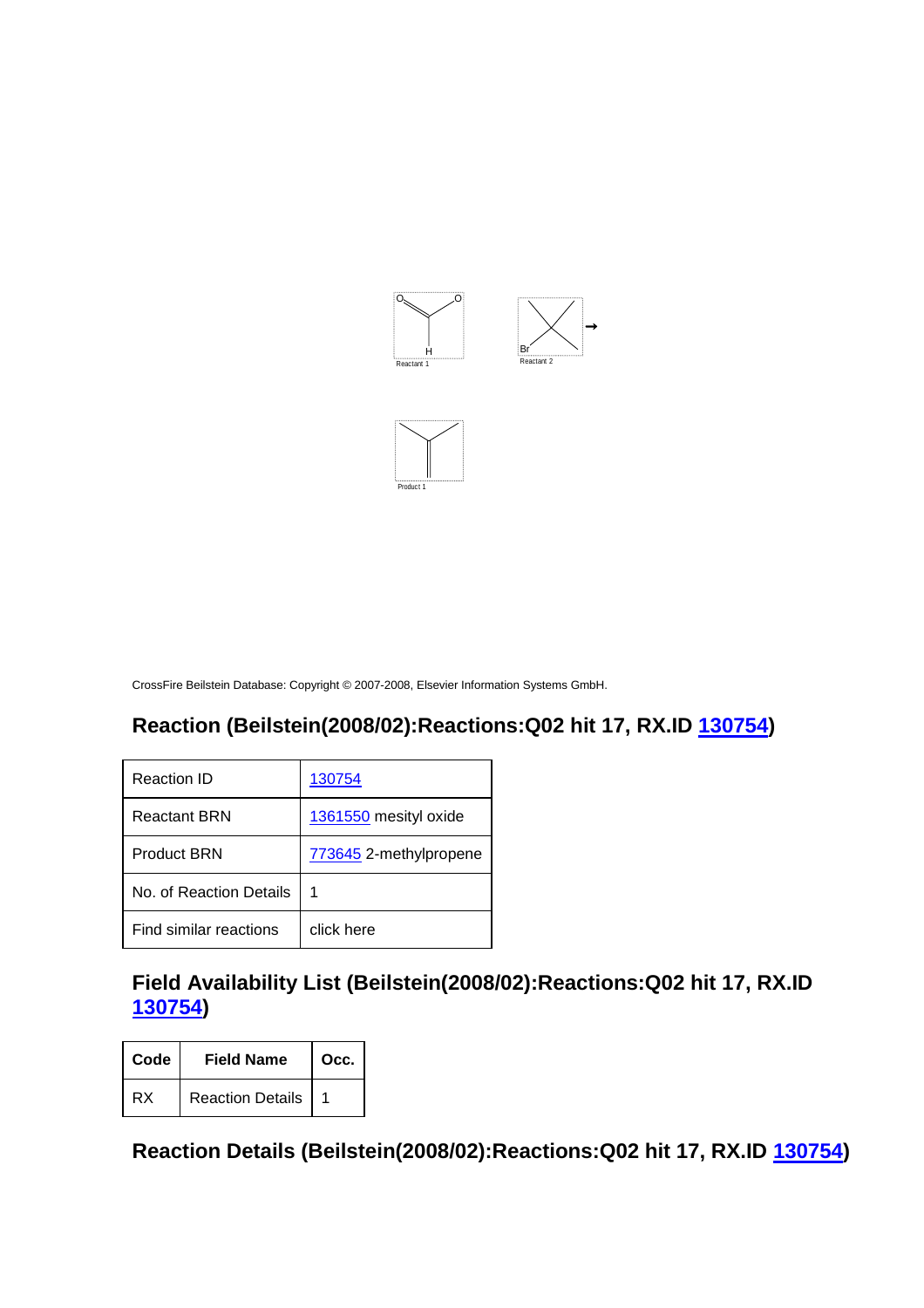| Reaction<br>Classification | Preparation                                                                                                                                            |
|----------------------------|--------------------------------------------------------------------------------------------------------------------------------------------------------|
| Reagent                    | $H_3PO_4$                                                                                                                                              |
|                            | SiO <sub>2</sub>                                                                                                                                       |
| Temperature                | 270 C                                                                                                                                                  |
| Ref. 1                     | 1382139; Original Document; Journal; McAllister; Bailey; Bouton; JACSAT; Journal of<br>the American Chemical Society; 62; 1940; 3212; ISSN: 0002-7863. |
| Ref. 2                     | 1388901; Original Document; Journal; Shell Devel Co; CHZEA6; Chem. Zentralbl.;<br>German; 110; I; 1939; 2871, 4393.                                    |
| Ref.3                      | 1388902; Original Document; Patent; Shell Devel. Co.; US 2143489; 1938.                                                                                |
| Ref. 4                     | 1388903.Original Document, Patent; Shell Devel. Co.; US 2148294; 1938.                                                                                 |



# **Reaction (Beilstein(2008/02):Reactions:Q02 hit 29, RX.ID 177465)**

| Reaction ID         | 177465                               |
|---------------------|--------------------------------------|
| <b>Reactant BRN</b> | 1699506 acetic acid tert-butyl ester |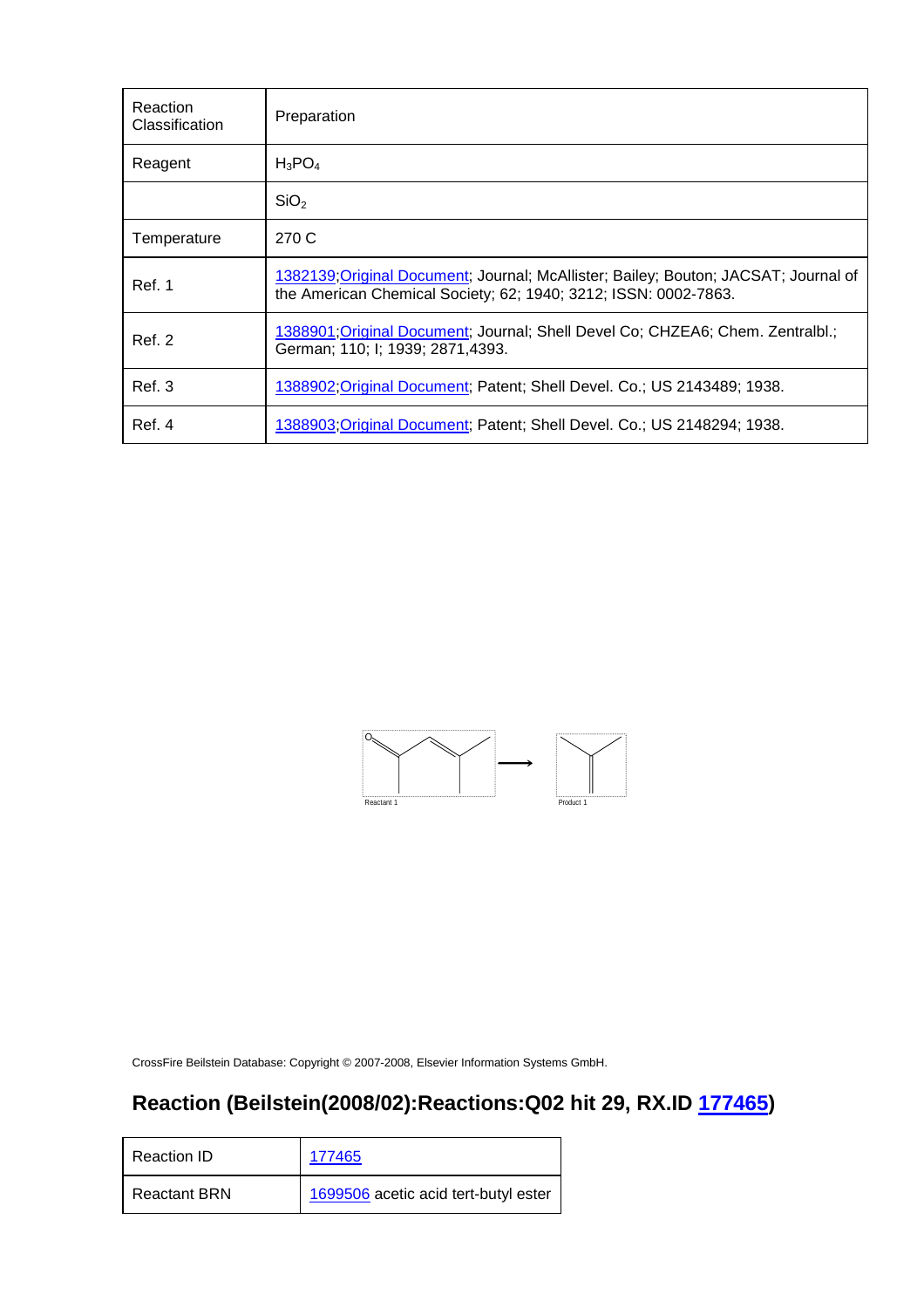| <b>Product BRN</b>      | 773645 2-methylpropene |
|-------------------------|------------------------|
| No. of Reaction Details |                        |
| Find similar reactions  | click here             |

# **Field Availability List (Beilstein(2008/02):Reactions:Q02 hit 29, RX.ID 177465)**

| Code | <b>Field Name</b>       | Occ. |
|------|-------------------------|------|
| RX   | <b>Reaction Details</b> |      |

# **Reaction Details (Beilstein(2008/02):Reactions:Q02 hit 29, RX.ID 177465)**

| Reaction<br>Classification | Preparation                                                                                                                                                 |
|----------------------------|-------------------------------------------------------------------------------------------------------------------------------------------------------------|
| Reagent                    | glass wool                                                                                                                                                  |
| Temperature                | 350 C                                                                                                                                                       |
| Ref. 1                     | 1143496; Original Document; Journal; Houtman; van Steenis; Heertjes; RTCPA3;<br>Recueil des Travaux Chimiques des Pays-Bas; 65; 1946; 786; ISSN: 0165-0513. |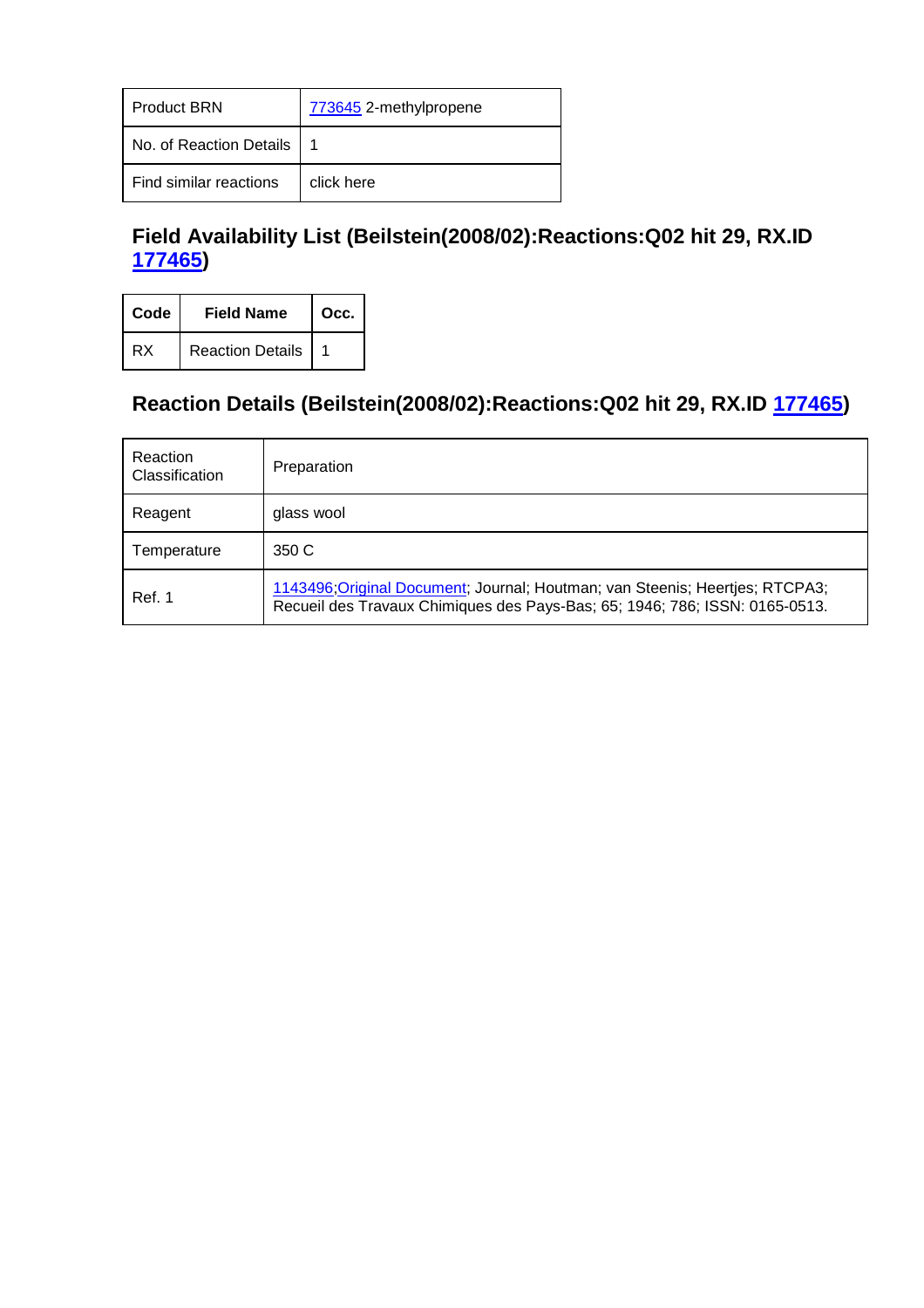

#### **Reaction (Beilstein(2008/02):Reactions:Q02 hit 41, RX.ID 208871)**

| Reaction ID             | 208871                  |
|-------------------------|-------------------------|
| <b>Reactant BRN</b>     | 1730720 2-methylpropane |
| <b>Product BRN</b>      | 773645 2-methylpropene  |
| No. of Reaction Details | 21                      |
| Find similar reactions  | click here              |

# **Field Availability List (Beilstein(2008/02):Reactions:Q02 hit 41, RX.ID 208871)**

| Code | <b>Field Name</b>     | $\mid$ Occ. |
|------|-----------------------|-------------|
| RX   | Reaction Details   21 |             |

**Reaction Details 1 of 21 (Beilstein(2008/02):Reactions:Q02 hit 41, RX.ID 208871)**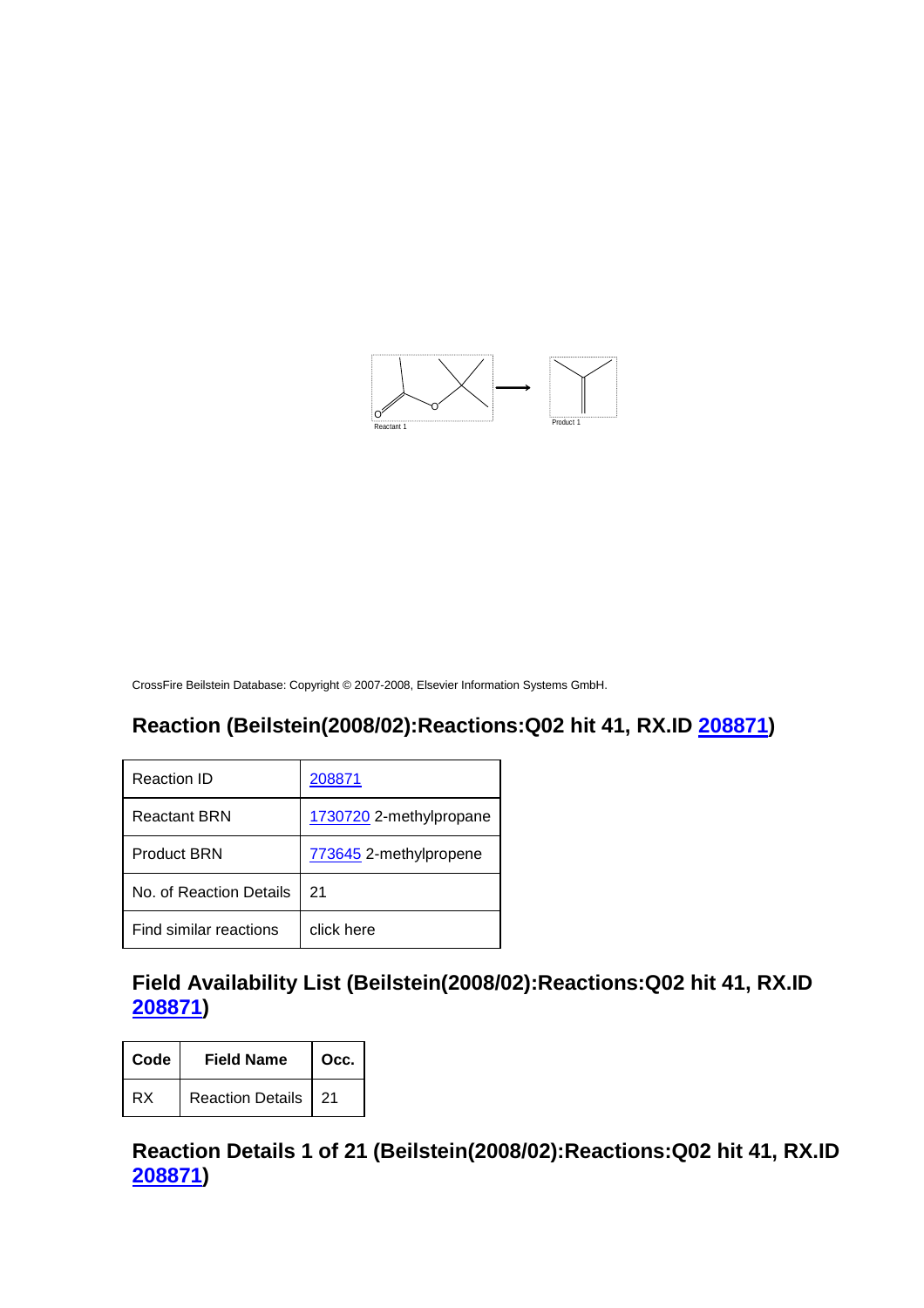| Reaction<br>Classification | Preparation                                                                                                                             |
|----------------------------|-----------------------------------------------------------------------------------------------------------------------------------------|
| Reagent                    | $Cr_2O_3$                                                                                                                               |
|                            | $\text{Al}_2\text{O}_3$                                                                                                                 |
| Temperature                | $500 - 600 C$                                                                                                                           |
| <b>Other Conditions</b>    | Dehydrierung                                                                                                                            |
| Ref. 1                     | 1343993; Original Document; Journal; Grosse; Ipatieff; IECHAD; Industrial and<br>Engineering Chemistry; 32; 1940; 271; ISSN: 0019-7866. |

# **Reaction Details 2 of 21 (Beilstein(2008/02):Reactions:Q02 hit 41, RX.ID 208871)**

| <b>Reaction</b><br>Classification | Preparation                                                                                                          |
|-----------------------------------|----------------------------------------------------------------------------------------------------------------------|
| Reagent                           | charcoal                                                                                                             |
| Temperature                       | 550 C                                                                                                                |
| Ref. 1                            | 1388962; Original Document; Journal; I.G. Farbenindustrie; CHZEA6; Chem.<br>Zentralbl.; German; 107; II; 1936; 3970. |
| <b>Ref. 2</b>                     | 1388963; Original Document; Patent; I.G. Farbenind.; US 2127577; 1935.                                               |
| Ref. 3                            | 1388964 Original Document: Patent: I.G. Farbenind.: FR 796987.                                                       |
| Ref. 4                            | 1388965;Original Document; Journal; Dow Chem. Co; CHZEA6; Chem. Zentralbl.;<br>German; 108; I; 1937; 5045.           |
| <b>Ref. 5</b>                     | 1388966, Original Document; Patent; Dow Chem. Co.; US 2069624; 1934.                                                 |

# **Reaction Details 3 of 21 (Beilstein(2008/02):Reactions:Q02 hit 41, RX.ID 208871)**

| Reaction<br>Classification | Preparation                                                                                                            |
|----------------------------|------------------------------------------------------------------------------------------------------------------------|
| Reagent                    | MgO                                                                                                                    |
|                            | Cr <sub>2</sub> O <sub>3</sub>                                                                                         |
| Temperature                | 600 C                                                                                                                  |
| <b>Other Conditions</b>    | und verschiedenen Schwermetall-Salzen                                                                                  |
| Ref. 1                     | 1388960; Original Document; Journal; Universal Oil Prod. Co; CHZEA6; Chem.<br>Zentralbl.; German; 109; II; 1938; 2496. |
| Ref. 2                     | 1388961; Original Document; Patent; Universal Oil Prod. Co.; US 2122787; 1935.                                         |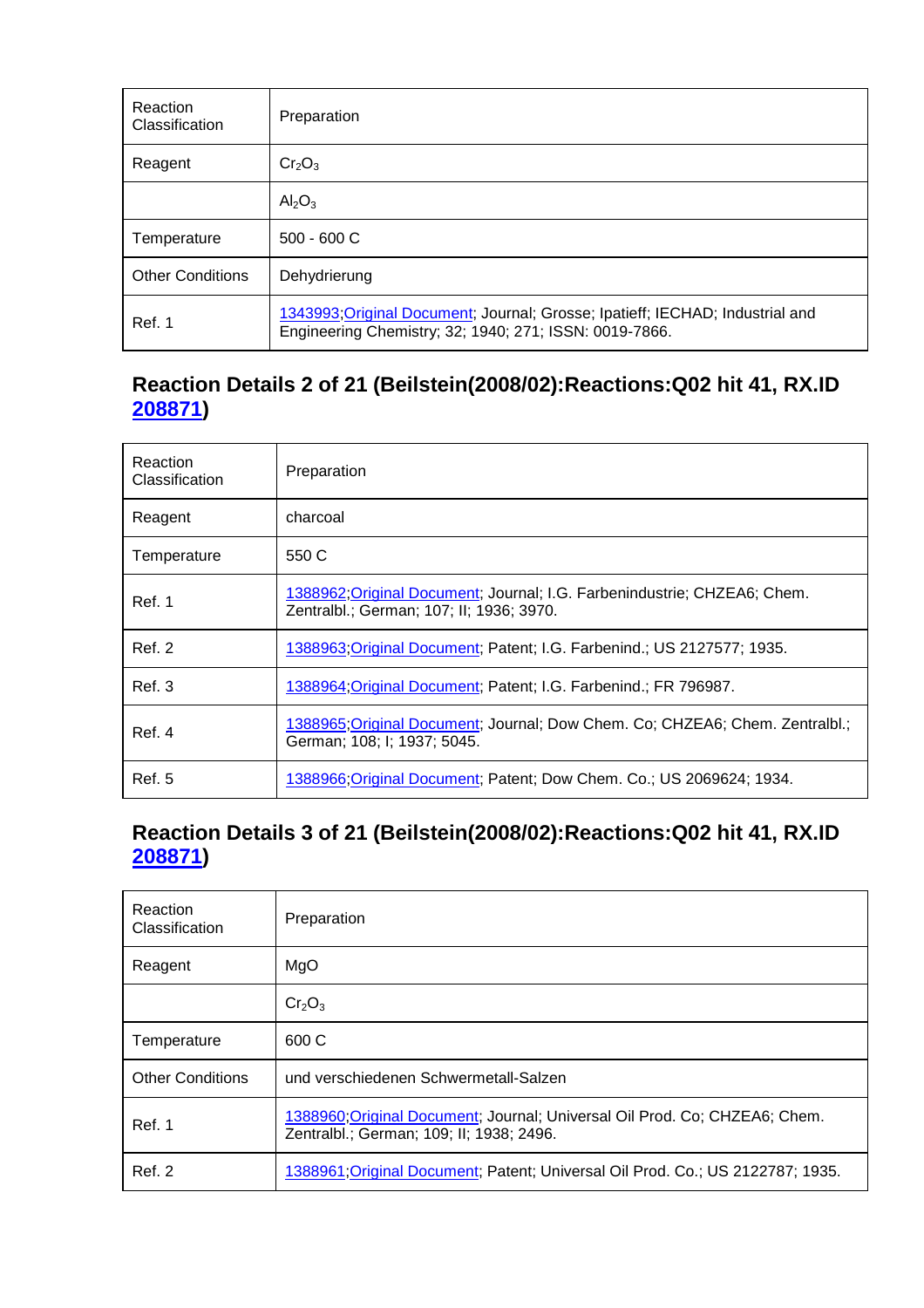### **Reaction Details 4 of 21 (Beilstein(2008/02):Reactions:Q02 hit 41, RX.ID 208871)**

| Reaction<br>Classification | Preparation                                                                                                            |
|----------------------------|------------------------------------------------------------------------------------------------------------------------|
| Reagent                    | active $Al_2O_3$                                                                                                       |
| Temperature                | 600 C                                                                                                                  |
| Ref. 1                     | 1384879; Original Document; Patent; N.V. de Bataafsche Petr. Mij.; DE 763556;<br>1936; DRP/DRBP Org.Chem.; DE; German. |
| <b>Ref. 2</b>              | 1388958; Original Document; Journal; Shell Devel. Co; Chem. Abstr.; 1940; 1991.                                        |
| Ref. 3                     | 1388959; Original Document; Patent; Shell Devel. Co.; US 2182431; 1935.                                                |

# **Reaction Details 5 of 21 (Beilstein(2008/02):Reactions:Q02 hit 41, RX.ID 208871)**

| Reaction<br>Classification | Preparation                                                                                                    |
|----------------------------|----------------------------------------------------------------------------------------------------------------|
| Reagent                    | active $Al_2O_3$                                                                                               |
|                            | water-vapour                                                                                                   |
| Temperature                | 600 C                                                                                                          |
| Ref. 1                     | 1388951; Original Document; Journal; Shell Devel. Co; CHZEA6; Chem. Zentralbl.;<br>German; 110; I; 1939; 3071. |
| <b>Ref. 2</b>              | 1388952;Original Document; Journal; Shell Devel. Co; CHZEA6; Chem. Zentralbl.;<br>German; 108; II; 1937; 3995. |
| Ref. 3                     | 1388953, Original Document; Patent; Shell Devel Co.; GB 467470.                                                |
| Ref. 4                     | 1388954, Original Document; Patent; Shell Devel Co.; GB 498859.                                                |
| Ref. 5                     | 1388955;Original Document; Patent; Shell Devel Co.; US 2131089; 1935/1936.                                     |
| Ref. 6                     | 1388956, Original Document; Patent; Shell Devel Co.; US 2168840; 1935/1936.                                    |

# **Reaction Details 6 of 21 (Beilstein(2008/02):Reactions:Q02 hit 41, RX.ID 208871)**

| Reaction<br>Classification | Preparation    |
|----------------------------|----------------|
| Reagent                    | active $Al2O3$ |
|                            | $H_2S$         |
| Temperature                | 600 C          |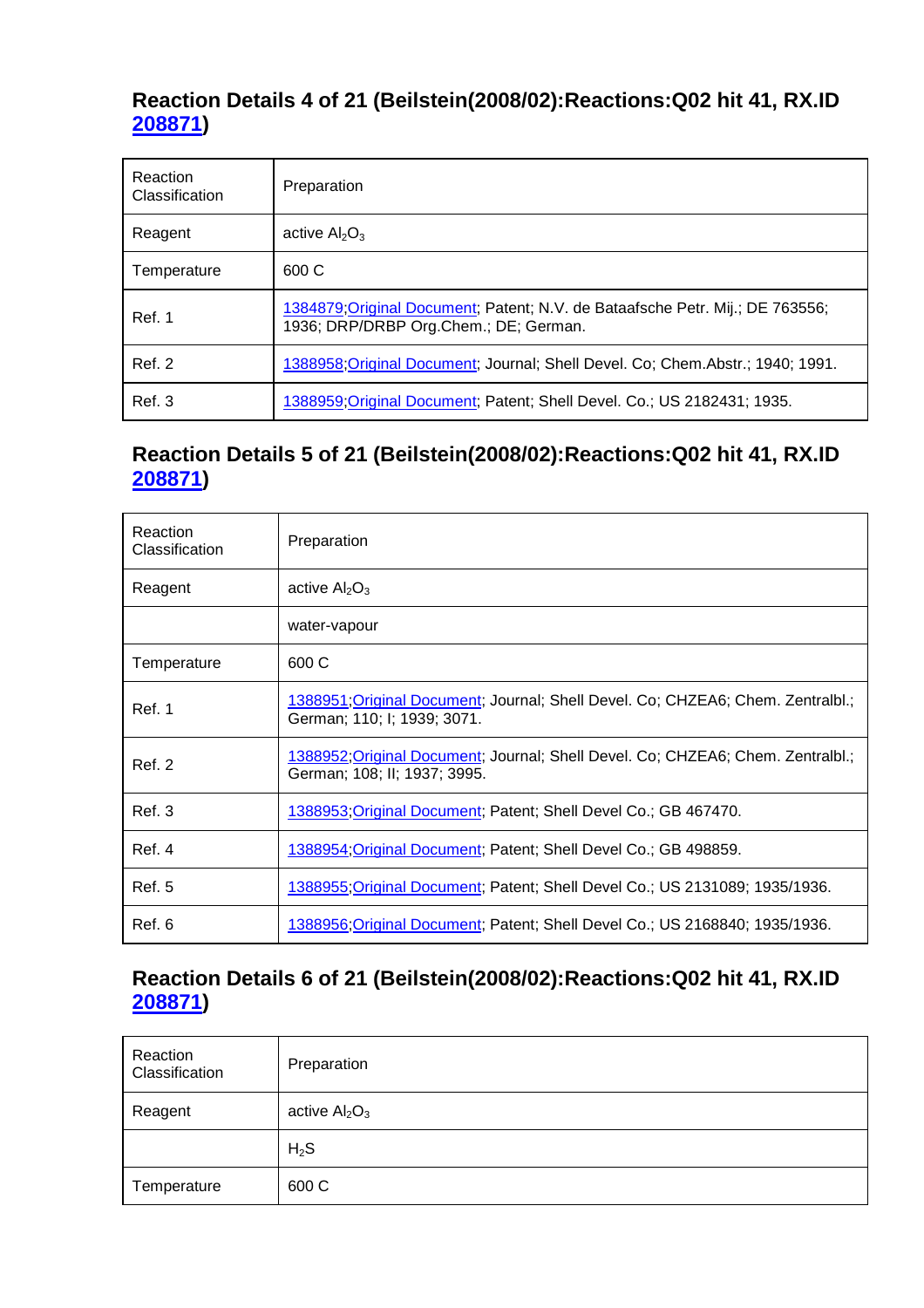| Ref. 1        | 1388951; Original Document; Journal; Shell Devel. Co; CHZEA6; Chem. Zentralbl.;<br>German; 110; I; 1939; 3071.  |
|---------------|-----------------------------------------------------------------------------------------------------------------|
| Ref. 2        | 1388952; Original Document; Journal; Shell Devel. Co; CHZEA6; Chem. Zentralbl.;<br>German; 108; II; 1937; 3995. |
| Ref. 3        | 1388953; Original Document; Patent; Shell Devel Co.; GB 467470.                                                 |
| Ref. 4        | 1388954 Original Document: Patent: Shell Devel Co.; GB 498859.                                                  |
| <b>Ref. 5</b> | 1388955; Original Document; Patent; Shell Devel Co.; US 2131089; 1935/1936.                                     |
| Ref. 6        | 1388956; Original Document; Patent; Shell Devel Co.; US 2168840; 1935/1936.                                     |

# **Reaction Details 7 of 21 (Beilstein(2008/02):Reactions:Q02 hit 41, RX.ID 208871)**

| Reaction<br>Classification | Preparation                                                                                                           |
|----------------------------|-----------------------------------------------------------------------------------------------------------------------|
| Reagent                    | $\text{Al}_2\text{O}_3$                                                                                               |
|                            | Cr <sub>2</sub> O <sub>3</sub>                                                                                        |
| Ref. 1                     | 1388946; Original Document; Journal; Universal Oil Prod Co; CHZEA6; Chem.<br>Zentralbl.; German; 110; II; 1939; 3881. |
| Ref. 2                     | 1388947; Original Document; Patent; Universal Oil Prod. Co.; US 2167650; 1935.                                        |
| Ref. 3                     | 1388948; Original Document; Journal; Shell Devel. Co; Chem. Abstr.; 1940;<br>2392,1941 1064.                          |
| Ref. 4                     | 1388949; Original Document; Patent; Shell Devel Co.; US 2184234; 1935.                                                |
| <b>Ref. 5</b>              | <u>1388950;Original Document</u> ; Patent; Shell Devel Co.; US 2217865; 1939.                                         |

# **Reaction Details 8 of 21 (Beilstein(2008/02):Reactions:Q02 hit 41, RX.ID 208871)**

| Reaction<br>Classification | Preparation                                                                                      |
|----------------------------|--------------------------------------------------------------------------------------------------|
| <b>Other Conditions</b>    | durch thermische Zersetzung                                                                      |
| Ref. 1                     | 1335590; Original Document; Journal; Arnold; Oil Gas J.; 44; 9; 87; Chem. Abstr.;<br>1945; 4218. |

### **Reaction Details 9 of 21 (Beilstein(2008/02):Reactions:Q02 hit 41, RX.ID 208871)**

| Reaction<br>Classification | Preparation |
|----------------------------|-------------|
|----------------------------|-------------|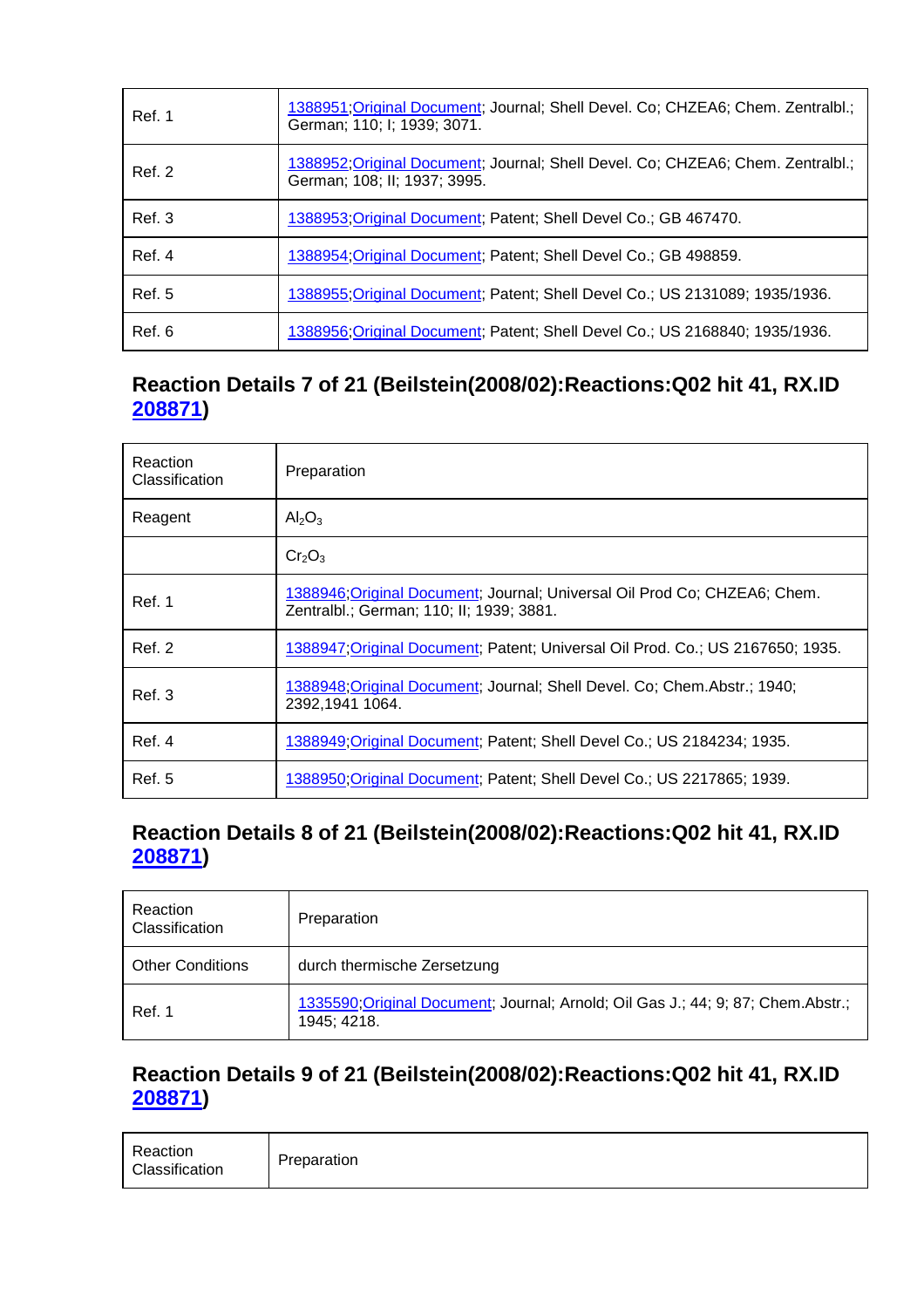| Temperature | 600 - 700 C                                                                                                                              |
|-------------|------------------------------------------------------------------------------------------------------------------------------------------|
| Ref. 1      | 1314705; Original Document; Journal; Hurd; Spence; JACSAT; Journal of the<br>American Chemical Society; 51; 1929; 3359; ISSN: 0002-7863. |

### **Reaction Details 10 of 21 (Beilstein(2008/02):Reactions:Q02 hit 41, RX.ID 208871)**

| Reaction<br>Classification | Preparation                                                                                                                                                                                                                    |
|----------------------------|--------------------------------------------------------------------------------------------------------------------------------------------------------------------------------------------------------------------------------|
| Temperature                | $520 - 740$ C                                                                                                                                                                                                                  |
| Other<br>Conditions        | unter Druck                                                                                                                                                                                                                    |
| Ref. 1                     | 1332935; Original Document; Journal; Frey; Hepp; IECHAD; Industrial and Engineering<br>Chemistry; 25; 1933; 444; ISSN: 0019-7866.                                                                                              |
| Ref. 2                     | 1332962; Original Document; Journal; Tropsch; Thomas; Egloff; IECHAD; Industrial<br>and Engineering Chemistry; 28; 1936; 328; ISSN: 0019-7866.                                                                                 |
| Ref.3                      | 1332963; Original Document; Journal; Egloff; Thomas; Linn; IECHAD; Industrial and<br>Engineering Chemistry; 28; 1936; 1285; ISSN: 0019-7866.                                                                                   |
| Ref. 4                     | 1334462;Original Document; Journal; Schultze; Weller; OEKOA4; Oel und Kohle; 14;<br>1938; 1003; ISSN: 0369-7177; CHZEA6; Chem. Zentralbl.; German; 110; I; 1939;<br>4555.                                                      |
| Ref. 5                     | 1335582; Original Document; Journal; Steacie; Puddington; CNRBAX; Canadian<br>Journal of Research, Section B: Chemical Sciences; 16; 1938; 264,265; ISSN: 0366-<br>7391; CHZEA6; Chem. Zentralbl.; German; 110; I; 1939; 3134. |
| Ref. 6                     | 1335597; Original Document; Journal; Marek; Neuhaus; IECHAD; Industrial and<br>Engineering Chemistry; 25; 1933; 516 - 519; DOI: 10.1021/ie50281a010; ISSN: 0019-<br>7866.                                                      |

#### **Reaction Details 11 of 21 (Beilstein(2008/02):Reactions:Q02 hit 41, RX.ID 208871)**

| Reaction<br>Classification | Preparation                                                                                                                   |
|----------------------------|-------------------------------------------------------------------------------------------------------------------------------|
| Reagent                    | Cr <sub>2</sub> O <sub>3</sub>                                                                                                |
| Temperature                | 525 C                                                                                                                         |
| <b>Other Conditions</b>    | Dehydrierung                                                                                                                  |
| Ref. 1                     | 1388945; Original Document; Journal; Dementjewa; Sserebrjakowa; Frost;<br>CHZEA6; Chem. Zentralbl.; German; 109; I; 1938; 53. |

#### **Reaction Details 12 of 21 (Beilstein(2008/02):Reactions:Q02 hit 41, RX.ID 208871)**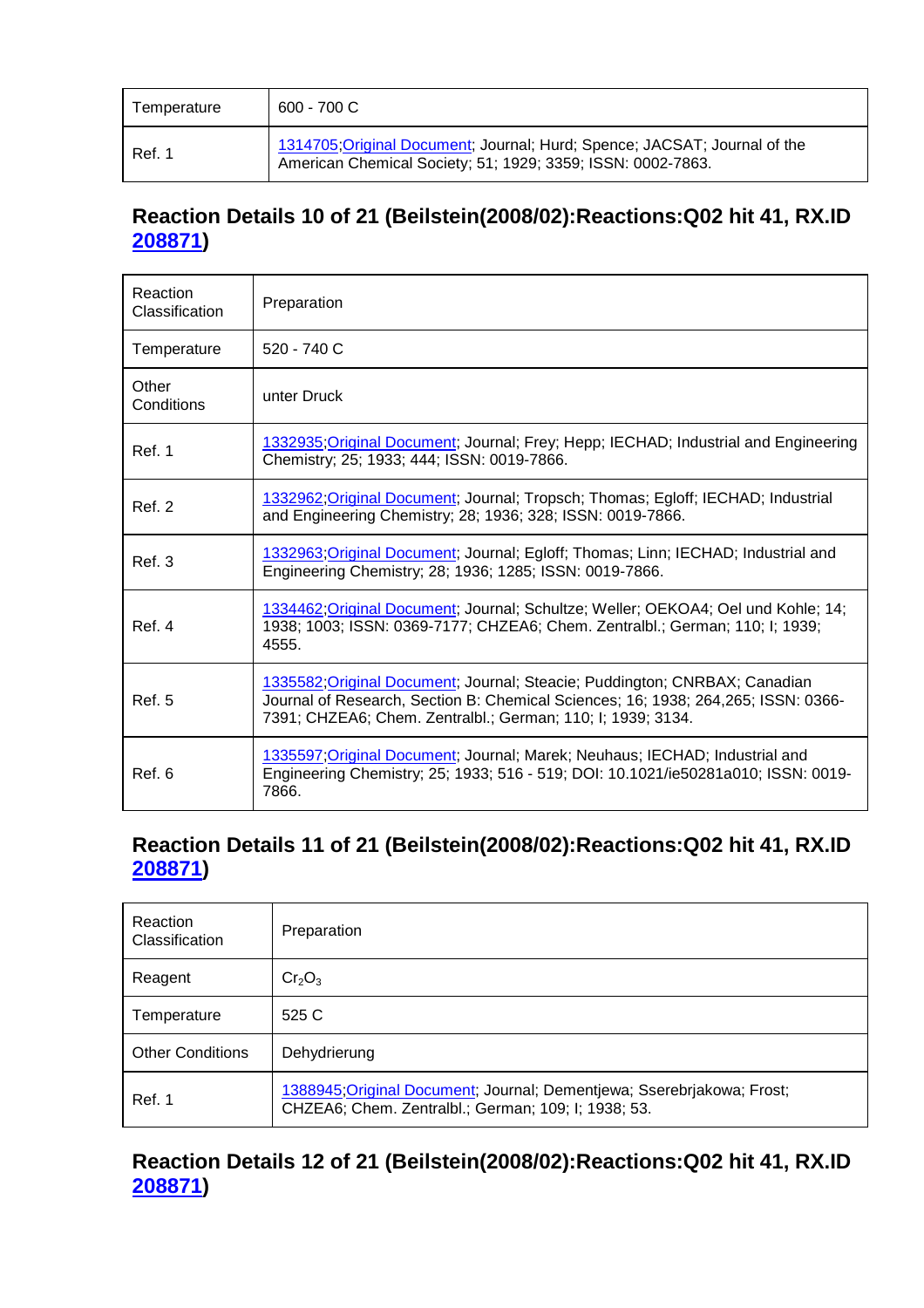| Reaction<br>Classification | Preparation                                                                                                                                                                                                                                      |
|----------------------------|--------------------------------------------------------------------------------------------------------------------------------------------------------------------------------------------------------------------------------------------------|
| Reagent                    | $\mathsf{I}_2$                                                                                                                                                                                                                                   |
| Temperature                | 251.9 C                                                                                                                                                                                                                                          |
| Ref. 1                     | 5721533; Original Document; Journal; Garfinkle, Marvin; JCFTAR; Journal of the<br>Chemical Society, Faraday Transactions 1: Physical Chemistry in Condensed Phases;<br>English; 81; 1985; 717 - 726; DOI: 10.1039/f19858100717; ISSN: 0300-9599. |

# **Reaction Details 13 of 21 (Beilstein(2008/02):Reactions:Q02 hit 41, RX.ID 208871)**

| Reaction<br>Classification | Chemical behaviour                                                                                                                                                                                                                     |  |
|----------------------------|----------------------------------------------------------------------------------------------------------------------------------------------------------------------------------------------------------------------------------------|--|
| Reagent                    | carbonyl sulfide                                                                                                                                                                                                                       |  |
| Catalyst                   | SiO <sub>2</sub>                                                                                                                                                                                                                       |  |
| Temperature                | 599.9 C                                                                                                                                                                                                                                |  |
| Pressure                   | 760 Torr                                                                                                                                                                                                                               |  |
| <b>Subject Studied</b>     | Rate constant                                                                                                                                                                                                                          |  |
| Ref. 1                     | 5774128; Original Document; Journal; Akimoto, Masamichi; Sakatani, Takashi;<br>Echigoya, Etsuro; BCSJA8; Bulletin of the Chemical Society of Japan; English; 56; 11;<br>1983; 3503 - 3504; DOI: 10.1246/bcsj.56.3503; ISSN: 0009-2673. |  |

# **Reaction Details 14 of 21 (Beilstein(2008/02):Reactions:Q02 hit 41, RX.ID 208871)**

| Reaction<br>Classification | Chemical behaviour                                                                                                                                                                                                                                                                            |  |  |
|----------------------------|-----------------------------------------------------------------------------------------------------------------------------------------------------------------------------------------------------------------------------------------------------------------------------------------------|--|--|
| Reagent                    | O <sub>2</sub>                                                                                                                                                                                                                                                                                |  |  |
| Catalyst                   | $ZnO-TiO2$                                                                                                                                                                                                                                                                                    |  |  |
| Temperature                | 569.9 C                                                                                                                                                                                                                                                                                       |  |  |
| Other<br>Conditions        | other catalysts and var. atomic ratio Zn/Ti; also without oxygen; other olefin                                                                                                                                                                                                                |  |  |
| Subject<br>Studied         | Product distribution                                                                                                                                                                                                                                                                          |  |  |
| Ref. 1                     | 5847595; Original Document; Journal; Lysova, N. N.; Tmenov, D. N.; Luk'yanenko, V.<br>P.; JAPUAW; J. Appl. Chem. USSR (Engl. Transl.); English; 65; 8.2; 1992; 1500 -<br>1505; ZPKHAB; Zhurnal Prikladnoi Khimii (Sankt-Peterburg, Russian Federation);<br>Russian; 65; 8; 1992; 1848 - 1855. |  |  |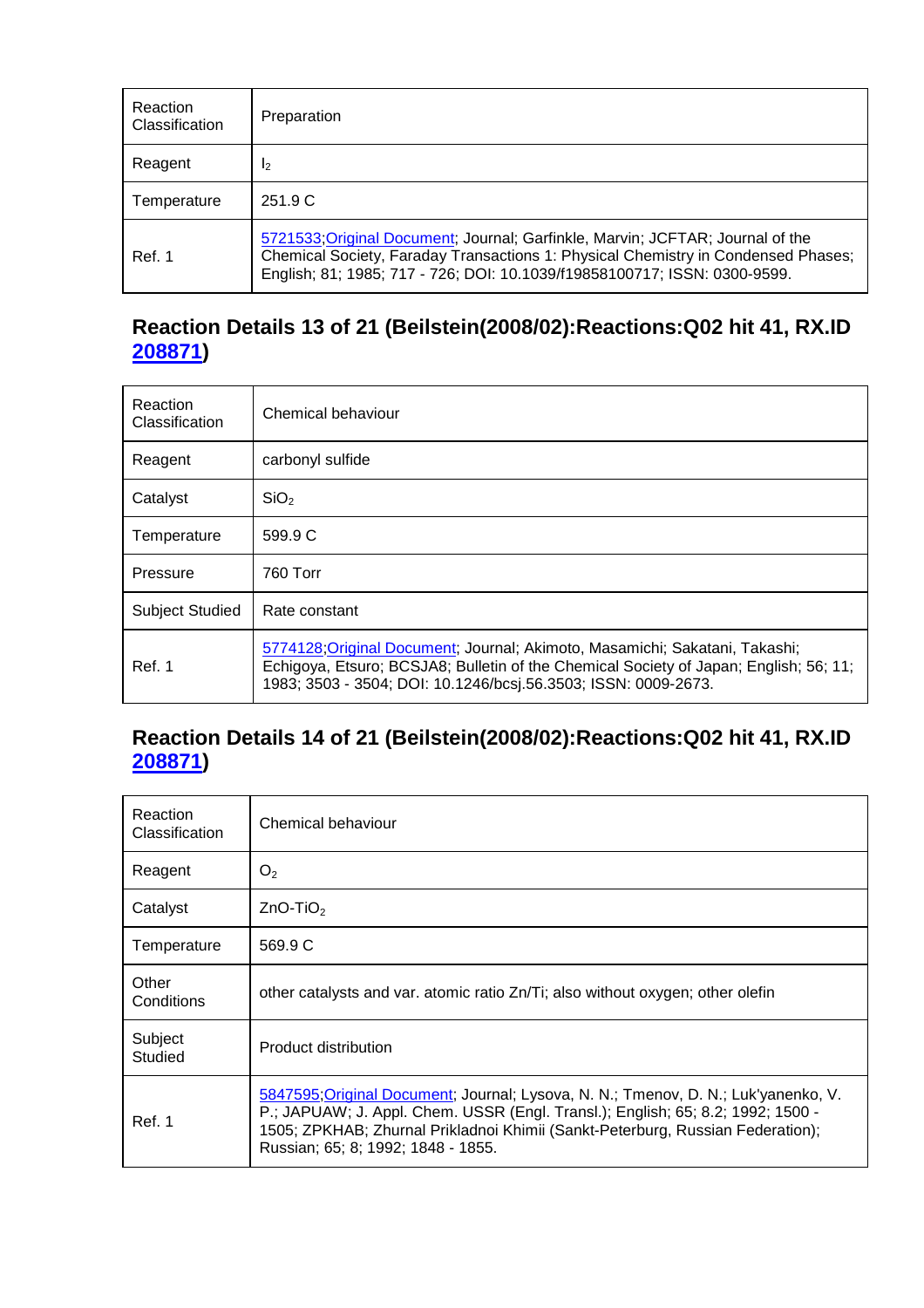#### **Reaction Details 15 of 21 (Beilstein(2008/02):Reactions:Q02 hit 41, RX.ID 208871)**

| Reaction<br>Classification | Chemical behaviour                                                                                                                                                                                                                       |  |  |
|----------------------------|------------------------------------------------------------------------------------------------------------------------------------------------------------------------------------------------------------------------------------------|--|--|
| Reagent                    | nickel catalyst supported on $\gamma$ -alumina (6 percent Ni/5 percent Cs-Ai <sub>2</sub> O <sub>3</sub> ) sulfided with<br><b>DMSO</b>                                                                                                  |  |  |
| Temperature                | 599.9 C                                                                                                                                                                                                                                  |  |  |
| Other<br>Conditions        | var. sulfided supported nickel catalysts; dehydrogenation rate; activation energy; effect<br>of adding sulfur; activity variation as a function of time on stream; effect of varying the<br>hydrogen/hydrocarbon feed ratio              |  |  |
| <b>Subject Studied</b>     | Product distribution                                                                                                                                                                                                                     |  |  |
|                            | Mechanism                                                                                                                                                                                                                                |  |  |
|                            | Thermodynamic data                                                                                                                                                                                                                       |  |  |
| Ref. 1                     | 5855614; Original Document; Journal; Resasco, Daniel E.; Marcus, Bonnie K.; Huang,<br>Chen S.; Durante, Vincent A.; JCTLA5; Journal of Catalysis; English; 146; 1; 1994; 40<br>- 55; DOI: 10.1016/0021-9517(94)90006-X; ISSN: 0021-9517. |  |  |

#### **Reaction Details 16 of 21 (Beilstein(2008/02):Reactions:Q02 hit 41, RX.ID 208871)**

| <b>Reaction</b><br><b>Classification</b> | Chemical behaviour                                                                                                                                                                         |  |
|------------------------------------------|--------------------------------------------------------------------------------------------------------------------------------------------------------------------------------------------|--|
| Reagent                                  | H <sub>2</sub>                                                                                                                                                                             |  |
| Catalyst                                 | Pt/SiO <sub>2</sub>                                                                                                                                                                        |  |
| Temperature                              | 399.9 C                                                                                                                                                                                    |  |
| Pressure                                 | 760 Torr                                                                                                                                                                                   |  |
| <b>Other Conditions</b>                  | $E_a$ ; other catalysts Pt/K, Pt/Sn, and Pt/Sn/K on SiO <sub>2</sub> ; var. temp.                                                                                                          |  |
| Subject Studied                          | Thermodynamic data                                                                                                                                                                         |  |
| Ref. 1                                   | 6005293; Original Document; Journal; Cortright, R. D.; Dumesic, J. A.; JCTLA5;<br>Journal of Catalysis; English; 157; 2; 1995; 576 - 583; DOI: 10.1006/jcat.1995.1322;<br>ISSN: 0021-9517. |  |

#### **Reaction Details 17 of 21 (Beilstein(2008/02):Reactions:Q02 hit 41, RX.ID 208871)**

| Reaction<br>Classification | Chemical behaviour                                          |
|----------------------------|-------------------------------------------------------------|
| Reagent                    | $Cr_2O_3$ , La <sub>2</sub> (CO <sub>3</sub> ) <sub>3</sub> |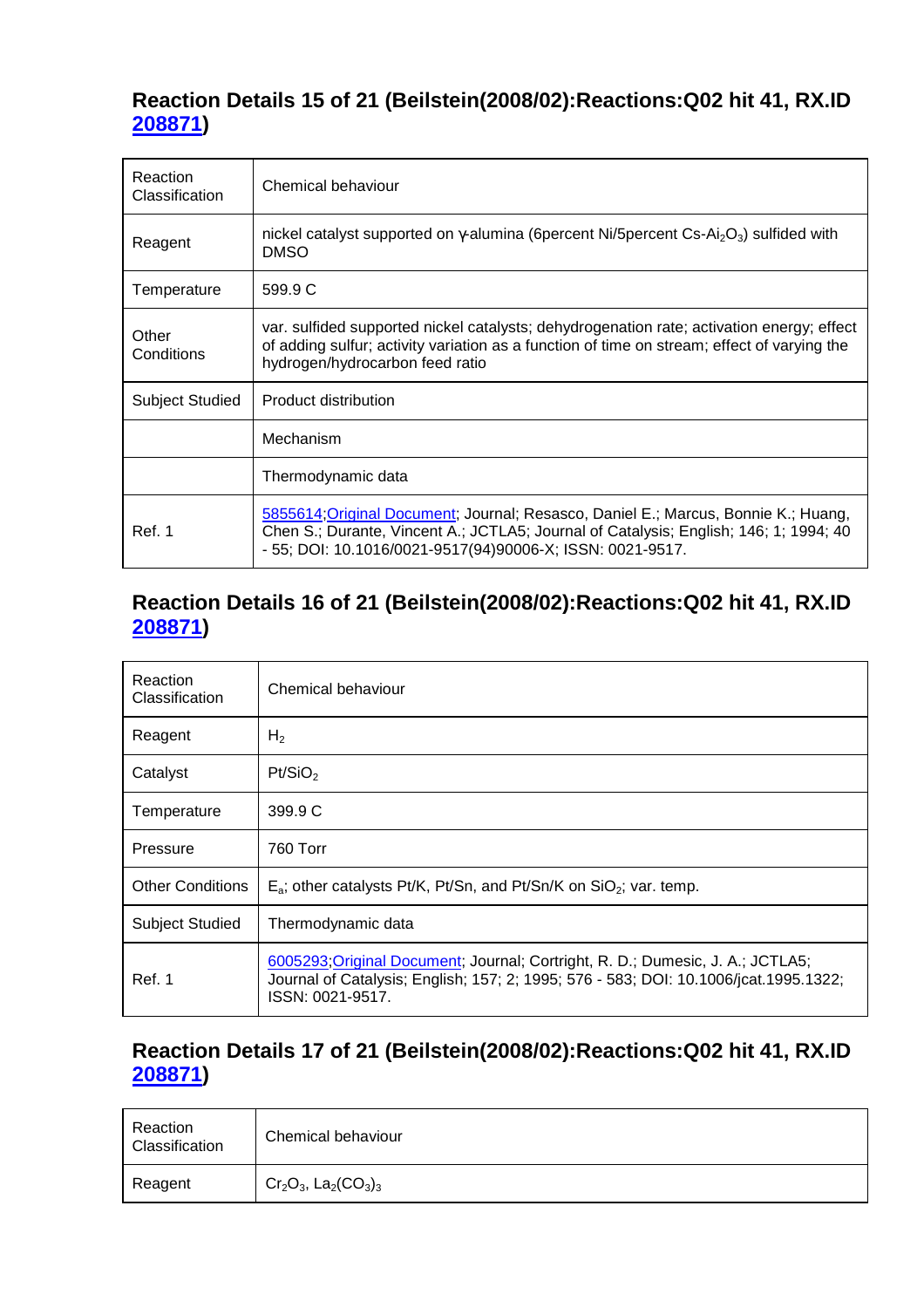| Temperature            | 240 C                                                                                                                                                                                                      |  |
|------------------------|------------------------------------------------------------------------------------------------------------------------------------------------------------------------------------------------------------|--|
| Pressure               | 1125.09 Torr                                                                                                                                                                                               |  |
| Other<br>Conditions    | var. amount of $Cr_2O_3$                                                                                                                                                                                   |  |
| <b>Subject Studied</b> | Product distribution                                                                                                                                                                                       |  |
| Ref. 1                 | 6091929; Original Document; Journal; Hoang, Manh; Mathews, Joseph F.; Pratt, Kerry<br>C.; JCTLA5; Journal of Catalysis; English; 171; 1; 1997; 320 - 324; DOI:<br>10.1006/jcat.1997.1799; ISSN: 0021-9517. |  |

#### **Reaction Details 18 of 21 (Beilstein(2008/02):Reactions:Q02 hit 41, RX.ID 208871)**

| Reaction<br><b>Classification</b> | Chemical behaviour                                                                                                                                                            |  |
|-----------------------------------|-------------------------------------------------------------------------------------------------------------------------------------------------------------------------------|--|
| Reagent                           | oxygen, nickel oxide/ThO <sub>2</sub>                                                                                                                                         |  |
| Temperature                       | $300 - 450$ C                                                                                                                                                                 |  |
| <b>Other Conditions</b>           | further catalysts and supports                                                                                                                                                |  |
| <b>Subject Studied</b>            | Product distribution                                                                                                                                                          |  |
| Ref. 1                            | 6099572; Original Document; Journal; Moriceau, P.; Grzybowska, B.; Barbaux, Y.;<br>PJCHDQ; Polish Journal of Chemistry; English; 72; 5; 1998; 910 - 915; ISSN: 0137-<br>5083. |  |

#### **Reaction Details 19 of 21 (Beilstein(2008/02):Reactions:Q02 hit 41, RX.ID 208871)**

| Reaction<br>Classification | Chemical behaviour                                                                                                                                                                                            |  |
|----------------------------|---------------------------------------------------------------------------------------------------------------------------------------------------------------------------------------------------------------|--|
| Reagent                    | V2O5*γ-Al2O3                                                                                                                                                                                                  |  |
| Time                       | 0.5h                                                                                                                                                                                                          |  |
| Temperature                | 590 C                                                                                                                                                                                                         |  |
| <b>Subject Studied</b>     | Product distribution                                                                                                                                                                                          |  |
| Prototype<br>Reaction      | <b>Further Variations:</b>                                                                                                                                                                                    |  |
|                            | Reagents                                                                                                                                                                                                      |  |
| Ref. 1                     | 6371998; Original Document; Journal; Ma, H.-C.; Wang, Z.-L.; Zhu, W.-C.; Jing, S.-B.;<br>Ji, D.-H.; Wang, G.-J.; PJCHDQ; Polish Journal of Chemistry; English; 76; 12; 2002;<br>1733 - 1738; ISSN: 0137-5083. |  |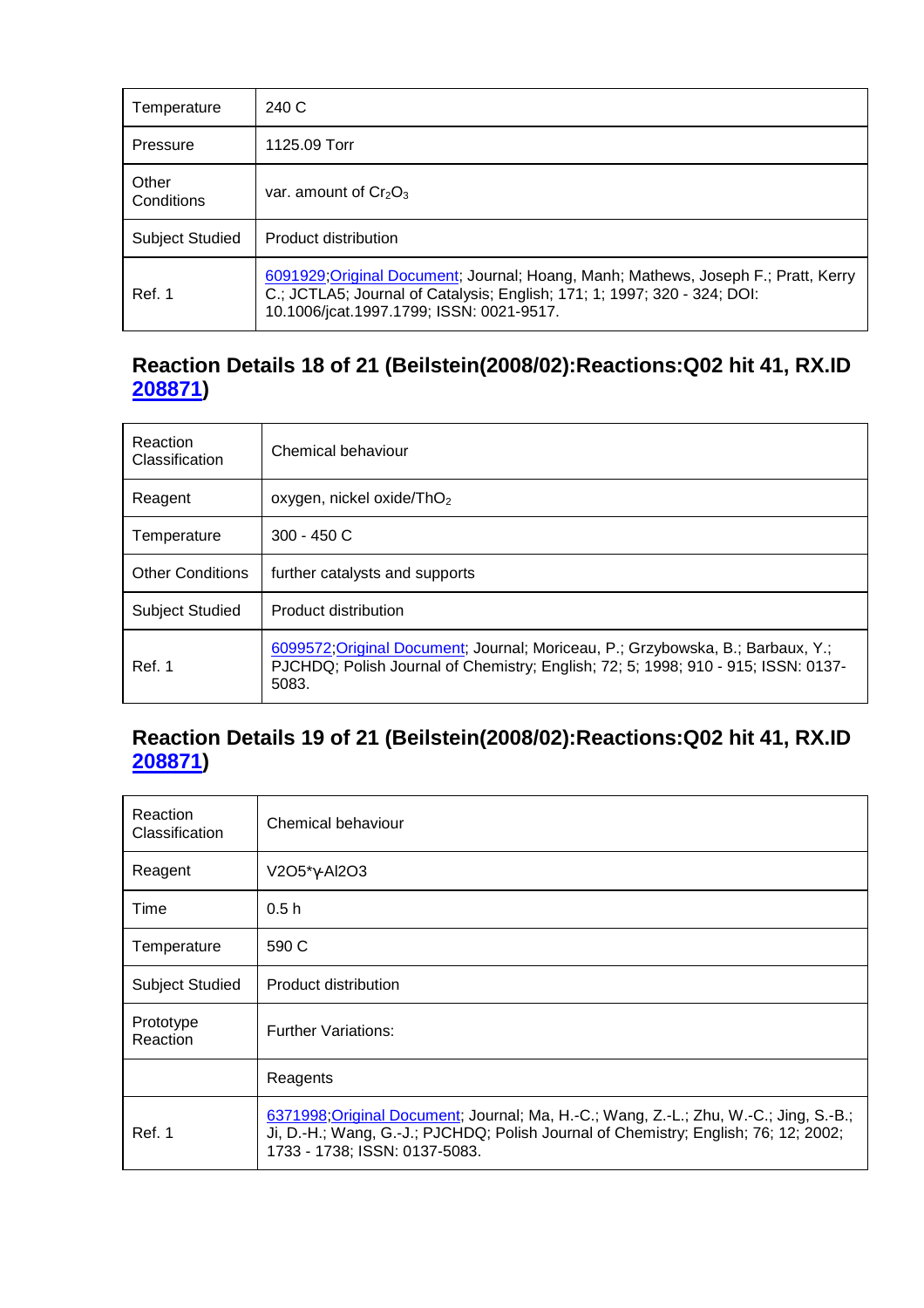# **Reaction Details 20 of 21 (Beilstein(2008/02):Reactions:Q02 hit 41, RX.ID 208871)**

| <b>Reaction</b><br><b>Classification</b> | Chemical behaviour                                                                                                                                                                                    |  |
|------------------------------------------|-------------------------------------------------------------------------------------------------------------------------------------------------------------------------------------------------------|--|
| Catalyst                                 | $V_2O_5/\gamma$ -Al2O3                                                                                                                                                                                |  |
| Temperature                              | 600 C                                                                                                                                                                                                 |  |
| <b>Subject Studied</b>                   | Product distribution                                                                                                                                                                                  |  |
| Prototype<br>Reaction                    | <b>Further Variations:</b>                                                                                                                                                                            |  |
|                                          | Temperatures                                                                                                                                                                                          |  |
| Ref. 1                                   | 6409820; Original Document; Journal; Ma, H.-C.; Fu, Y.-H.; Li, Y.; Wang, Z.-L.; Zhu,<br>W.-C.; Wang, G.-J.; PJCHDQ; Polish Journal of Chemistry; English; 77; 7; 2003; 903<br>- 908; ISSN: 0137-5083. |  |

# **Reaction Details 21 of 21 (Beilstein(2008/02):Reactions:Q02 hit 41, RX.ID 208871)**

| Reaction<br>Classification | Preparation                                                                                                                                                                                                              |  |
|----------------------------|--------------------------------------------------------------------------------------------------------------------------------------------------------------------------------------------------------------------------|--|
| <b>Product BRN</b>         | 773645 2-methylpropene                                                                                                                                                                                                   |  |
| Yield                      | 4 percent Spectr.                                                                                                                                                                                                        |  |
| Reagent                    | $N$ a $B$ Ar <sup>F</sup> 4                                                                                                                                                                                              |  |
|                            | <b>PhINTs</b>                                                                                                                                                                                                            |  |
| Catalyst                   | (copper-[2.1.1]-(2,6)-pyridinophane)Cu(OTf) <sub>2</sub>                                                                                                                                                                 |  |
| Solvent                    | CH <sub>2</sub> Cl <sub>2</sub>                                                                                                                                                                                          |  |
| Temperature                | 20C                                                                                                                                                                                                                      |  |
| Ref. 1                     | 6448043; Original Document; Journal; Vedernikov, Andrei N.; Caulton, Kenneth G.;<br>CHCOFS; Chemical Communications (Cambridge, United Kingdom); English; 2; 2004;<br>162 - 163; DOI: 10.1039/b309519c; ISSN: 1359-7345. |  |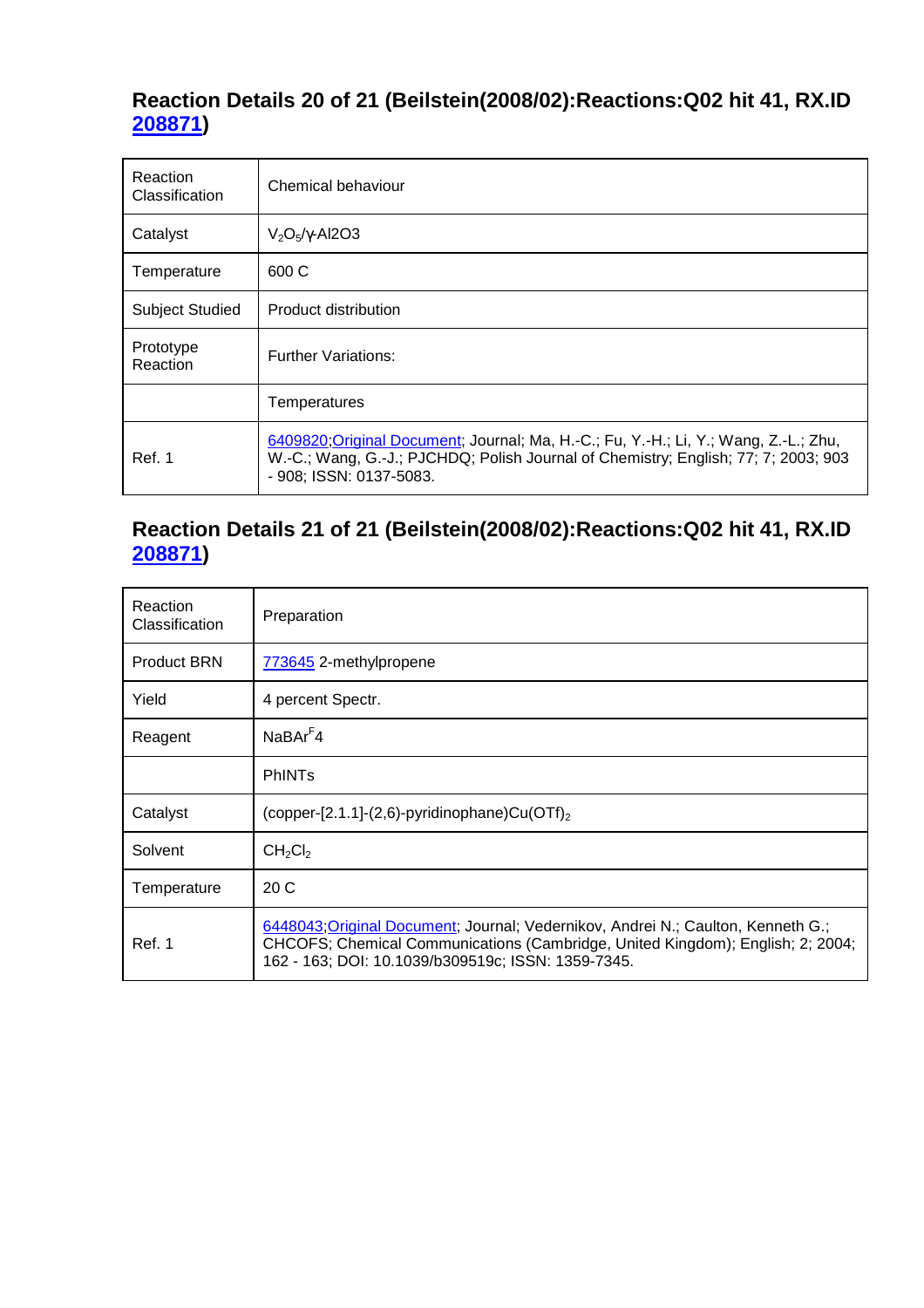

#### **Reaction (Beilstein(2008/02):Reactions:Q02 hit 44, RX.ID 208890)**

| Reaction ID             | 208890                              |
|-------------------------|-------------------------------------|
| Reactant BRN            | $1730722$ neopentane-d <sub>0</sub> |
| <b>Product BRN</b>      | 773645 2-methylpropene              |
| No. of Reaction Details | 2                                   |
| Find similar reactions  | click here                          |

#### **Field Availability List (Beilstein(2008/02):Reactions:Q02 hit 44, RX.ID 208890)**

| Code | <b>Field Name</b>  | Occ. |
|------|--------------------|------|
| RX   | Reaction Details 2 |      |

#### **Reaction Details 1 of 2 (Beilstein(2008/02):Reactions:Q02 hit 44, RX.ID 208890)**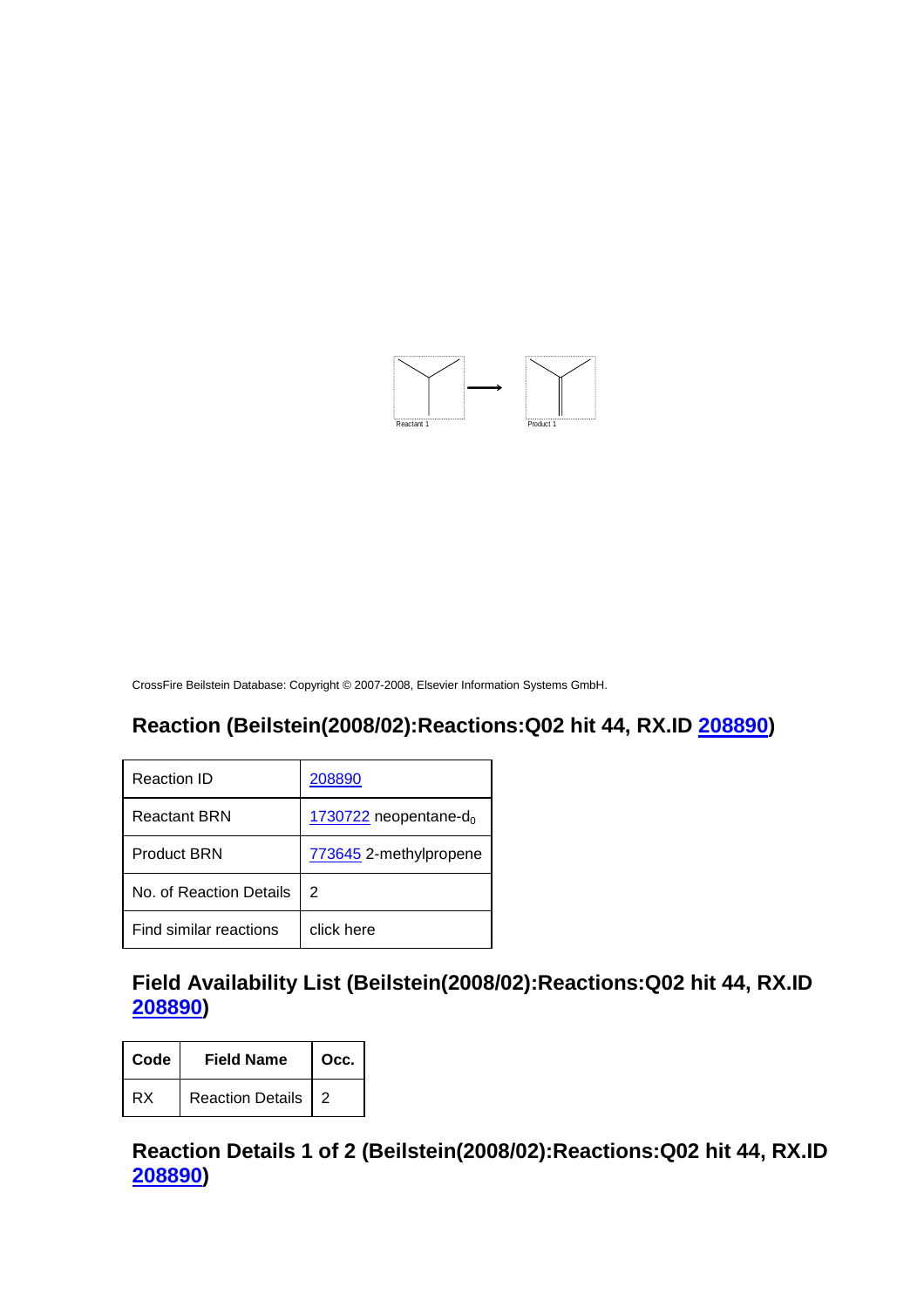| Reaction<br>Classification | Preparation                                                                                                                       |
|----------------------------|-----------------------------------------------------------------------------------------------------------------------------------|
| Temperature                | 575 C                                                                                                                             |
| Pressure                   | $400 - 600$ Torr                                                                                                                  |
| Ref. 1                     | 1388908; Original Document; Journal; Frey; Hepp; IECHAD; Industrial and<br>Engineering Chemistry; 25; 1943; 444; ISSN: 0019-7866. |

#### **Reaction Details 2 of 2 (Beilstein(2008/02):Reactions:Q02 hit 44, RX.ID 208890)**

| Reaction<br>Classification | Chemical behaviour                                                                                                                                                                                    |
|----------------------------|-------------------------------------------------------------------------------------------------------------------------------------------------------------------------------------------------------|
| Temperature                | 1140 - 1300 C                                                                                                                                                                                         |
| Pressure                   | 1520 - 2280 Torr                                                                                                                                                                                      |
| Other<br>Conditions        | Irradiation                                                                                                                                                                                           |
| <b>Subject Studied</b>     | Rate constant                                                                                                                                                                                         |
| Ref. 1                     | 5787605; Original Document; Journal; Bernfeld, Diane; Skinner, Gordon B.; JPCHAX;<br>Journal of Physical Chemistry; English; 87; 19; 1983; 3732 - 3735; DOI:<br>10.1021/j100242a032; ISSN: 0022-3654. |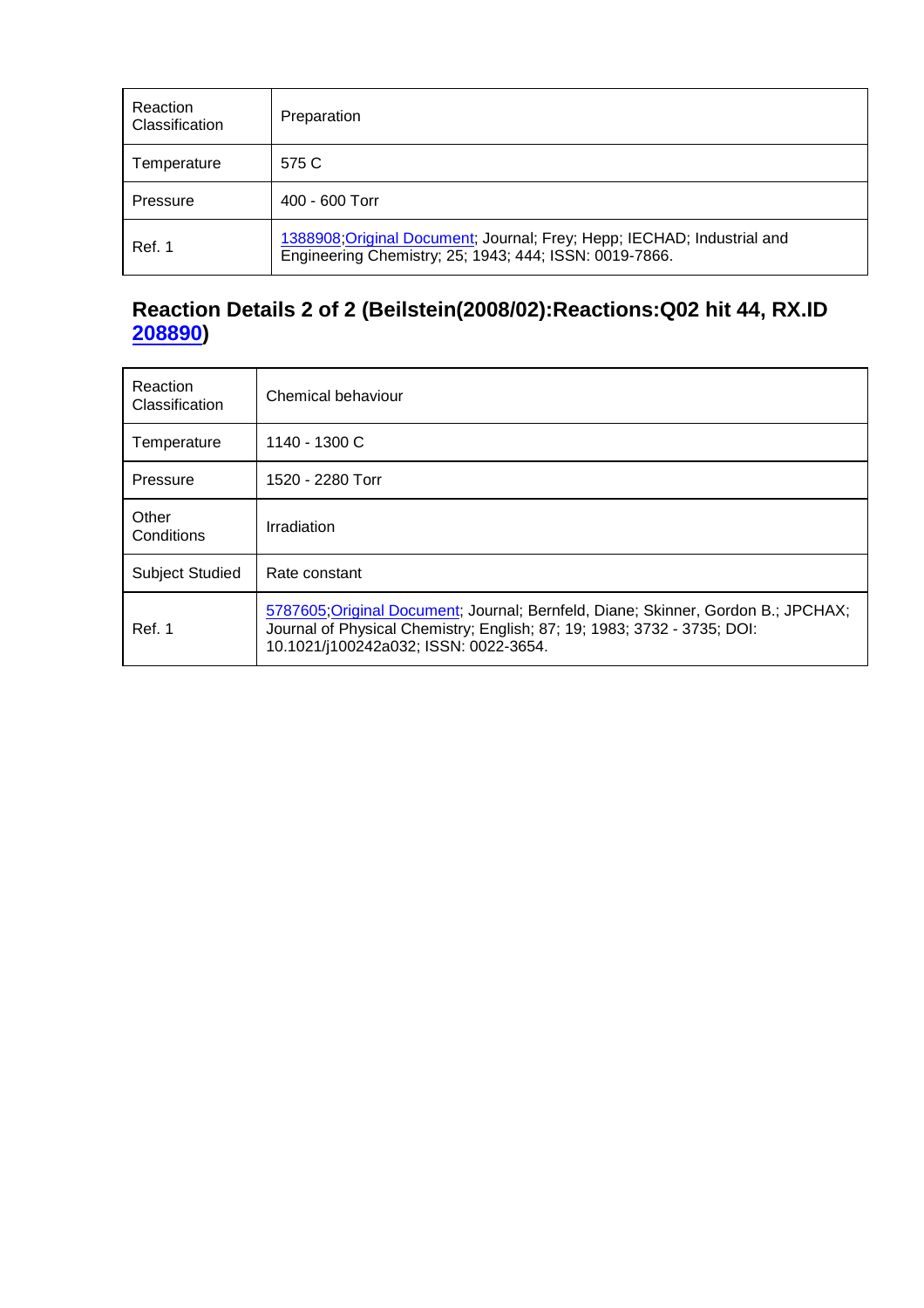

#### **Reaction (Beilstein(2008/02):Reactions:Q02 hit 45, RX.ID 208935)**

| Reaction ID             | 208935                 |
|-------------------------|------------------------|
| <b>Reactant BRN</b>     | 1730723 Isopentane     |
| <b>Product BRN</b>      | 773645 2-methylpropene |
| No. of Reaction Details | 1                      |
| Find similar reactions  | click here             |

# **Field Availability List (Beilstein(2008/02):Reactions:Q02 hit 45, RX.ID 208935)**

| Code | <b>Field Name</b> | Occ. |
|------|-------------------|------|
| RX   | Reaction Details  |      |

**Reaction Details (Beilstein(2008/02):Reactions:Q02 hit 45, RX.ID 208935)**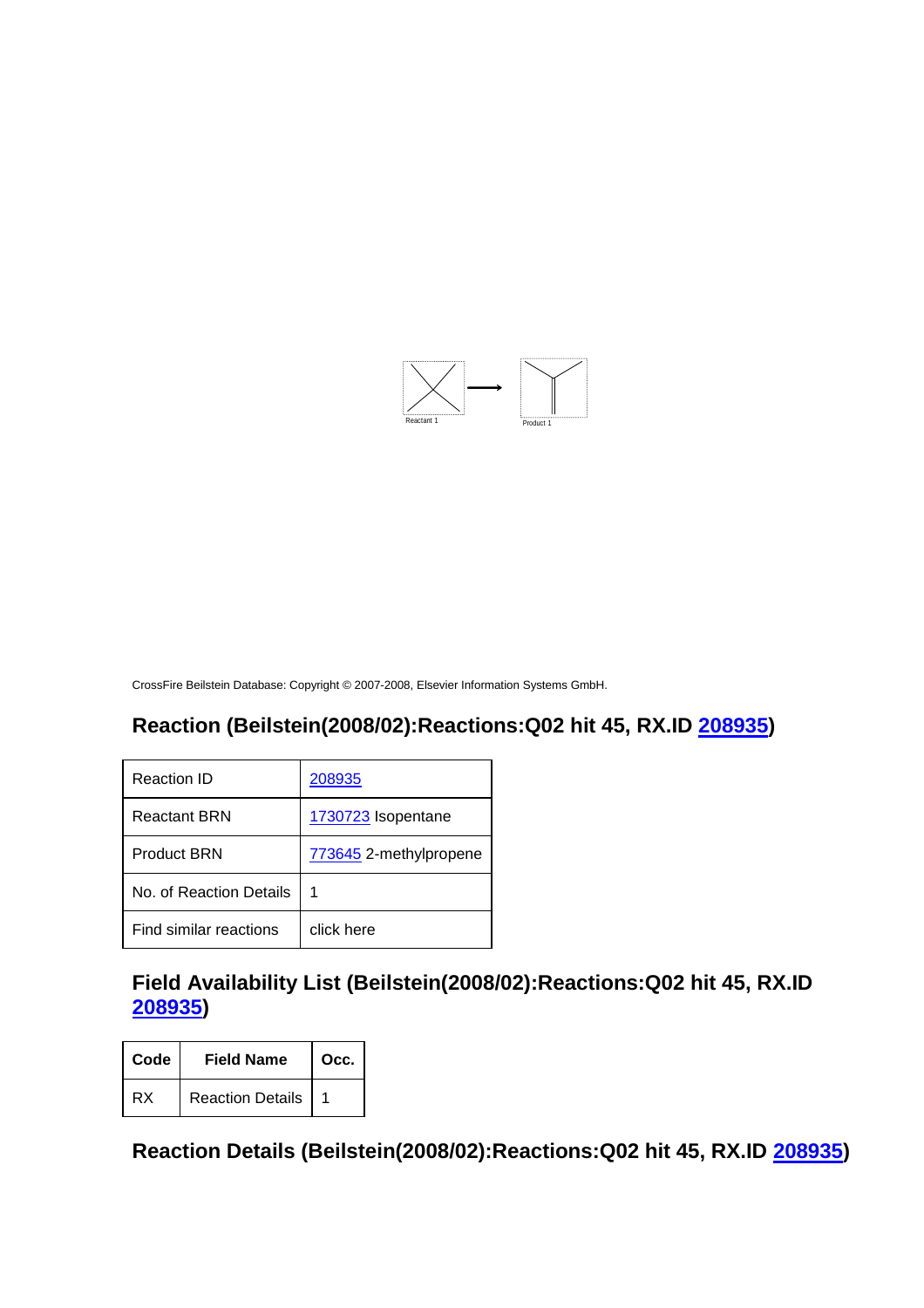| Reaction<br>Classification | Preparation                                                                                                          |
|----------------------------|----------------------------------------------------------------------------------------------------------------------|
| Reagent                    | platinum                                                                                                             |
| <b>Other Conditions</b>    | bei der langsamen Verbrennung                                                                                        |
| Ref. 1                     | 1114230; Original Document; Journal; v. Stepski; MOCMB7; Monatshefte fuer<br>Chemie; 23; 1902; 801; ISSN: 0026-9247. |



# **Reaction (Beilstein(2008/02):Reactions:Q02 hit 48, RX.ID 210197)**

| Reaction ID             | 210197                           |
|-------------------------|----------------------------------|
| <b>Reactant BRN</b>     | 1730872 2-chloro-2-methylpropane |
| <b>Product BRN</b>      | 773645 2-methylpropene           |
| No. of Reaction Details | 14                               |
| Find similar reactions  | click here                       |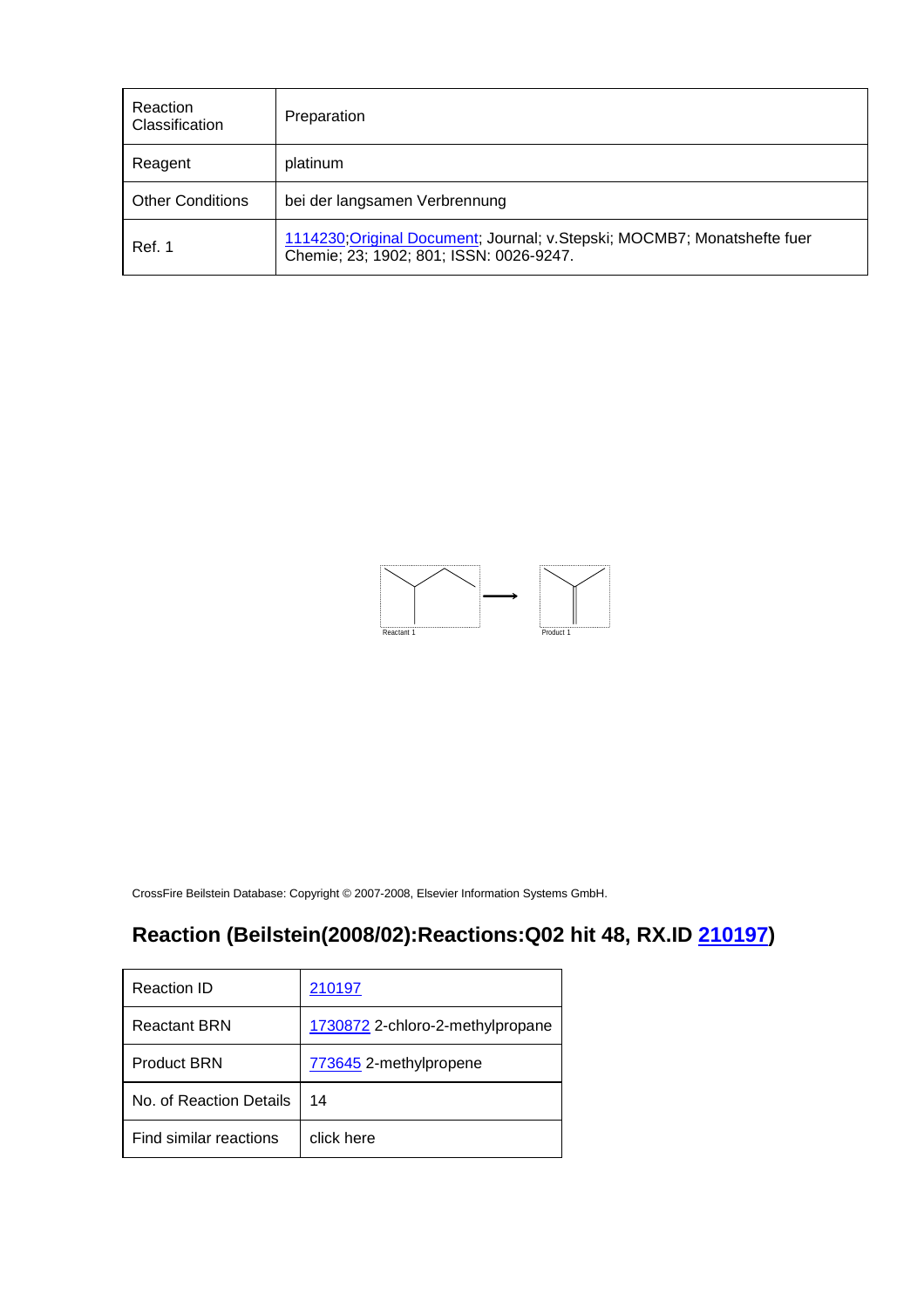#### **Field Availability List (Beilstein(2008/02):Reactions:Q02 hit 48, RX.ID 210197)**

| Code | <b>Field Name</b>       | Occ. |
|------|-------------------------|------|
| RX   | <b>Reaction Details</b> | 14   |

# **Reaction Details 1 of 14 (Beilstein(2008/02):Reactions:Q02 hit 48, RX.ID 210197)**

| Reaction<br>Classification | Preparation                                                                                                                                                         |
|----------------------------|---------------------------------------------------------------------------------------------------------------------------------------------------------------------|
| Reagent                    | $\mathsf{ThO}_2$                                                                                                                                                    |
| Temperature                | 160 - 200 C                                                                                                                                                         |
| Ref. 1                     | 1335781; Original Document; Journal; Senderens; COREAF; Comptes Rendus<br>Hebdomadaires des Seances de l'Academie des Sciences; 200; 1935; 615; ISSN:<br>0001-4036. |

#### **Reaction Details 2 of 14 (Beilstein(2008/02):Reactions:Q02 hit 48, RX.ID 210197)**

| Reaction<br>Classification | Preparation                                                                                                                                                        |
|----------------------------|--------------------------------------------------------------------------------------------------------------------------------------------------------------------|
| Reagent                    | NH <sub>3</sub>                                                                                                                                                    |
| Temperature                | 65 C                                                                                                                                                               |
| Ref. 1                     | 1253251; Original Document; Journal; Darzens; COREAF; Comptes Rendus<br>Hebdomadaires des Seances de l'Academie des Sciences; 208; 1939; 1503; ISSN:<br>0001-4036. |

# **Reaction Details 3 of 14 (Beilstein(2008/02):Reactions:Q02 hit 48, RX.ID 210197)**

| Reaction<br>Classification | Preparation                                                                                                             |
|----------------------------|-------------------------------------------------------------------------------------------------------------------------|
| Reagent                    | p-nitrophenol sodium                                                                                                    |
|                            | tert-butyl alcohol                                                                                                      |
| Temperature                | 110C                                                                                                                    |
| Ref. 1                     | 1291834; Original Document; Journal; Spiegel; Kaufmann; CHBEAM; Chemische<br>Berichte; 39; 1906; 2640; ISSN: 0009-2940. |

# **Reaction Details 4 of 14 (Beilstein(2008/02):Reactions:Q02 hit 48, RX.ID 210197)**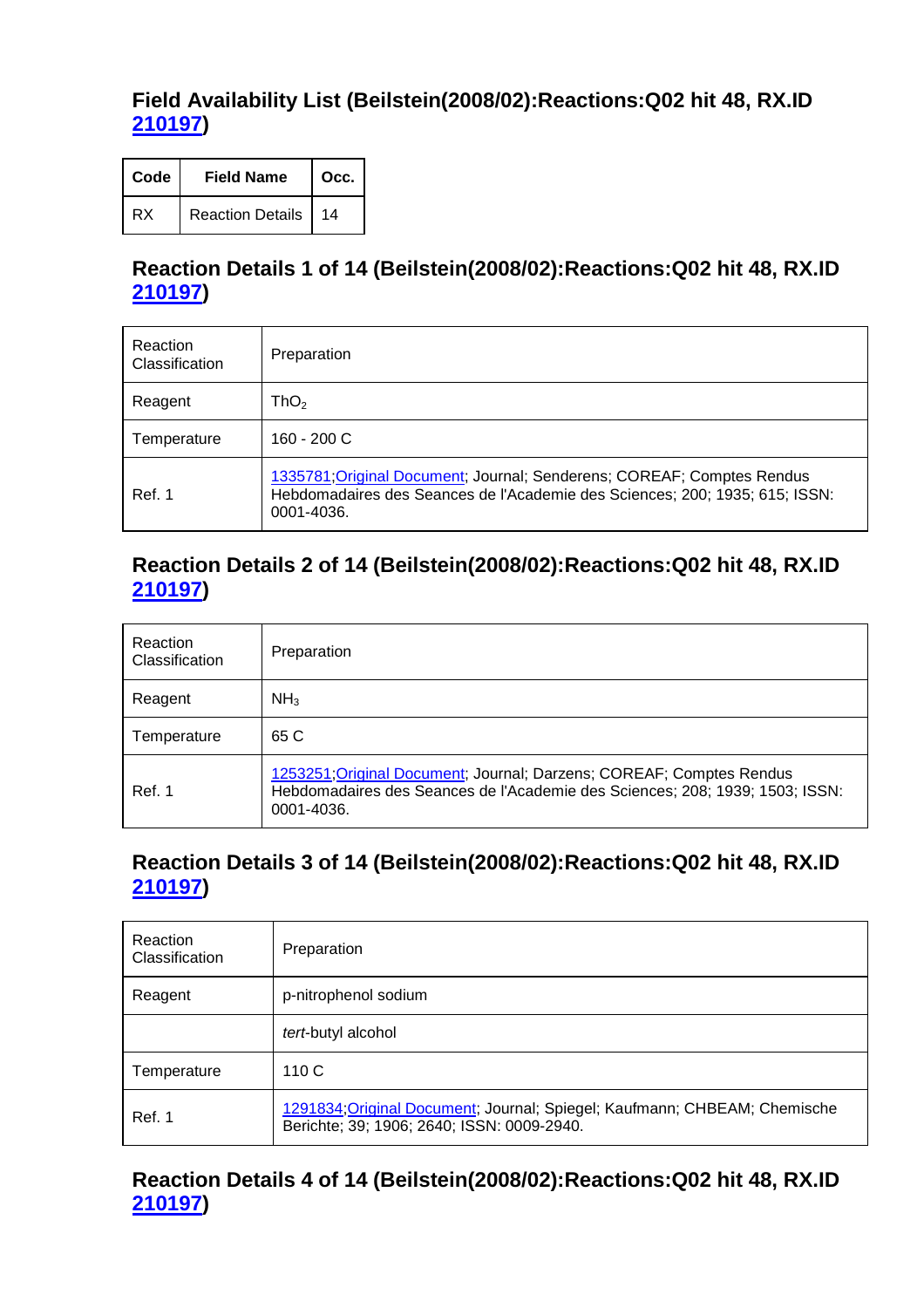| Reaction<br>Classification | Preparation                                                                                                             |
|----------------------------|-------------------------------------------------------------------------------------------------------------------------|
| Reagent                    | quicklime                                                                                                               |
| Ref. 1                     | 1291522; Original Document; Journal; Nef; JLACBF; Justus Liebigs Annalen der<br>Chemie; 318; 1901; 20; ISSN: 0075-4617. |

# **Reaction Details 5 of 14 (Beilstein(2008/02):Reactions:Q02 hit 48, RX.ID 210197)**

| Reaction<br><b>Classification</b> | Chemical behaviour                                                                                                                                                          |
|-----------------------------------|-----------------------------------------------------------------------------------------------------------------------------------------------------------------------------|
| <b>Other Conditions</b>           | in der Waerme                                                                                                                                                               |
| Ref. 1                            | 1335854, Original Document; Journal; Hughes; JCSOA9; Journal of the Chemical<br>Society; 1935; 257; ISSN: 0368-1769.                                                        |
| Ref. 2                            | 1335863, Original Document, Journal, Woodburn, Whitmore, JACSAT, Journal of the<br>American Chemical Society; 56; 1934; 1394; DOI: 10.1021/ja01321a055; ISSN:<br>0002-7863. |

#### **Reaction Details 6 of 14 (Beilstein(2008/02):Reactions:Q02 hit 48, RX.ID 210197)**

| Reaction<br>Classification | Chemical behaviour                                                                                                                                                                                                                                  |  |
|----------------------------|-----------------------------------------------------------------------------------------------------------------------------------------------------------------------------------------------------------------------------------------------------|--|
| Reagent                    | DO (D <sub>20</sub> )                                                                                                                                                                                                                               |  |
| Solvent                    | gas                                                                                                                                                                                                                                                 |  |
| Other<br>Conditions        | reaction efficiency                                                                                                                                                                                                                                 |  |
| <b>Subject Studied</b>     | Rate constant                                                                                                                                                                                                                                       |  |
| Ref. 1                     | 5517828; Original Document; Journal; DePuy, Charles H.; Gronert, Scott; Mullin, Amy;<br>Bierbaum, Veronica M.; JACSAT; Journal of the American Chemical Society; English;<br>112; 24; 1990; 8650 - 8655; DOI: 10.1021/ja00180a003; ISSN: 0002-7863. |  |

### **Reaction Details 7 of 14 (Beilstein(2008/02):Reactions:Q02 hit 48, RX.ID 210197)**

| Reaction<br>Classification | Chemical behaviour  |
|----------------------------|---------------------|
| Reagent                    | CF3CH2O             |
| Solvent                    | gas                 |
| $Q_{\text{th}}$            | reaction efficiency |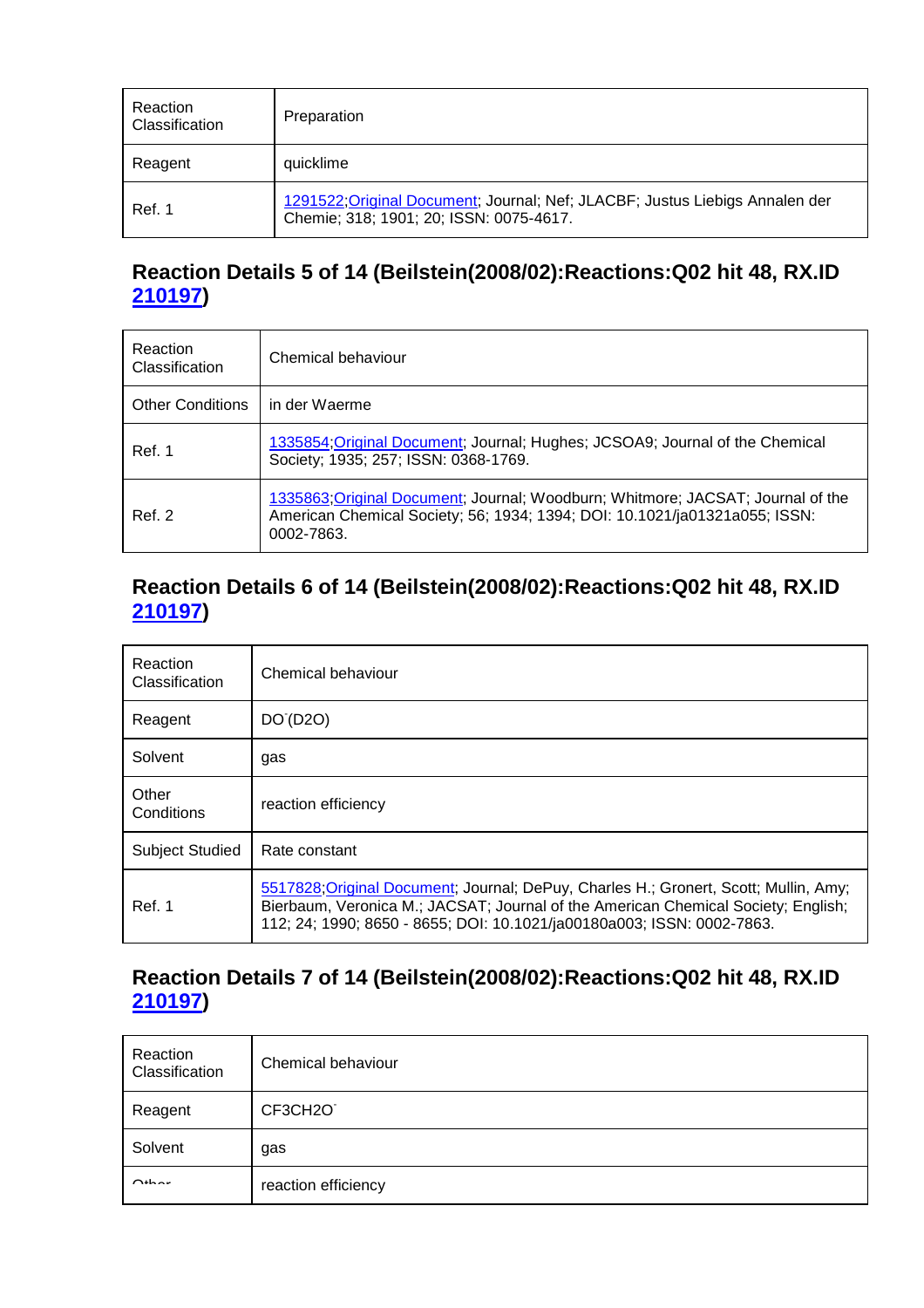| Conditions             |                                                                                                                                                                                                                                                     |  |
|------------------------|-----------------------------------------------------------------------------------------------------------------------------------------------------------------------------------------------------------------------------------------------------|--|
| <b>Subject Studied</b> | Rate constant                                                                                                                                                                                                                                       |  |
| Ref. 1                 | 5517828; Original Document; Journal; DePuy, Charles H.; Gronert, Scott; Mullin, Amy;<br>Bierbaum, Veronica M.; JACSAT; Journal of the American Chemical Society; English;<br>112; 24; 1990; 8650 - 8655; DOI: 10.1021/ja00180a003; ISSN: 0002-7863. |  |

### **Reaction Details 8 of 14 (Beilstein(2008/02):Reactions:Q02 hit 48, RX.ID 210197)**

| Reaction<br>Classification | Chemical behaviour                                                                                                                                                                                                                                  |  |
|----------------------------|-----------------------------------------------------------------------------------------------------------------------------------------------------------------------------------------------------------------------------------------------------|--|
| Reagent                    | CF3CF2CH2O                                                                                                                                                                                                                                          |  |
| Solvent                    | gas                                                                                                                                                                                                                                                 |  |
| Other<br>Conditions        | reaction efficiency                                                                                                                                                                                                                                 |  |
| <b>Subject Studied</b>     | Rate constant                                                                                                                                                                                                                                       |  |
| Ref. 1                     | 5517828; Original Document; Journal; DePuy, Charles H.; Gronert, Scott; Mullin, Amy;<br>Bierbaum, Veronica M.; JACSAT; Journal of the American Chemical Society; English;<br>112; 24; 1990; 8650 - 8655; DOI: 10.1021/ja00180a003; ISSN: 0002-7863. |  |

#### **Reaction Details 9 of 14 (Beilstein(2008/02):Reactions:Q02 hit 48, RX.ID 210197)**

| Reaction<br>Classification | Chemical behaviour                                                                                                                                                                                                          |  |
|----------------------------|-----------------------------------------------------------------------------------------------------------------------------------------------------------------------------------------------------------------------------|--|
| Reagent                    | $LiBi3Cl2O4$                                                                                                                                                                                                                |  |
| Temperature                | 200 C                                                                                                                                                                                                                       |  |
| Other<br>Conditions        | other t-butyl halide; var. alkali and alkaline earth cation containing bismuth chloride<br>oxides and var. metal chloride oxides; var. temps.                                                                               |  |
| <b>Subject Studied</b>     | Product distribution                                                                                                                                                                                                        |  |
| Ref. 1                     | 5750884; Original Document; Journal; Ueda, Wataru; Yamazaki, Masato; Morikawa,<br>Yutaka; BCSJA8; Bulletin of the Chemical Society of Japan; English; 66; 1; 1993; 347<br>- 349; DOI: 10.1246/bcsj.66.347; ISSN: 0009-2673. |  |

### **Reaction Details 10 of 14 (Beilstein(2008/02):Reactions:Q02 hit 48, RX.ID 210197)**

| Reaction<br>Classification | Chemical behaviour |
|----------------------------|--------------------|
| Solvent                    | gas                |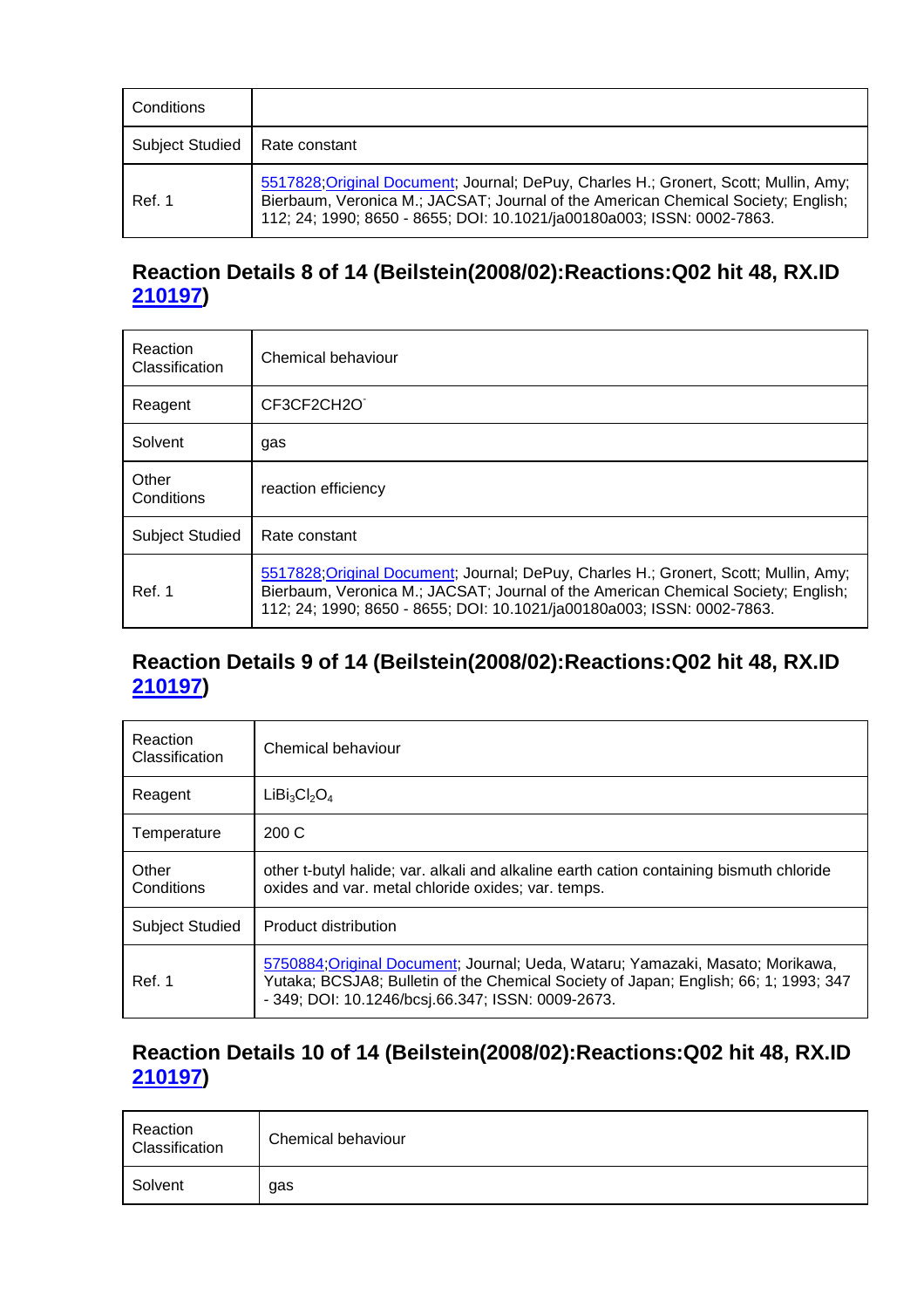| Temperature             | $466.9 - 596.9 C$                                                                                                                                                                                   |  |
|-------------------------|-----------------------------------------------------------------------------------------------------------------------------------------------------------------------------------------------------|--|
| Pressure                | 85 - 310 Torr                                                                                                                                                                                       |  |
| <b>Other Conditions</b> | ΛE.                                                                                                                                                                                                 |  |
| <b>Subject Studied</b>  | <b>Kinetics</b>                                                                                                                                                                                     |  |
|                         | Thermodynamic data                                                                                                                                                                                  |  |
| Ref. 1                  | 5788209; Original Document; Journal; Lifshitz, A.; Bar-Nun, A.; Burcat, A.; Ofir, A.;<br>Levine, R. D.; JPCHAX; Journal of Physical Chemistry; English; 86; 5; 1982; 791 -<br>798; ISSN: 0022-3654. |  |

# **Reaction Details 11 of 14 (Beilstein(2008/02):Reactions:Q02 hit 48, RX.ID 210197)**

| Reaction<br>Classification | Chemical behaviour                                                                                                                                                                        |  |
|----------------------------|-------------------------------------------------------------------------------------------------------------------------------------------------------------------------------------------|--|
| Catalyst                   | NaCl powder                                                                                                                                                                               |  |
| Temperature                | 100C                                                                                                                                                                                      |  |
| Pressure                   | 99.8 Torr                                                                                                                                                                                 |  |
| <b>Other Conditions</b>    | the absence of the effect of intermediates and products on reproducibility of the<br>reaction                                                                                             |  |
| Ref. 1                     | 5834990; Original Document; Journal; Ueda, W.; Hiraiwa, J.; Yoshida, N.; Kishimoto,<br>S.; BBPCAX; Berichte der Bunsen-Gesellschaft; English; 90; 1986; 353 - 356; ISSN:<br>$0940 - 483X$ |  |

# **Reaction Details 12 of 14 (Beilstein(2008/02):Reactions:Q02 hit 48, RX.ID 210197)**

| Reaction<br>Classification | Chemical behaviour                                                                                                                                          |  |
|----------------------------|-------------------------------------------------------------------------------------------------------------------------------------------------------------|--|
| Catalyst                   | KBr, treated with $Br2$ or Cl <sub>2</sub> vapor                                                                                                            |  |
| Temperature                | 100C                                                                                                                                                        |  |
| Pressure                   | 90 Torr                                                                                                                                                     |  |
| <b>Other Conditions</b>    | other temperatures, pressures; activation energy, heat of adsorption                                                                                        |  |
| <b>Subject Studied</b>     | Thermodynamic data                                                                                                                                          |  |
|                            | <b>Kinetics</b>                                                                                                                                             |  |
|                            | Mechanism                                                                                                                                                   |  |
| Ref. 1                     | 5835064;Original Document; Journal; Yoshida; N.; Akebe; O.; Kishimoto; S.;<br>DDDCAV: Derichte der Dungen Cesellscheft: English: 80: 100E: 742 - 747: ICON: |  |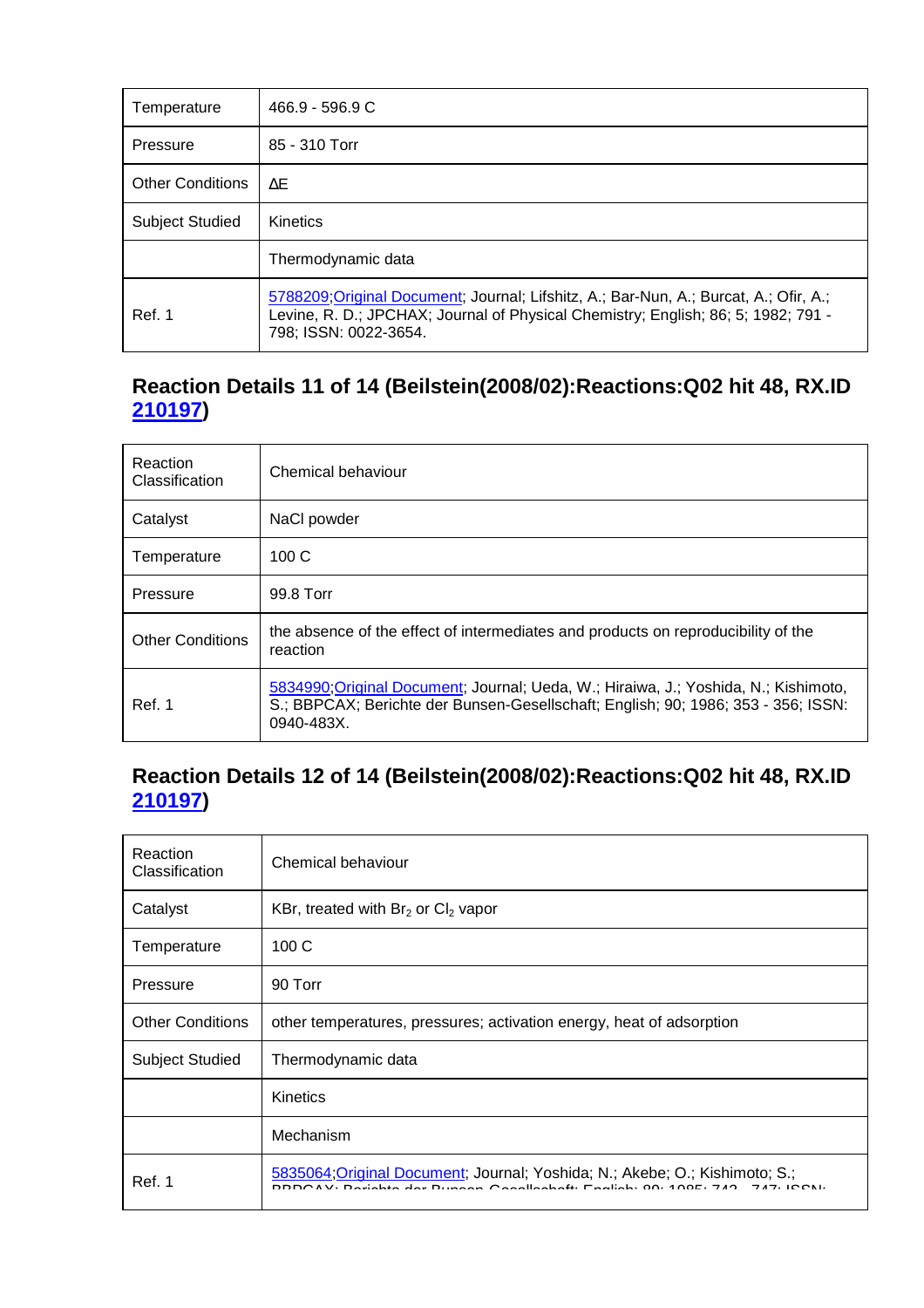# **Reaction Details 13 of 14 (Beilstein(2008/02):Reactions:Q02 hit 48, RX.ID 210197)**

| Reaction<br>Classification | Chemical behaviour                                                                                                                                                                                                              |  |
|----------------------------|---------------------------------------------------------------------------------------------------------------------------------------------------------------------------------------------------------------------------------|--|
| Reagent                    | DMSO-d6                                                                                                                                                                                                                         |  |
| Temperature                | 120 C                                                                                                                                                                                                                           |  |
| Other<br>Conditions        | other solvents                                                                                                                                                                                                                  |  |
| <b>Subject Studied</b>     | Rate constant                                                                                                                                                                                                                   |  |
|                            | Kinetics                                                                                                                                                                                                                        |  |
| Ref. 1                     | 5895101; Original Document; Journal; Mitsuhashi, Tsutomu; Hirota, Hiroshi;<br>Yamamoto, Gaku; BCSJA8; Bulletin of the Chemical Society of Japan; English; 67; 3;<br>1994; 824 - 830; DOI: 10.1246/bcsj.67.824; ISSN: 0009-2673. |  |

# **Reaction Details 14 of 14 (Beilstein(2008/02):Reactions:Q02 hit 48, RX.ID 210197)**

| Reaction<br><b>Classification</b> | Chemical behaviour                                                                                                                                                                                                                 |  |
|-----------------------------------|------------------------------------------------------------------------------------------------------------------------------------------------------------------------------------------------------------------------------------|--|
| Reagent                           | $CIO^{(1-)}$                                                                                                                                                                                                                       |  |
| Temperature                       | 30.85 C                                                                                                                                                                                                                            |  |
| Pressure                          | $0.5$ Torr                                                                                                                                                                                                                         |  |
| <b>Subject Studied</b>            | Kinetics                                                                                                                                                                                                                           |  |
| Ref. 1                            | 6562842; Original Document; Journal; Villano, Stephanie M.; Kato, Shuji; Bierbaum,<br>Veronica M.; JACSAT; Journal of the American Chemical Society; English; 128; 3;<br>2006; 736 - 737; DOI: 10.1021/ja057491d; ISSN: 0002-7863. |  |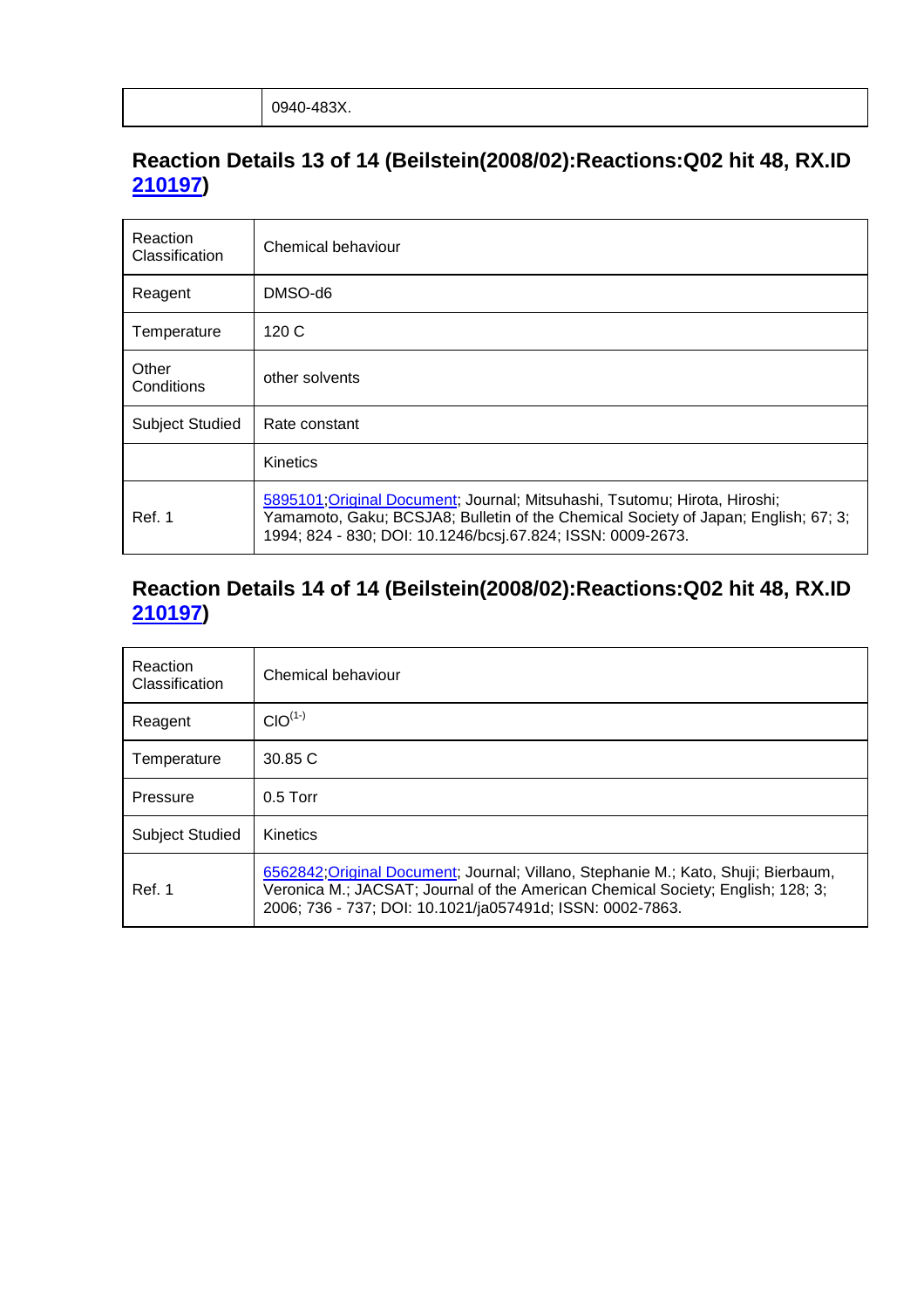

#### **Reaction (Beilstein(2008/02):Reactions:Q02 hit 66, RX.ID 212900)**

| Reaction ID             | 212900                              |
|-------------------------|-------------------------------------|
| <b>Reactant BRN</b>     | 1731423 1,3-dibromo-2-methylpropane |
| <b>Product BRN</b>      | 773645 2-methylpropene              |
| No. of Reaction Details | 1                                   |
| Find similar reactions  | click here                          |

# **Field Availability List (Beilstein(2008/02):Reactions:Q02 hit 66, RX.ID 212900)**

| Code | <b>Field Name</b>       | Occ. |
|------|-------------------------|------|
| RX   | <b>Reaction Details</b> |      |

**Reaction Details (Beilstein(2008/02):Reactions:Q02 hit 66, RX.ID 212900)**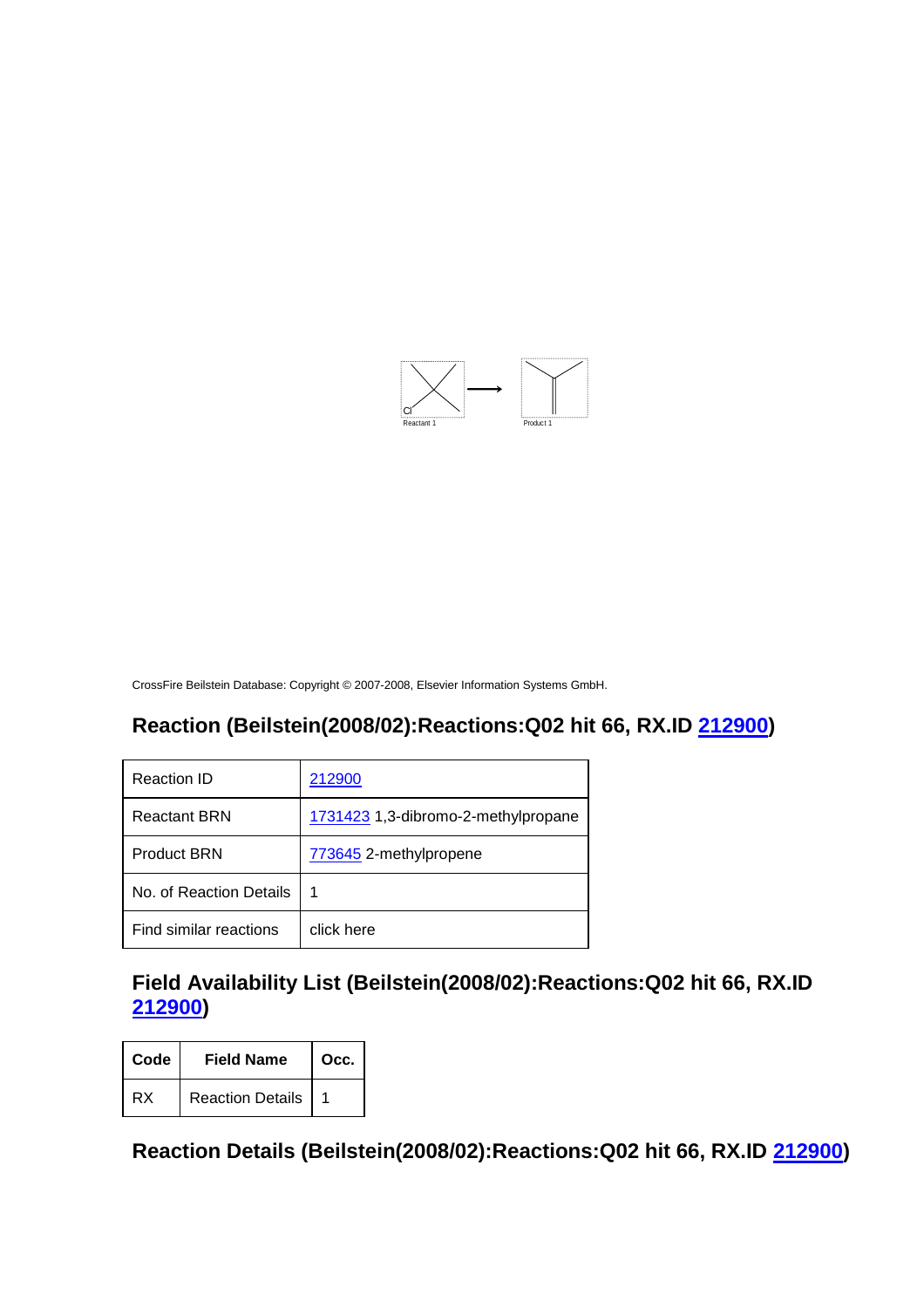| Reaction<br>Classification | Preparation                                                                                                                                                                 |
|----------------------------|-----------------------------------------------------------------------------------------------------------------------------------------------------------------------------|
| Reagent                    | sodium iodide                                                                                                                                                               |
|                            | acetamide                                                                                                                                                                   |
| Temperature                | 160 C                                                                                                                                                                       |
| Ref. 1                     | 1731402; Original Document; Journal; Schubert; Leahy; JACSAT; Journal of the<br>American Chemical Society; 79; 1957; 381,384; DOI: 10.1021/ja01559a039; ISSN:<br>0002-7863. |



# **Reaction (Beilstein(2008/02):Reactions:Q02 hit 67, RX.ID 213726)**

| Reaction ID             | 213726                               |
|-------------------------|--------------------------------------|
| <b>Reactant BRN</b>     | 1731810 2-methyl-2-isopropoxypropane |
| <b>Product BRN</b>      | 635639 isopropanol alcohol           |
|                         | 773645 2-methylpropene               |
| No. of Reaction Details | 1                                    |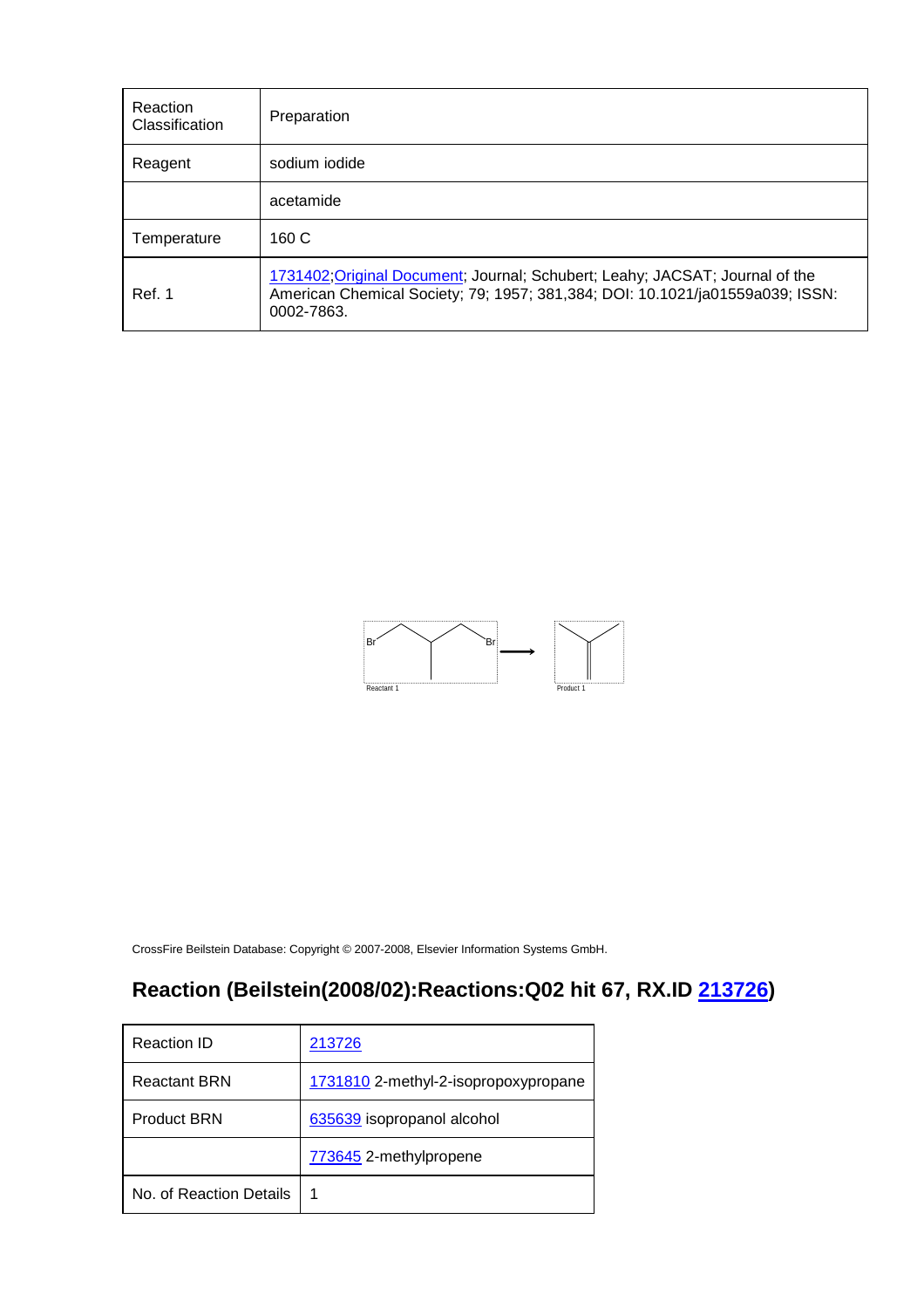#### **Field Availability List (Beilstein(2008/02):Reactions:Q02 hit 67, RX.ID 213726)**

| Code | <b>Field Name</b>       | Occ. |
|------|-------------------------|------|
| RX   | <b>Reaction Details</b> |      |

# **Reaction Details (Beilstein(2008/02):Reactions:Q02 hit 67, RX.ID 213726)**

| Reaction<br>Classification | Chemical behaviour                                                                                                                       |
|----------------------------|------------------------------------------------------------------------------------------------------------------------------------------|
| <b>Other Conditions</b>    | Destillieren in einer Apparatur aus rostfreiem Stahl zersetzt                                                                            |
| Ref. 1                     | 1358380; Original Document; Journal; Olson et al.; JACSAT; Journal of the<br>American Chemical Society; 69; 1947; 2453; ISSN: 0002-7863. |





CrossFire Beilstein Database: Copyright © 2007-2008, Elsevier Information Systems GmbH.

**Reaction (Beilstein(2008/02):Reactions:Q02 hit 108, RX.ID 534120)**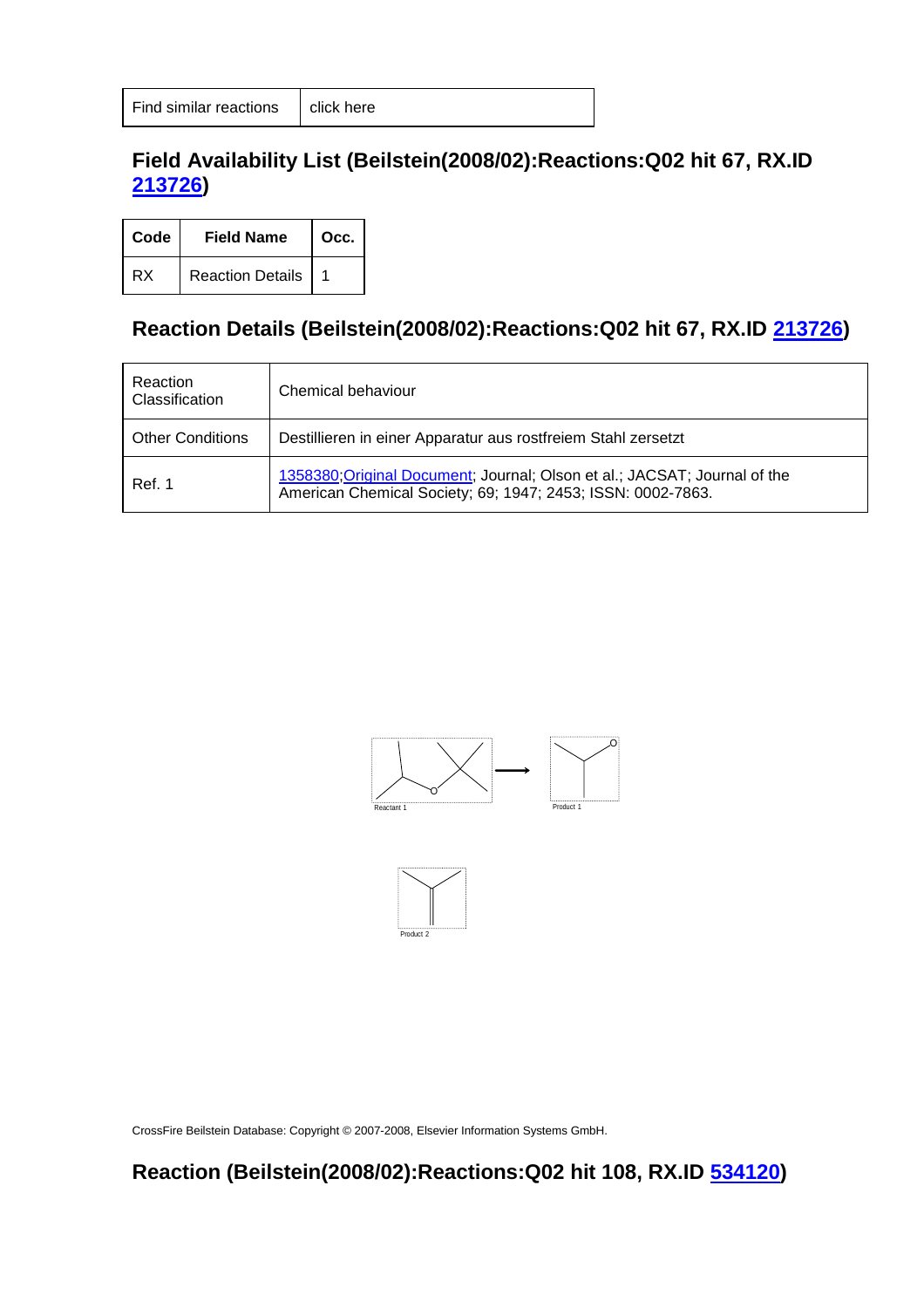| Reaction ID             | 534120                                      |
|-------------------------|---------------------------------------------|
| <b>Reactant BRN</b>     | 3593646 sodium ethanolate                   |
|                         | 3686686 isobutyl-dimethyl-sulfonium; iodide |
| <b>Product BRN</b>      | 773645 2-methylpropene                      |
| No. of Reaction Details | 1                                           |
| Find similar reactions  | click here                                  |

# **Field Availability List (Beilstein(2008/02):Reactions:Q02 hit 108, RX.ID 534120)**

| Code | <b>Field Name</b>       | Occ. |
|------|-------------------------|------|
| RX   | <b>Reaction Details</b> |      |

#### **Reaction Details (Beilstein(2008/02):Reactions:Q02 hit 108, RX.ID 534120)**

| Reaction<br>Classification | Chemical behaviour                                                                                                                                                  |
|----------------------------|---------------------------------------------------------------------------------------------------------------------------------------------------------------------|
| Temperature                | 64 C                                                                                                                                                                |
| <b>Subject Studied</b>     | <b>Kinetics</b>                                                                                                                                                     |
| Ref. 1                     | 1563614; Original Document; Journal; Hughes; Ingold; Maw; JCSOA9; Journal of the<br>Chemical Society; 1948; 2072, 2075; DOI: 10.1039/jr9480002072; ISSN: 0368-1769. |